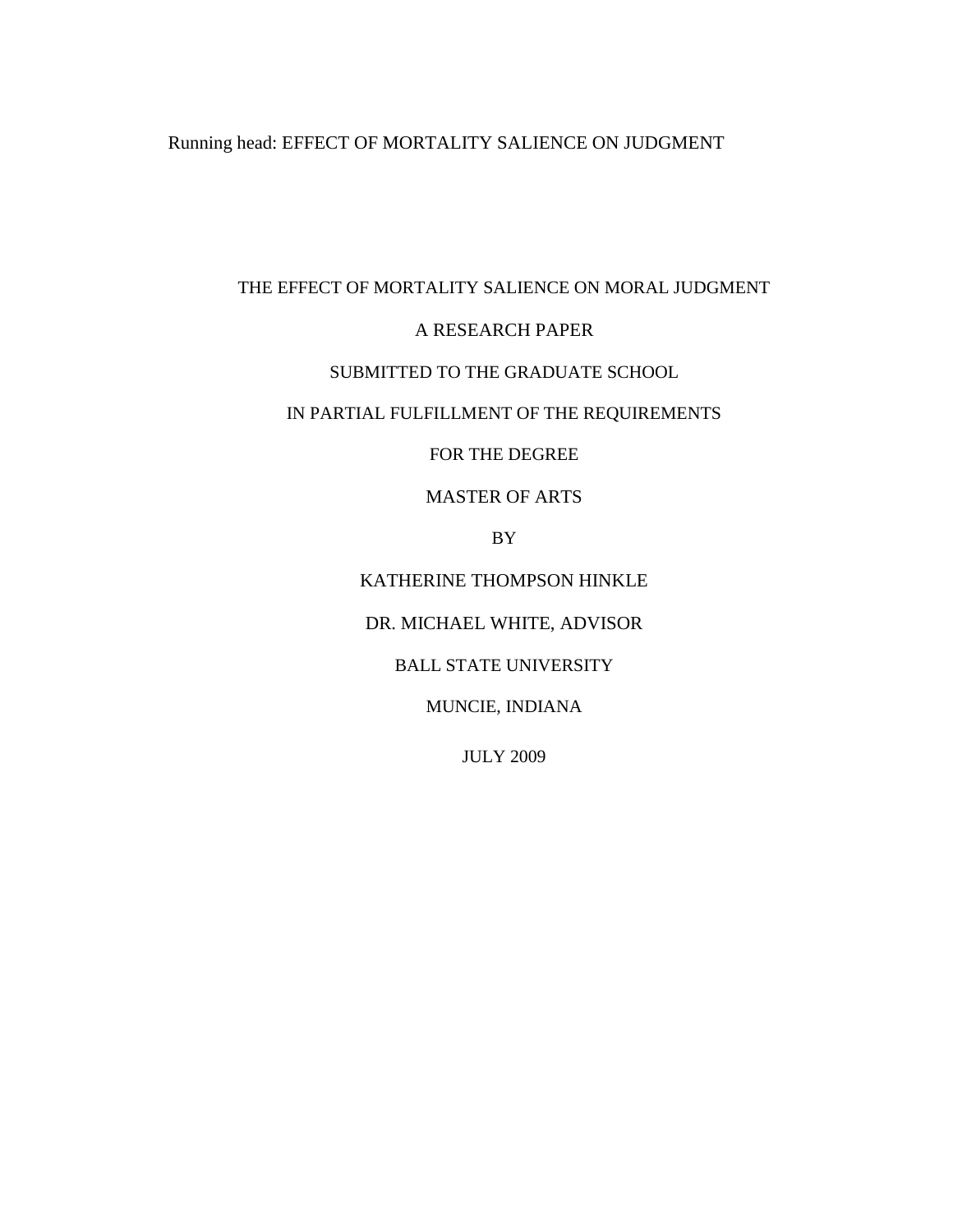#### Abstract

The theory of moral intuitionism views moral judgment as emotion-driven, universal, and evolutionarily-derived. Expanding on that theory is the idea that all moral judgment stems from five foundations of moral intuition: harm, reciprocity, ingroup, hierarchy, and purity. Terror management theory proposes that individuals are motivated to adhere to a cultural worldview in order to prevent the anxiety that comes from the thought of death. The present study will consider the effects of exposure to death anxiety, as seen in terror management theory, on moral judgments. Participants were assessed for their political orientation, exposed to a mortality-salient manipulation, and then answered questions about moral violations. The results were analyzed using a multivariate analysis of variance. Results showed no effect for the mortality salience manipulation and some significant effects for political orientation. The implications of the lack of significance of the mortality salience manipulation were discussed, along with the implications for understanding the differences in moral judgments shown by liberals and conservatives.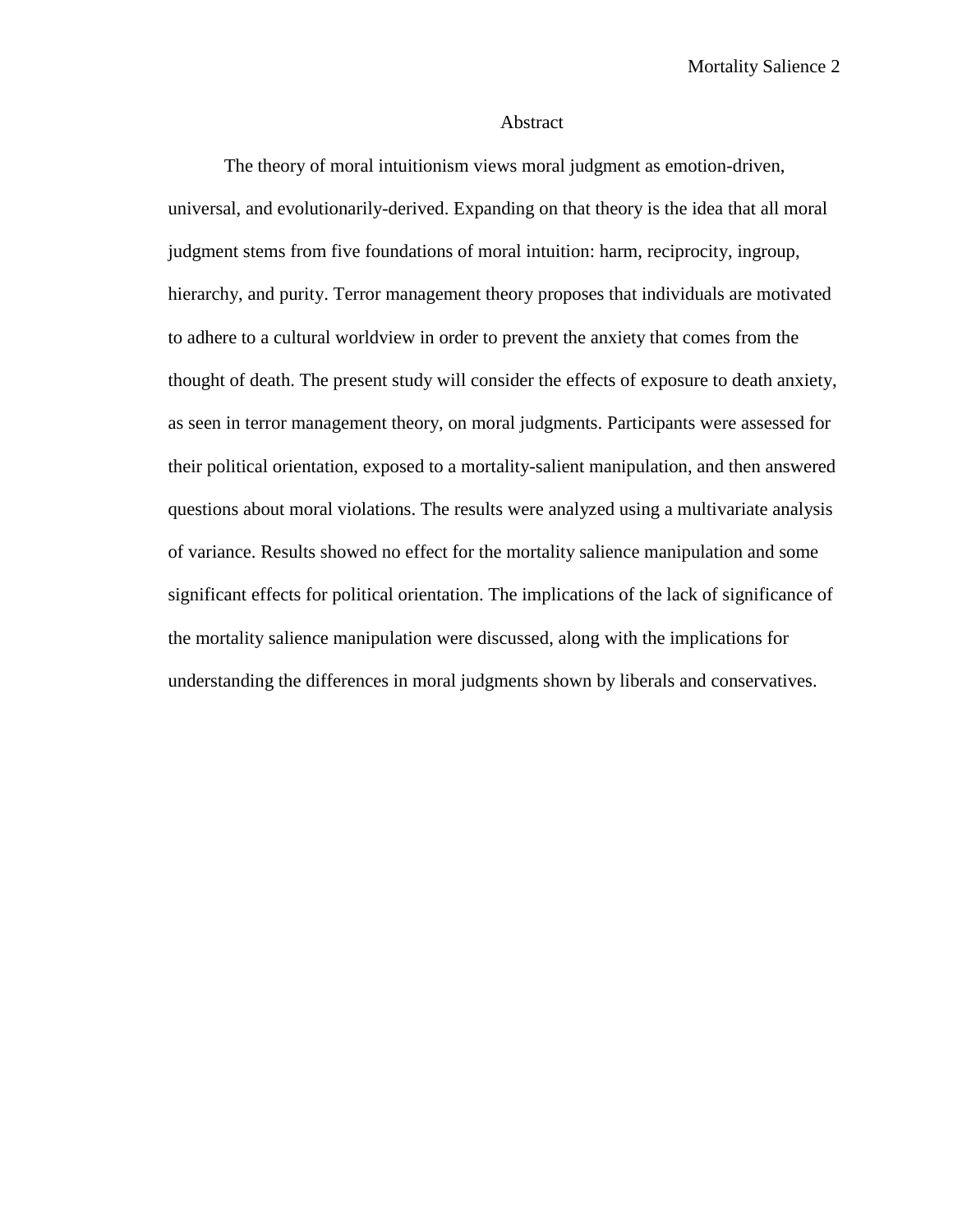## Acknowledgements

<span id="page-2-0"></span>I would like to thank Dr. Michael White for his help and advice, and the Ball State University Department of Counseling and Guidance Services for granting me access to their participant pool.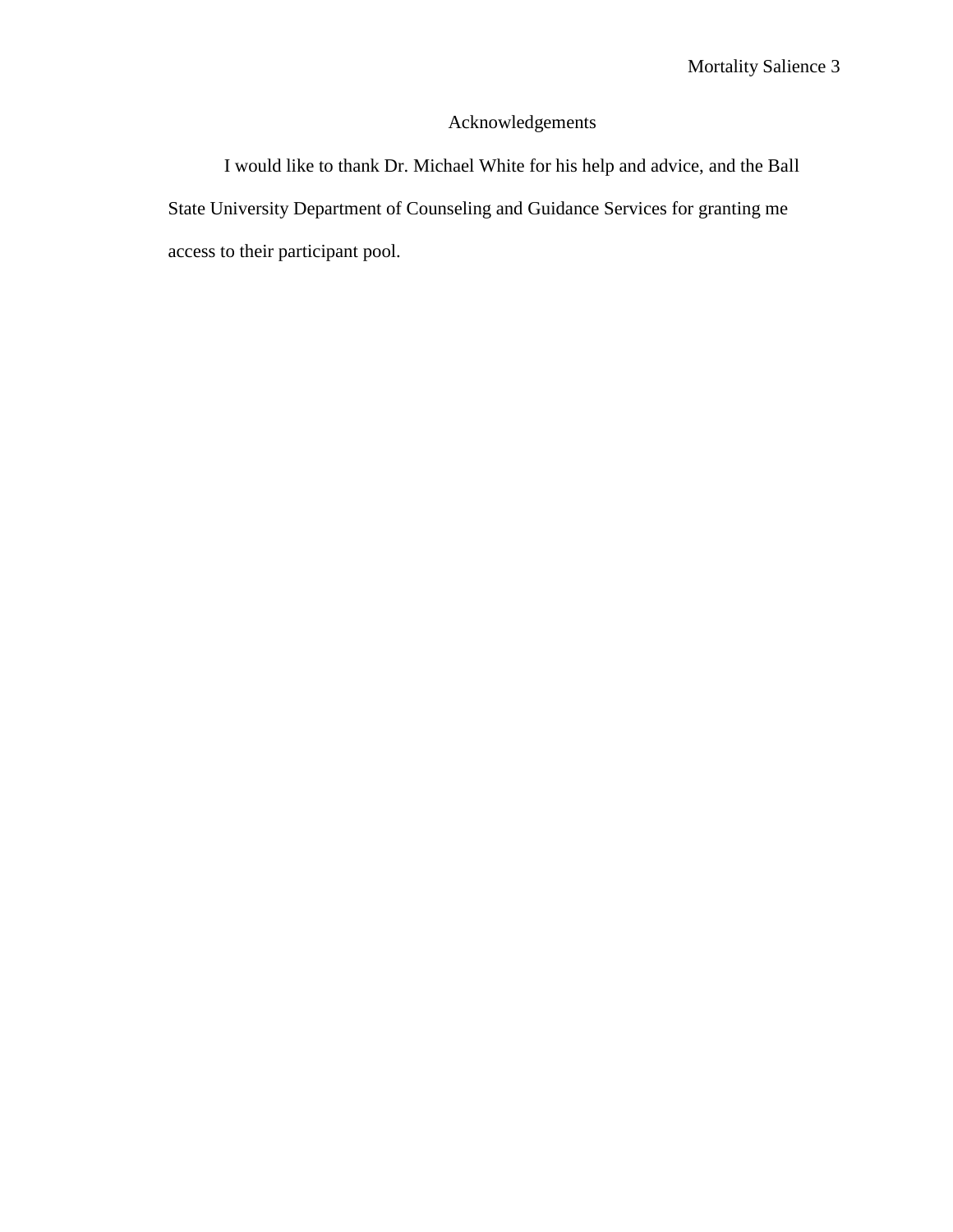## Table of Contents

| 32 |
|----|
|    |
|    |
|    |
|    |
|    |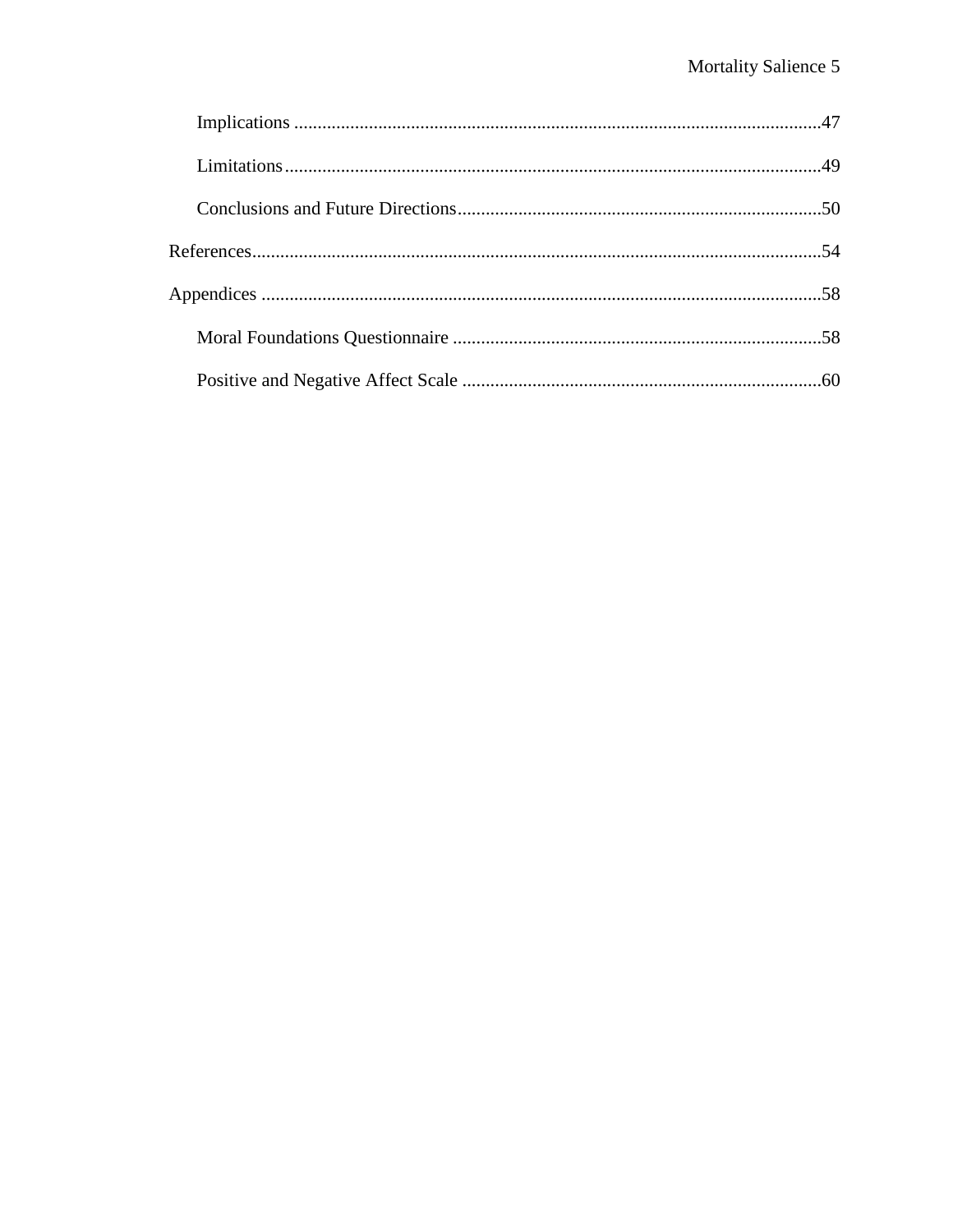## List of Tables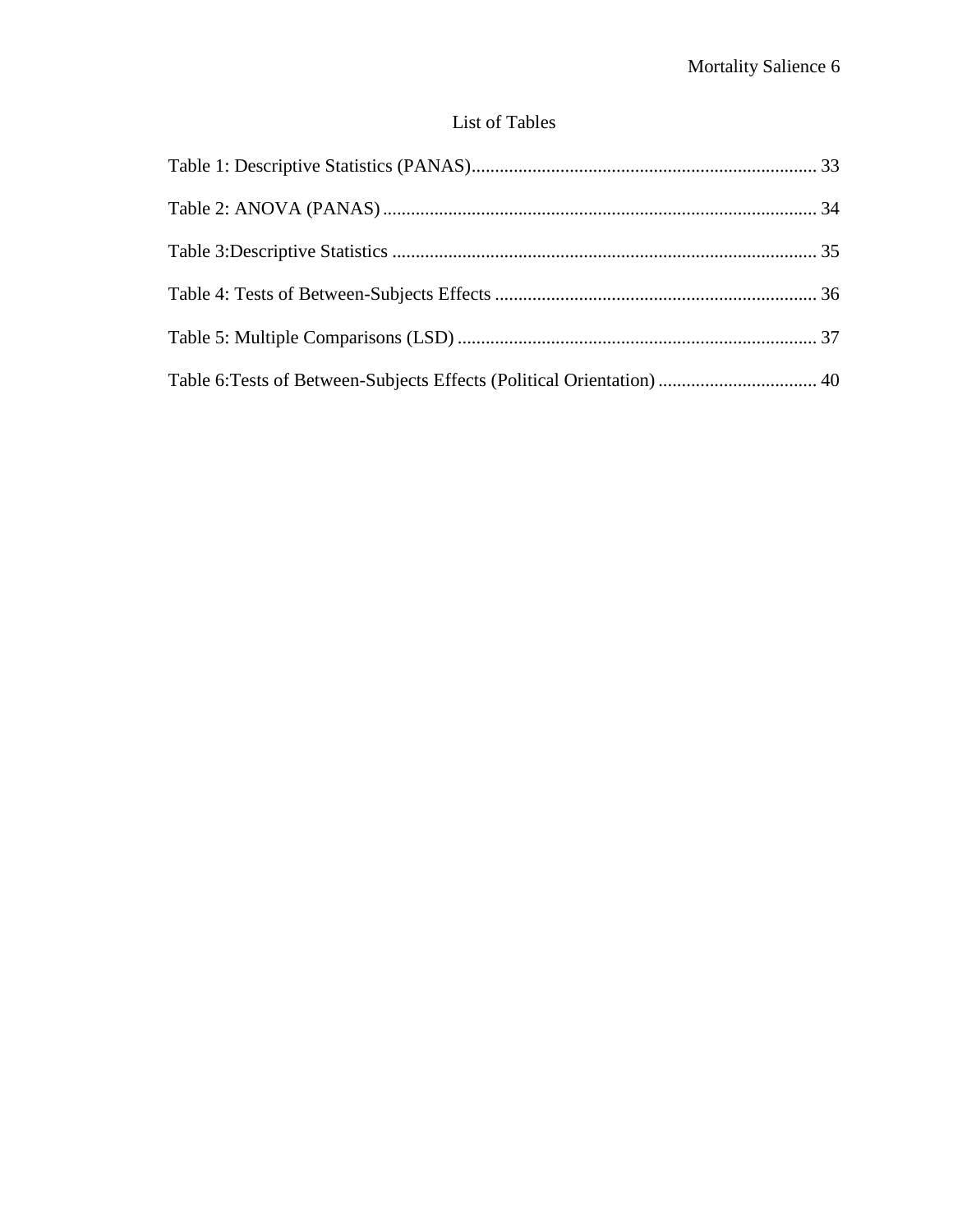#### Chapter 1 – Introduction

A family's dog, otherwise healthy, is killed in a tragic accident. The family had always wanted to know what dog meat tasted like, so they cooked the dog and ate it for dinner that night (Haidt, Koller, & Dias, 1993). Is this morally wrong?

An American woman wants to clean her toilet but cannot find a clean rag. Instead, she uses an American flag she finds lying around (Haidt et al., 1993). Is this morally wrong?

At first glance, these scenarios probably evoke feelings of disgust, contempt, or even anger. They are certainly not actions that would meet with approval in our culture. But are they morally wrong? And if so, why? The dog is already dead, so it is not being harmed, and it was healthy, so the family would not be in danger of disease. Using the flag on the toilet doesn't hurt anyone either. A flag is just a piece of cloth. These actions may be unappealing, but they're not morally wrong.

On the other hand, eating the dog is a disrespectful end for a loyal pet. And eating a dog, especially one that didn't die specifically to be later consumed, is both strange and gross. Using a flag, the revered symbol of the nation to which we pledge our loyalty, to clean the place we use to dispose of our bodily waste, is extremely unpatriotic and disrespectful to our country. These reasons should be justification enough to condemn the acts as violations of morality.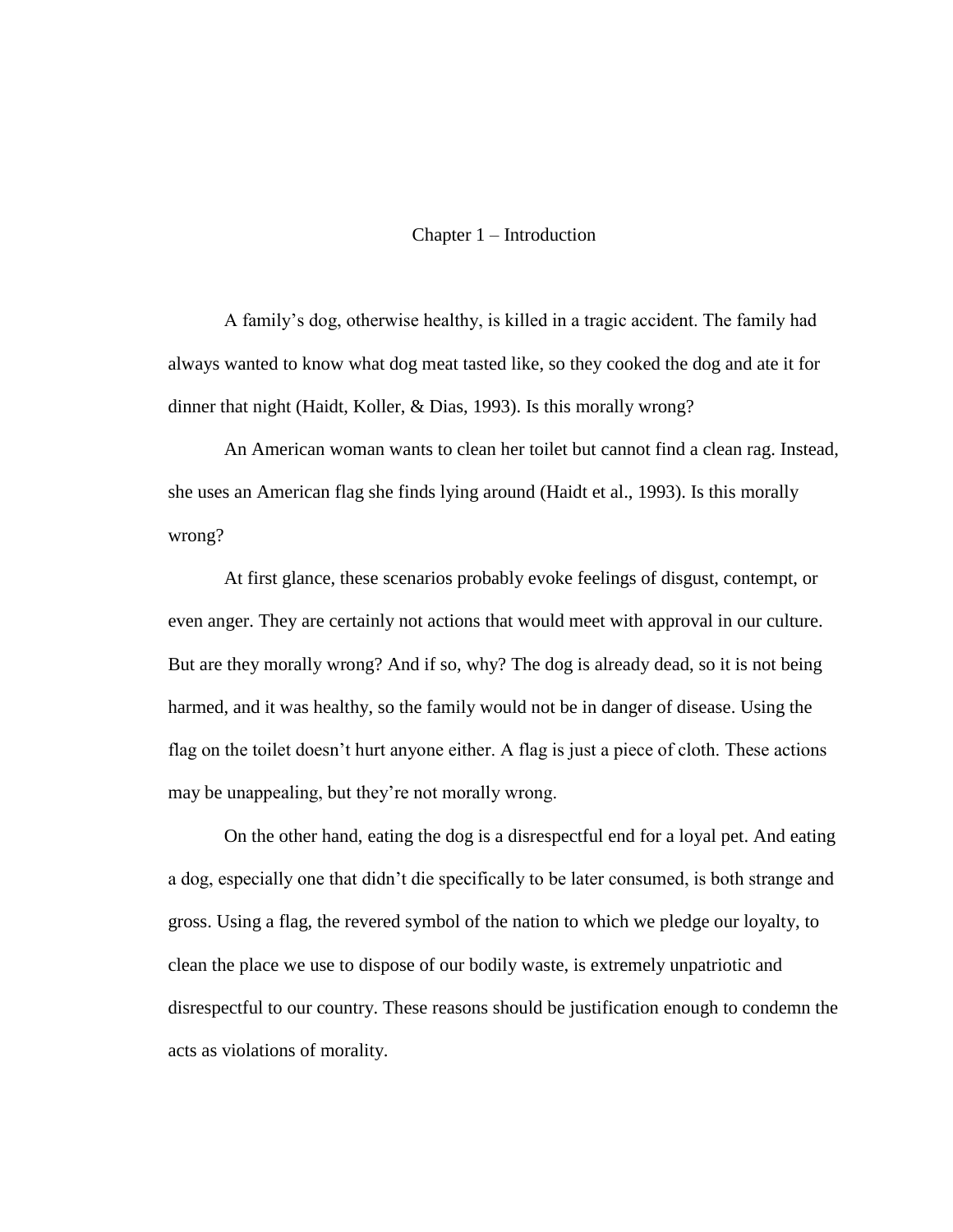Issues such as these, obviously, have no one, agreed-upon answer. Whether one finds these scenarios permissible or morally inexcusable is a matter of individual difference. There may, however, be a pattern influencing which side of the debate that persons chose.

Morality is the system by which we determine whether a person is right or wrong, good or bad (Hauser, 2006). Many modern moral theorists (e.g., Haidt, Hauser, Kohlberg) would state that morality has a universal component, one that transcends culture or generation. This component affects all moral decisions, though the ultimate outcome of the decision may still vary from culture to culture, or from time to time. How individuals form moral judgments also varies. It may be the result of personality traits (Haidt & Baron, 1994), culture (Haidt, Koller, & Dias, 1993), political orientation (Haidt & Graham, 2007), or some other process.

One possible factor that might influence an individual's perception of morality is anxiety over the prospect of his or her death. Mortality salience, as described by Terror Management Theory (TMT) (Greenberg et al., 1990) has been shown to increase anxiety and to subsequently affect responses to a range of subjects, including views on religion (Jonas & Fischer, 2006), sexuality (Goldenberg, Pyszczynski, McCoy, Greenberg, & Solomon, 1999), and fairness (van den Bos & Miederna, 2000), as well as generalized views on cultural values (Greenberg et al., 1990).

The following study aims to examine the relationship between TMT and the theory of moral foundations. It is hypothesized that exposing participants to a stimulus that increases the salience of their mortality will increase their level of anxiety about death and will subsequently lead morally conservative participants to make more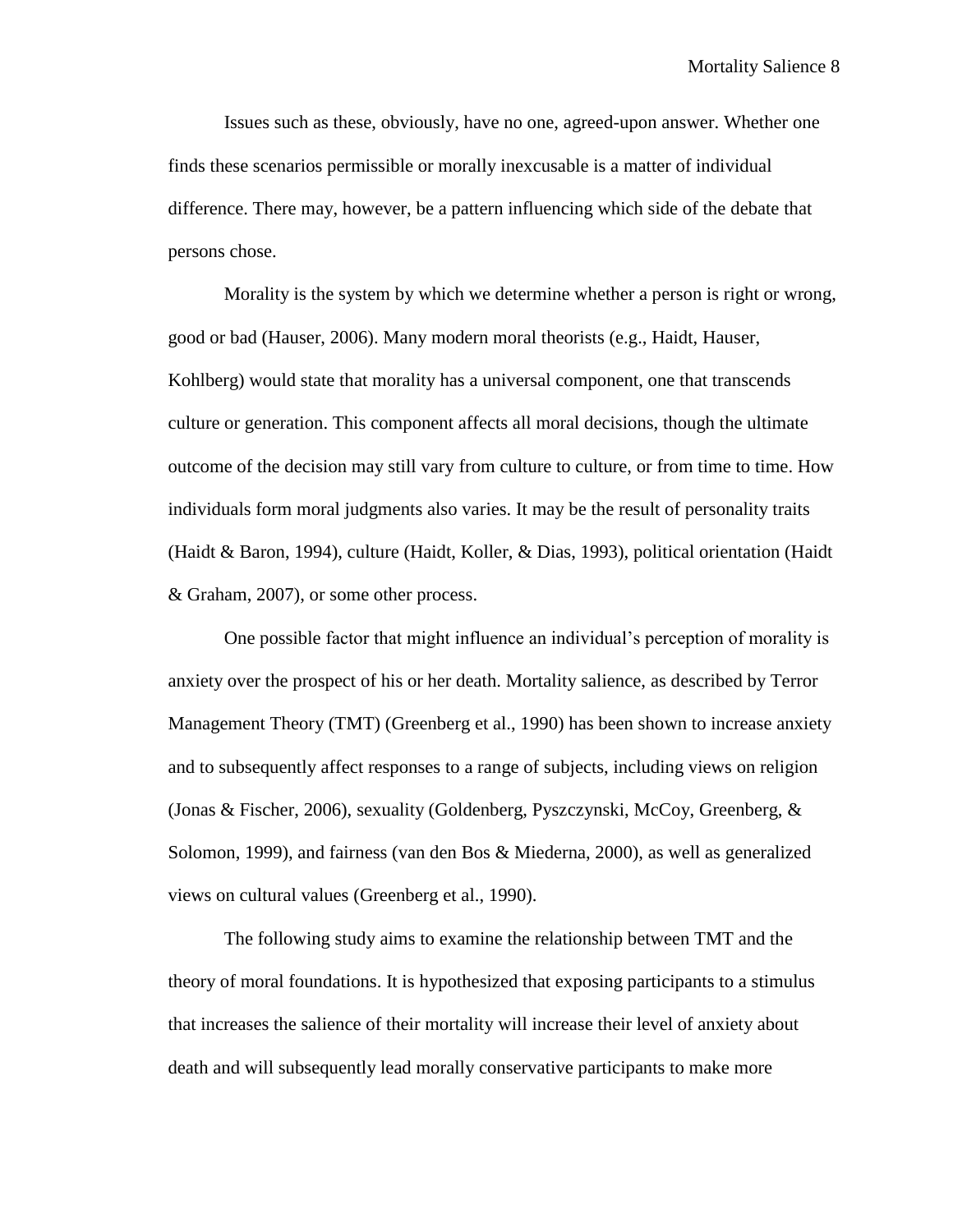conservative moral judgments, while leaving morally liberal participants relatively unaffected. Previous research in terror management theory and moral foundations theory indicates support for this hypothesis.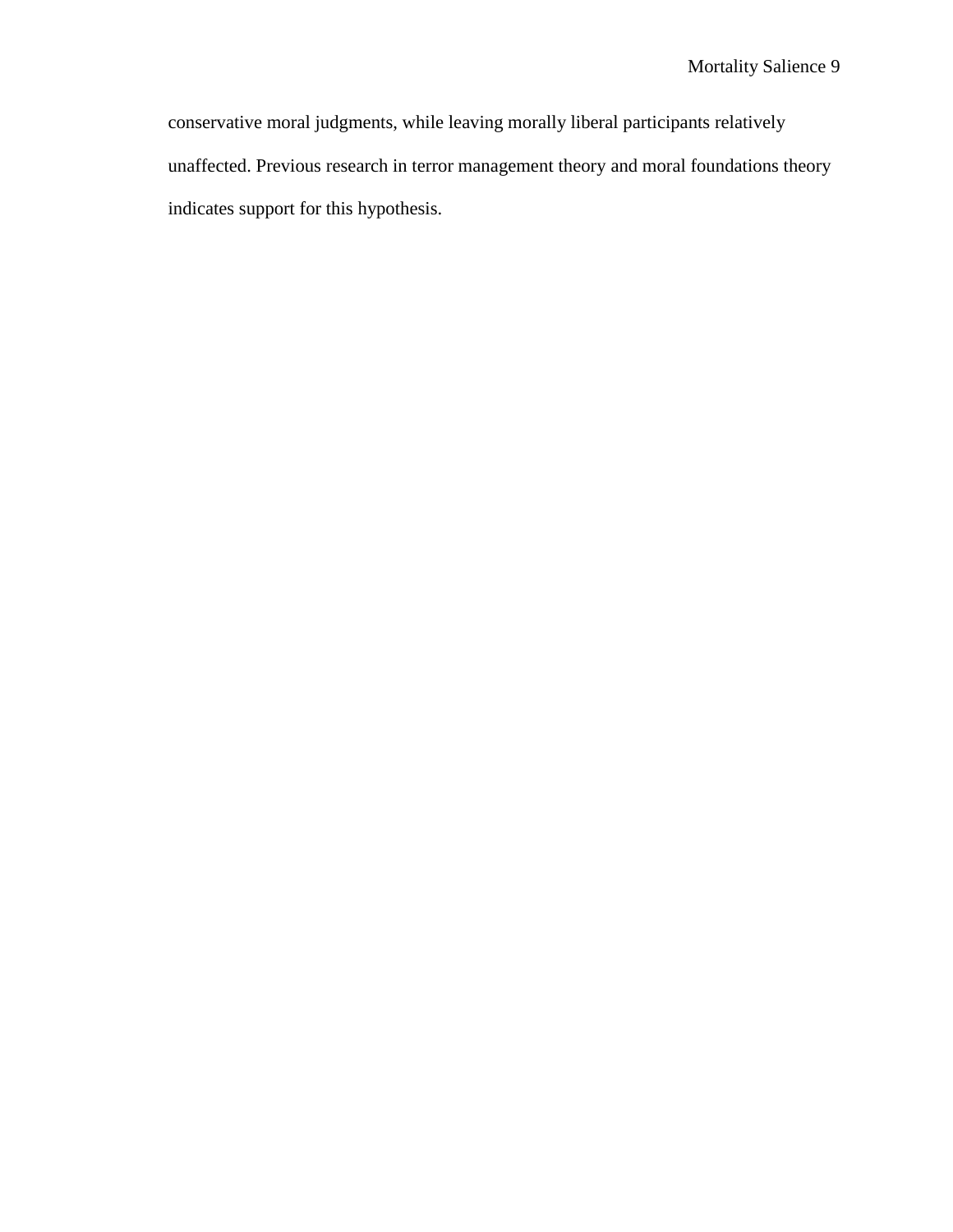#### Chapter 2 – Literature Review

Human behavior is governed by complex sets of rules, often varying from culture to culture, many of which seem nonsensical from the perspective of an outsider. These rules have developed over thousands of years, evolving as the species changed into the beings we are today. How and why these specific rules developed has been the topic of research exemplified in the recent past by Lawrence Kohlberg's stages of moral development in the 1960's and leading up to Jonathan Haidt's current five foundations of moral intuition.

#### *Theories of Cognitive Morality*

Discussions of moral development inevitably bring up Lawrence Kolhberg's stages of moral development, a defining work in the field. Accepting the idea that human development progressed in stages, as proposed by scientists such as Freud and Piaget, Kohlberg expanded the stage theory to include the development of moral reasoning. He proposed six discrete stages of moral development, ranked from immature to mature (Kohlberg & Hersh, 1977). In the first stages, "pre-conventional" persons are motivated to judge morality based on principles of physical consequences, cultural rules, and the power of the enforcers. In the later "conventional" stages the person focuses on maintaining conformity to the expectations of others and following tradition. In the "post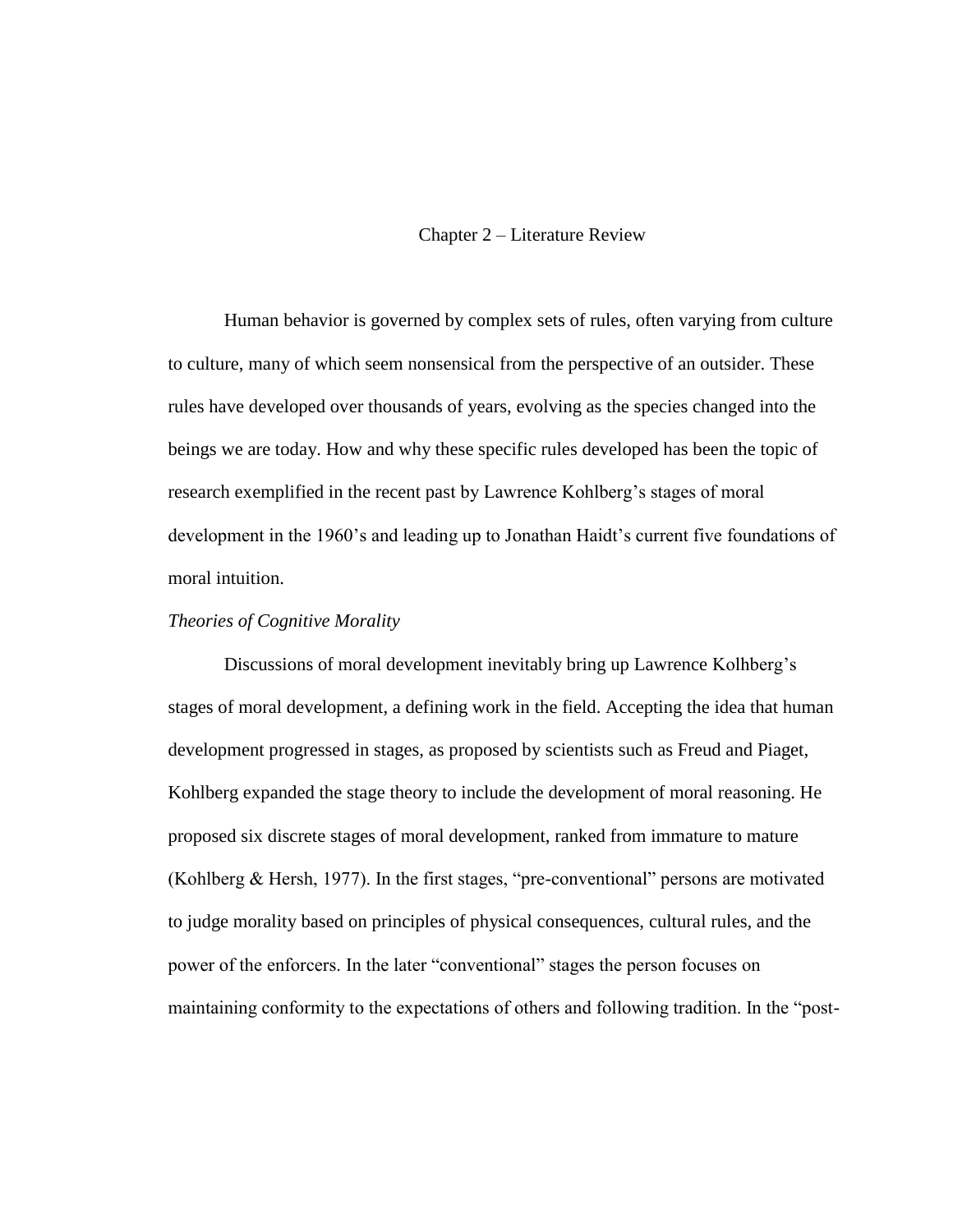conventional" stages, a person deals with the far-reaching consequences of their actions, and attempts to create a morality that is not based on the will of others, but instead follows the moral principles endorsed by the individual. Kohlberg's moral stages were notable for their lack of one "correct" answer for moral dilemmas. Instead, the stages focused on the motivations behind the choices made (Kohlberg  $\&$  Hersh, 1977).

Kohlberg's stages of moral reasoning were based on the philosophy that people arrive at moral decisions through the use of logic and judgment. Therefore, as one's cognitive capacity increased, one would be able to consider dilemmas in a more complex way, and judge them as such. The moral reasoning theory was also notable for its emphasis on a morality based on harm. Kohlberg's dilemmas addressed the idea of justice in the situation, and the question of the harm caused by the actions taken. Since the publication of his stage theory, it has been criticized for having too narrow a focus (Blum, 1998).

Carol Gilligan was one of the first to bring up the need for an expansion of Kohlberg's moral development theory. While she agreed that it was an accurate measure of one aspect of morality, it was not a complete picture of moral reasoning. Instead, it focused on solely the concept of morality as a question of justice and of harm caused. Gilligan advocated the addition of a moral concept that emphasized the role of interpersonal reciprocity. This concept would cover responsibility and obligations to others, as well as general rules for functioning socially in one's culture. In addition, her view especially extolled the virtues of caring for others, above and beyond simple fairness (Blum, 1988).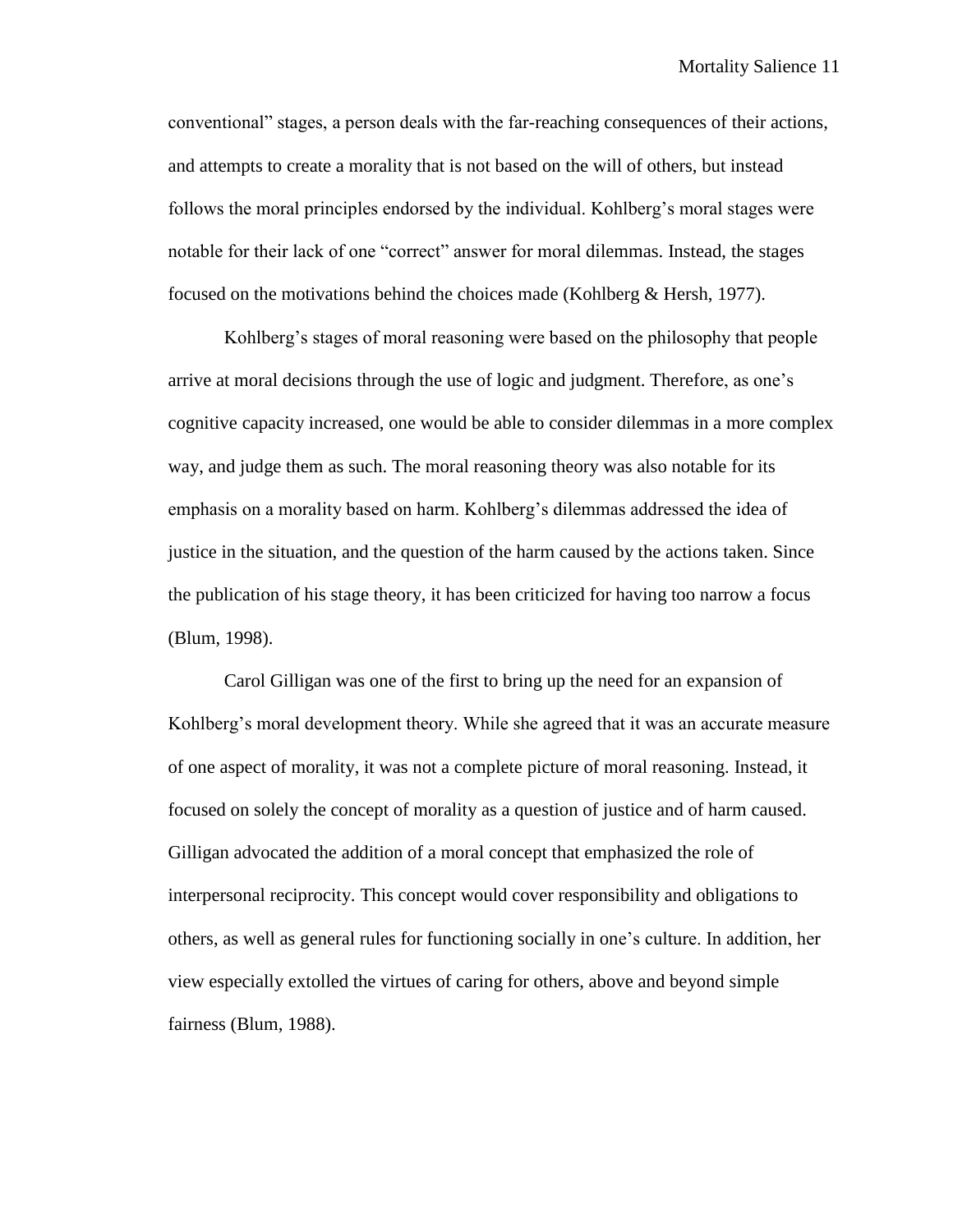Kohlberg's moral development theory, with the additions proposed by Gilligan, forms a fairly complete picture of the development of logical moral reasoning. These theories comprise a good deal of what many in today's Western society would consider the foundations of morality. (Haidt  $&$  Graham, 2007). Yet again, though, these theories have been criticized as not providing a full picture of morality and moral development. It has been argued that moral development is not entirely reason-based, and that there are several other components besides justice and fairness that are factors in moral decisionmaking (Haidt, 2001; Hauser 2006).

#### *Theories of Moral Intuition*

Two competing theories of morality are currently being investigated by many researchers, both in the field of psychology, as well as in philosophy, law, and evolutionary biology (e.g., Gert, 1998; Haidt & Graham, 2007; Hauser, 2006; Mikhail, 2007; Petrinovich, O'Neill, & Jorgenson, 1993; Rozin, Lowery, Imada, & Haidt, 1999). They are the theory of moral intuitionism and the agent-intervention, or causal model, theory. The theory of moral intuitionism examines morality from a standpoint advocating emotions as the source of moral judgment (Shweder & Haidt, 1993). The theory of agent intervention, or the causal model theory, seeks to prove that moral judgment is mostly affected by the locus of intervention – who or what caused the event that created a situation of moral uncertainty (Hauser, 2006). While the agent-interventionism theory is also much investigated recently, it is the theory of moral intuitionism that is the focus of this study.

Both of the theories discussed here state that moral judgment is not the product of reasoned, effortful thinking, as proposed by Kohlberg, Gilligan, and others. Instead, it is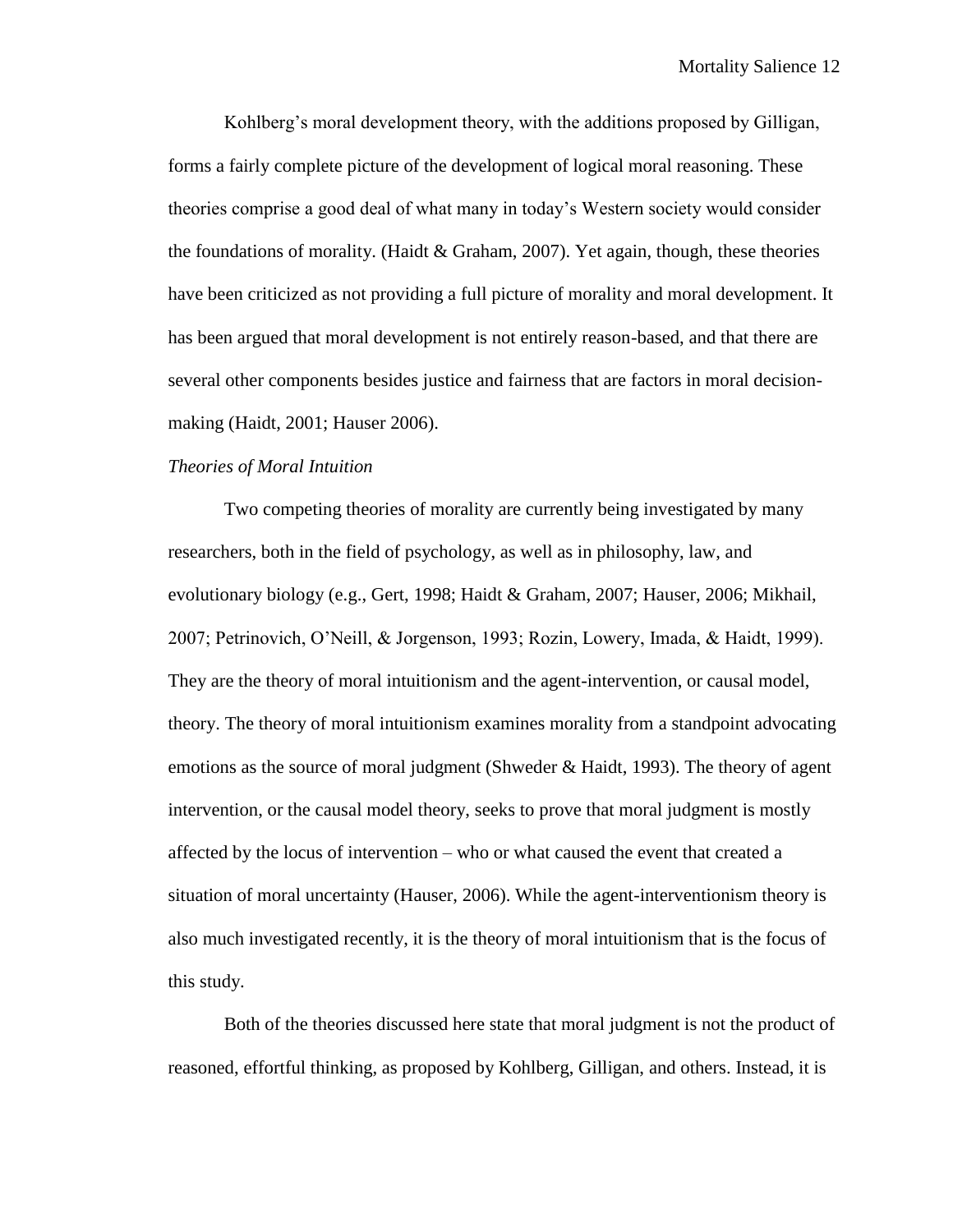the product of intuition – fast, mostly subconscious processing in which the judgment is arrived at instantaneously and in which the person judging is often unable to provide an adequate reason for the decision made (Haidt, 2001; Hauser, Cushman, Young, Jin, & Mikhail, 2007). The theories diverge, however, in determining the source of the moral instinct that drives the decision-making. The moral intuitionists claim that the intuition is emotion-based, while the agent-interventionists claim that the intuition arises from the cause of the moral situation (Hauser, 2006).

Another aspect of morality to which both theories are in agreement is the universality of moral judgment. Some theorists believe that any difference in morals is a superficial attribute of varying cultures, and that the true roots of morality are the same regardless of the society (Hauser, 2006). Others, like Kohlberg, placed moral differences into stages, ranking them as more or less mature. He argued that if there is an identifiable stage sequence of moral reasoning, which he attempted to document empirically, then reasoning which emerges later in the developmental sequence should be more mature, complex, and effective (Kohlberg & Hersh, 1977). Third, Gilligan and others argued that morality is somewhat relative, and that there can be more than one mature type of morality (Blum, 1988). The theories of moral intuitionism, however, claim that while specific moral judgments might vary from culture to culture, the underlying foundations that are used to arrive at moral judgments are constant (Shweder & Haidt, 1993). Research has been done which supports the universality of moral intuitions (Haidt, Koller, & Dias, 1993; Rozin, et al., 1999). Agent-intervention theory also posits that there is a universality of underlying moral judgments: the locus of intervention, or the causality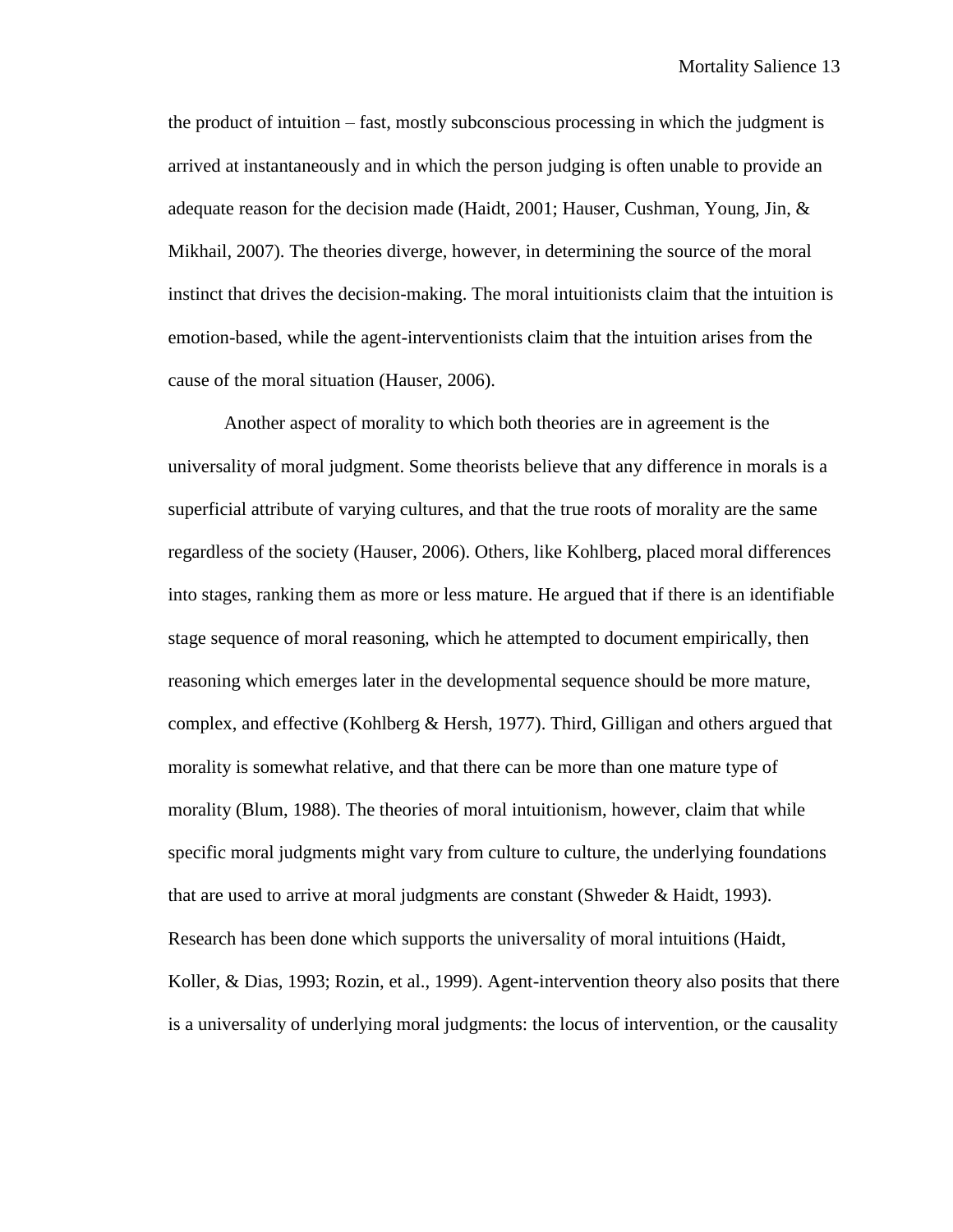of the action, is used to determine the moral value of the action. The final moral judgment is seen to always be affected by the causal nature of the event (Hauser, 2006).

The theory of moral intuitionism states that contrary to reaching moral decisions by reason, moral choices are made emotionally – that is, moral judgments are reached instantaneously, through gut-instinct processes, and then later backed up with post-hoc reasoning, should justification for the moral decision become necessary (Haidt, 2001). One of the first proponents of this view is the philosopher David Hume, who said that, "Reason is and ought only to be the slave of the passions, and can never pretend to any other office but to serve and obey them" (Hauser, 2006). Thus, our emotions serve as instincts that guide us to the moral decision. Further, theorists have taken this to mean that our sense of morality has been honed through evolutionary processes into intuitions that guide our culturally variable moral judgments (Haidt & Joseph, 2004).

Moral intuitionism theory additionally hypothesizes that morality is evolutionarily derived. The emotions of moral intuitionism arose from foundations that reflect the decisions necessary to survival among early humans, such as the need to prevent harm, the need for reciprocity, for status and group behavior, and for cleanliness, which have in turn given rise to automatic emotions generated by specific events that influence moral decision-making (Haidt & Graham, 2007).

Moral intuitionists first attempted to split morality into two divisions. Shweder referred to the two as the ethics of autonomy and the ethics of community (Shweder & Haidt, 1993). The ethics of autonomy are concerned with individual welfare; they deal with the concepts brought up by Kohlberg and Gilligan: fairness, justice, intent of harm, and reciprocity. These ethics are violated when they infringe on the freedom of another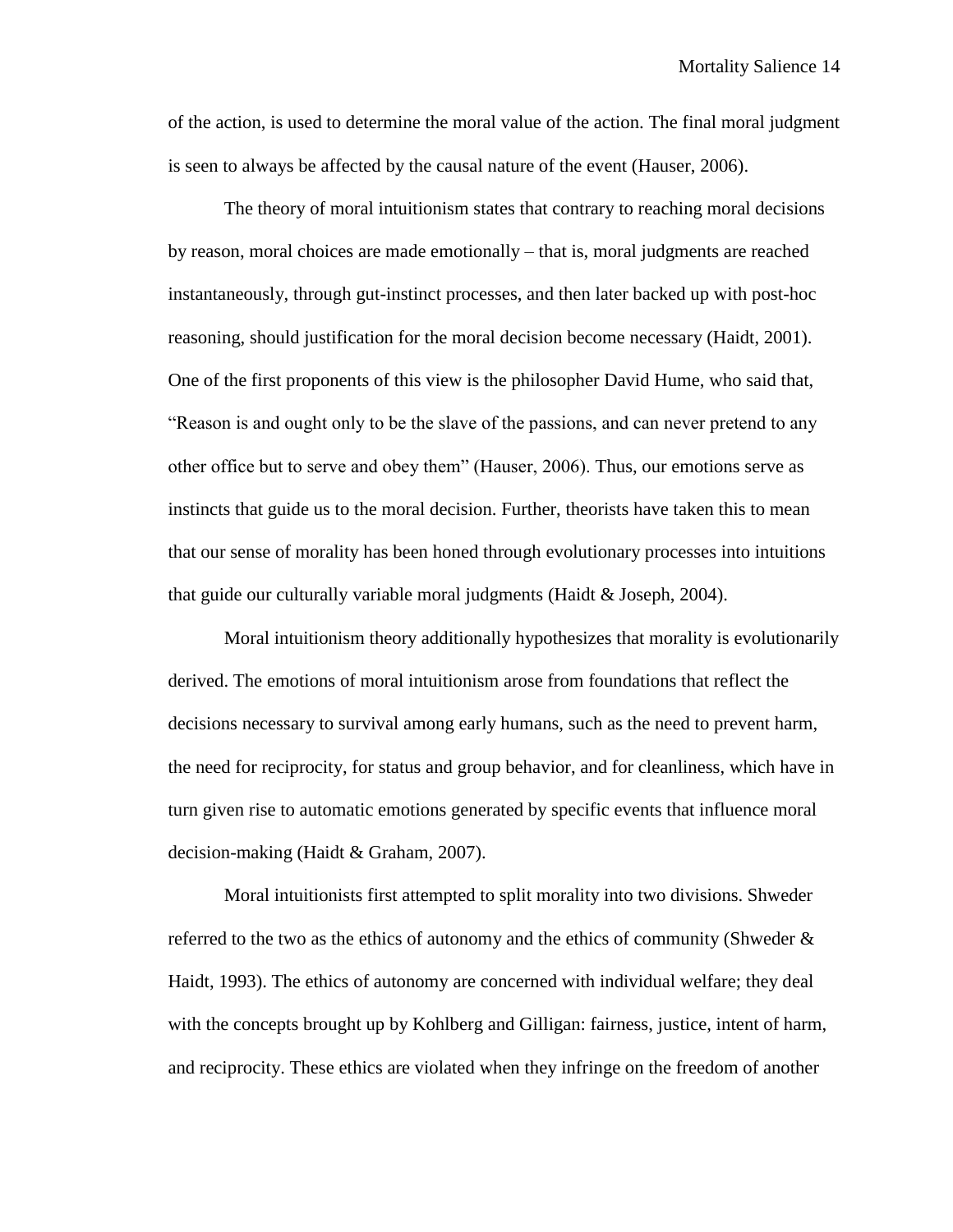person. They are closely related to the principles that uphold the laws in the United States. The ethics of community, on the other hand, address the relationships of people living in groups. They regulate acceptable behavior beyond individual rights violations, to make it possible for people to live together without conflict. This involves dealing appropriately with the social structure of the community: respecting authority, behaving with honor and upholding the honor of the community, respecting tradition, and expressing loyalty to the community. Our society holds some of these moral values as law, but most others are implicitly recognized, and are punished through other means in the community, such as expulsion or denigration (Shweder & Haidt, 1993).

Later, a third category was added to the set of moral intuitions. Called the ethics of divinity, this category dealt with the moral aspects of keeping oneself and members of one's community pure and clean. The cleanliness espoused in this category refers both to the purely physical aspects, such as keeping oneself free of disease and keeping one's food and waste separate, as well as more metaphorical and spiritual aspects of cleanliness and purity. These latter aims dealt with many things religious believers would refer to as sins, things that would make a person impure in the eyes of their deity (Rozin, Lowery, Imada, & Haidt, 1999).

The three groups of ethics, as proposed by Shweder, were empirically matched with three different moral emotions, lending support to the theory that emotions, as opposed to logic, play a deciding role in moral judgment. The codes of community, autonomy, and divinity were shown to match, respectively, the emotions of contempt, anger, and disgust. This was known as the CAD triad hypothesis. Participants matched facial expressions showing the three emotions or the three emotion words to varying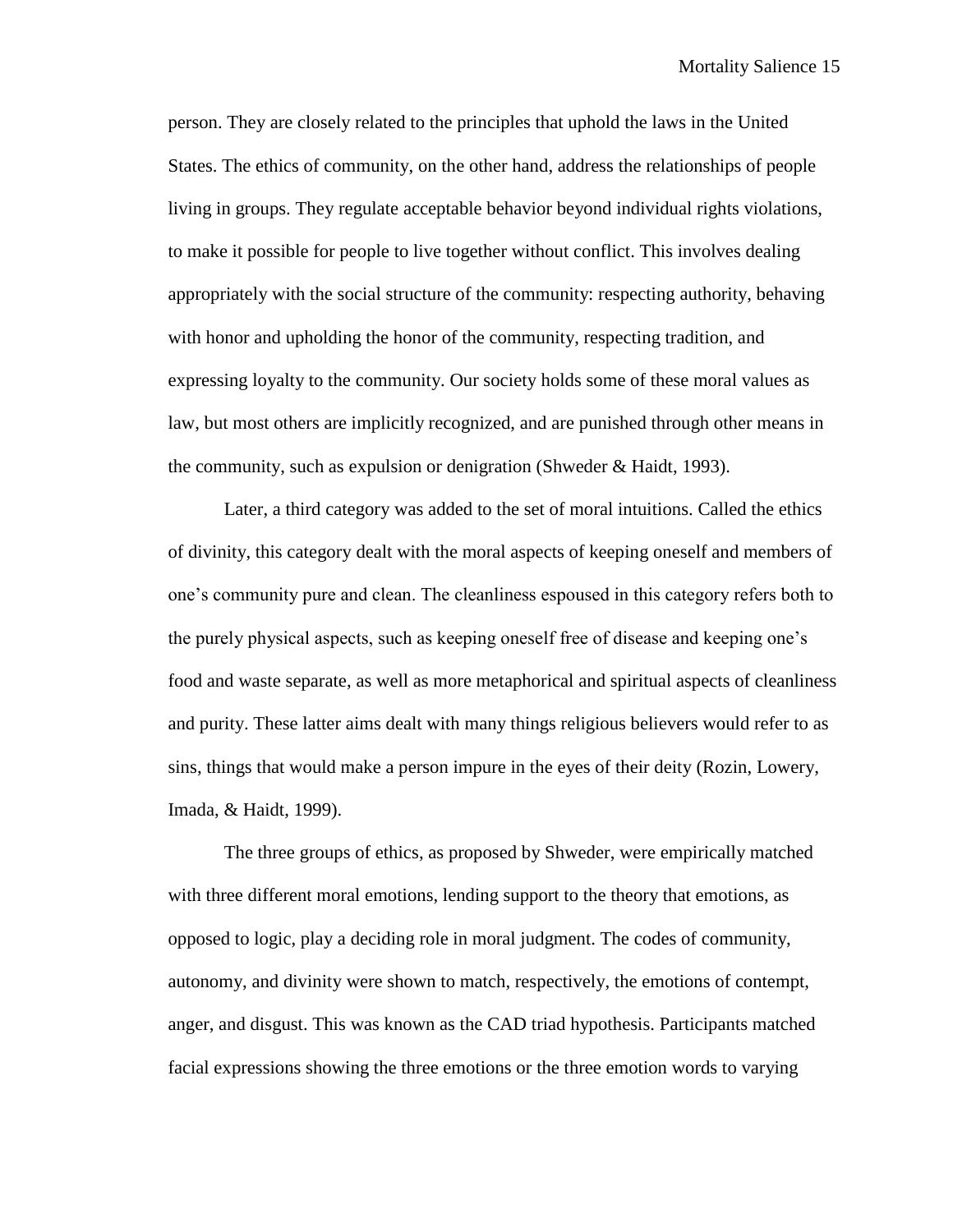moral violations. In addition, the facial expressions were later shown to correspond to the moral emotions with further analysis (Rozin et al., 1999).

In order to expand the scope of the study of morality, and to ensure that the theories of moral intuition did not correspond only to a Western viewpoint, several studies were done on other cultures in order to confirm the universality of the moral intuitions. One study was conducted both in Pennsylvania and in Brazil (Haidt et al., 1993). The two locations in Brazil represented a wealthy, urban population and a poor, rural population. The participants were grouped by nationality, socio-economic status, and age, to create a widely varying subject pool. The results of the study indicated that while the groups showed varying levels of moralizing responses, the degree of the moralizing versus permissive stances taken was moderated most by socio-economic status. The research supported the idea that the ethics of morality are universal, though they have varying levels and varying cultural expressions.

The CAD triad hypothesis study (Rozin et al., 1999) looked at Japanese and American participants to determine the effects of different cultures on the relationships between moral codes and moral emotions. Again, though the levels of moral emotions varied between cultures, the results from both the Japanese and the Americans supported the theory of universal moral codes and moral emotions (Rozin et al., 1999).

Another study, also in Japan and the U.S., examined the role of fairness between the two cultures (Finkel, Crystal, & Watanabe, 2001). While this study was not based on the moral intuition theory previously discussed, it did take an in-depth look at the term "fairness" and all its connotations. The concept, as the authors of the study operationally defined it, essentially covered most of the areas mentioned in moral intuitionism as the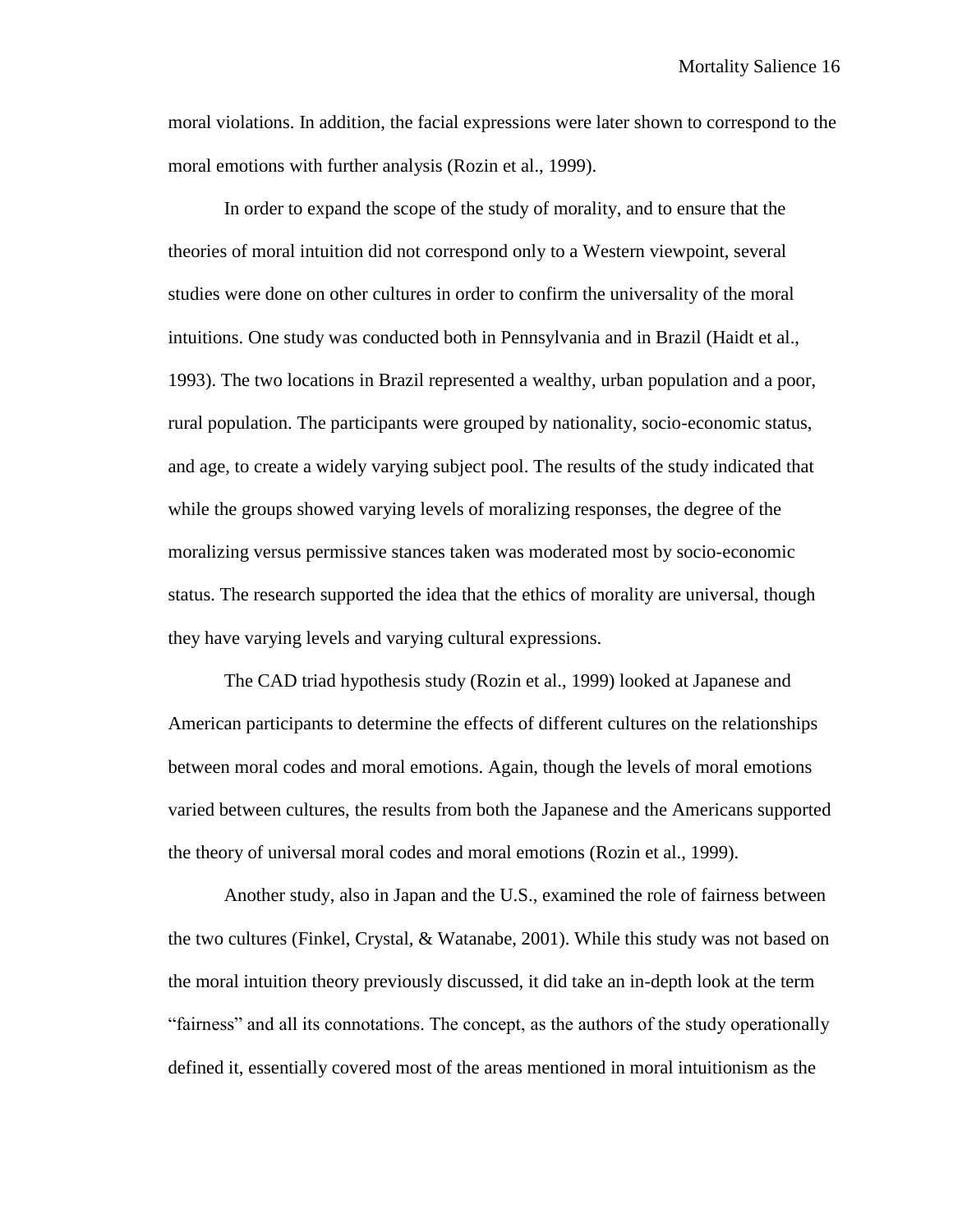ethics of autonomy. This study again found that while there were cultural variations in the extent to which the different aspects of fairness were emphasized or deemphasized, the concepts overall were important in both cultures.While this sample of studies is by no means a comprehensive cross-cultural evaluation, it does serve to show support for a basic universality of the moral intuitions. Further research in this area would be very useful.

Jonathan Haidt continued the theory of moral intuitions, but expanded the categories yet again, to further specify the different moral intuitions, allowing him to elaborate on the evolutionary background of the (now five) different moral intuitions. Haidt's most current theory holds that there are five mental foundations of moral intuition that form the roots from which all aspects of morality spring. These foundations are both discrete and overlapping: each is capable of forming an aspect of morality by itself, yet can also overlap with one or more of the others to lead to a moral decision that synthesizes the multiple foundations. The five mental models have each derived from separate evolutionary adaptations, and serve separate functions to enable humans to adapt in some way to their world. These mental foundations are not true models, but are more akin to innate predispositions that nudge the person in the direction of the side of a moral choice that best agrees with the underlying foundation. In addition, these mental foundations are predicted to be universal across cultures, though the actions that result from them may and do vary widely. They are affected by such things as cultural tradition, environment, economic and political systems and a wide range of other societal variables. The five foundations are derived from Shweder's ethics of autonomy, community, and divinity (Haidt & Graham, 2007).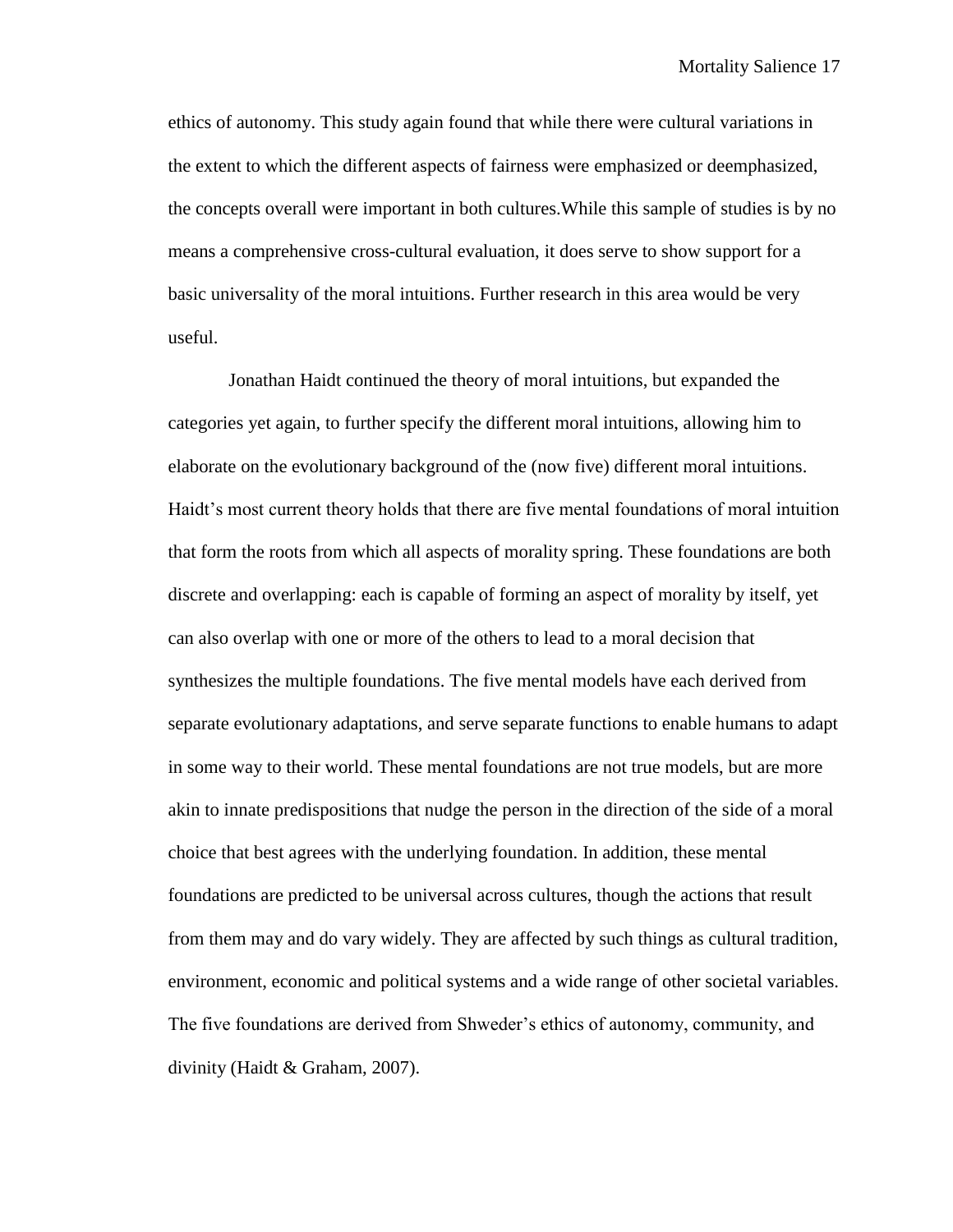Mortality Salience 18

#### *Moral Foundations*

The first of the five foundations is labeled *harm,* and it includes issues of harm and justice. This first foundation is derived from Shweder's ethics of autonomy and most closely resembles the type of morality proposed by Kohlberg. People are sensitive to harm, and therefore respect those who refrain from causing harm, and who alleviate harm caused by others. We as humans benefit from avoiding harm, so it does seem likely that we would choose to associate with those who prevent and alleviate harm. In addition, this could also be an outgrowth of kin bonds, especially parent-child bonds, where we are highly motivated to prevent harming our relatives, and to prevent them from being harmed by others. Lack of harm within the group would increase our survival chances, both in ourselves and in our close relatives. Violations of the harm guidline would include actions that cause harm, and/or that are perceived as unjust and as violating a person's rights and freedoms (Haidt & Graham, 2007).

The second foundation deals with *reciprocity*. Like harm, this moral foundation comes from the ethics of autonomy. It also comes the closest to the theory of morality as proposed by Gilligan (though the care-based aspect of her theory of morality would lie under the harm division) (Blum, 1988). Reciprocity covers the need for individuals to deal fairly with each other in order to mutually benefit from exchanges and agreements (Haidt & Graham, 2007). The value of reciprocity stems from the evolutionary adaptations for cooperation that have been extensively studied in the realm of evolutionary biology by researchers such as Axelrod and Hamilton, Dawkins, and Trivers (Dawkins, 1976). Humans and other animals benefit from systems of cooperation that allow them to receive aid when they are low on resources, with the expectation the same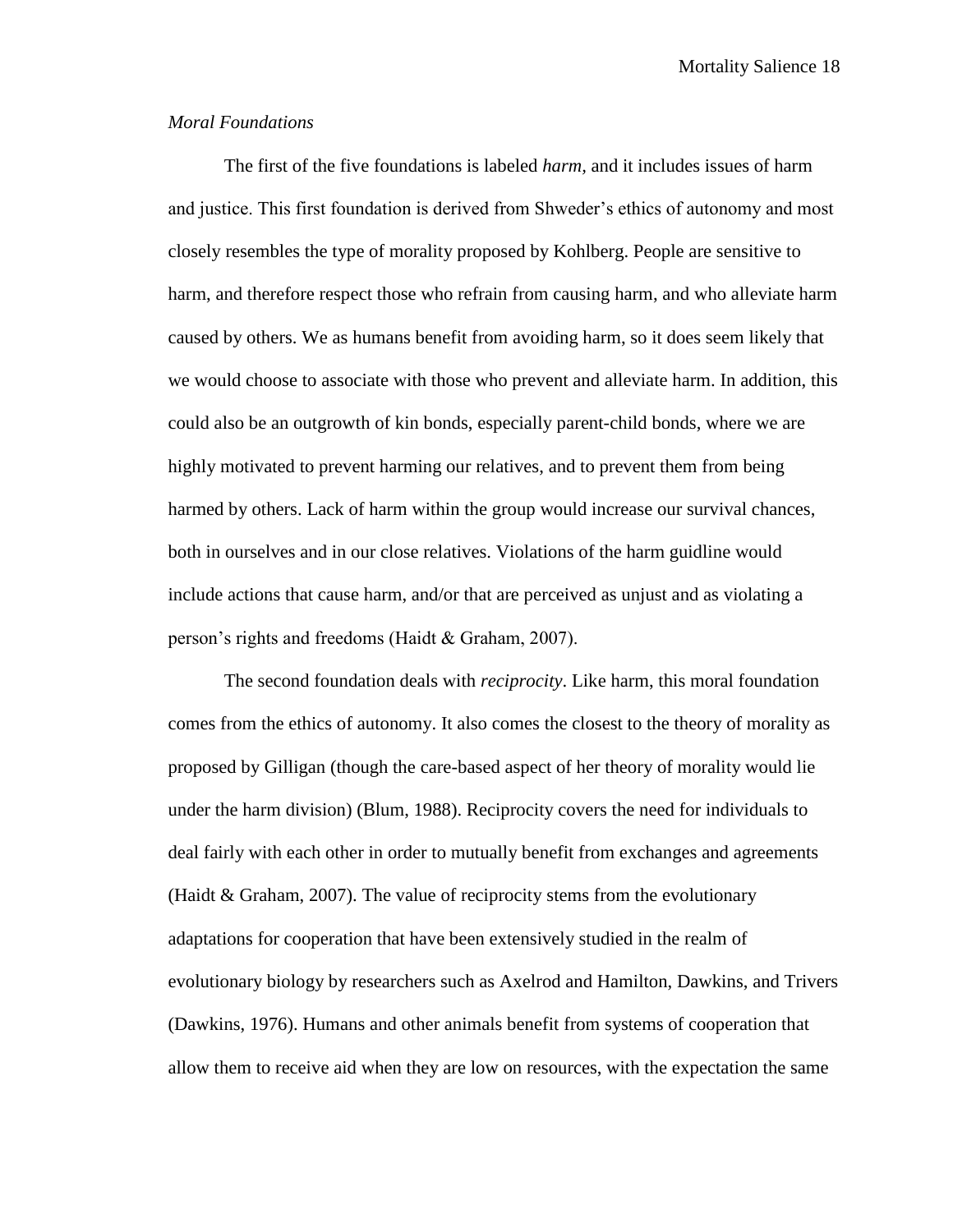will occur when the situation is reversed. Fairness has been shown to occur developmentally before it can be instilled through culture, which argues for an evolutionary impact on the construct (Finkel et al., 2001). In their cross-cultural study on fairness, Finkel et al. (2001) found that both Americans and Japanese subjects reacted strongly to situations of perceived unfairness. Violations of the reciprocity foundation would involve not honoring one's obligations and promises, or behaving in an unfair manner (i.e., stealing, cheating, or otherwise taking advantage of others). These would be actions or inactions that violate the rights of others to fair treatment.

The third foundation is called *ingroup*. It is a subset of Shweder's ethics of community, and is thus concerned with group interaction. The ingroup model covers such constructs as loyalty, patriotism, and group honor, as well as such concepts as treason and mutiny (Haidt & Graham, 2007). According to evolutionary theorists, the idea of favoring one's own group is an outgrowth of kin altruism, the desire to help those who share one's genes succeed in order to improve the chances that one's genes will be passed on the next generation. In the early history of humanity, people lived in small bands, where the odds were high that any given person in one's band was a relation. Therefore, it made sense to protect the members of one's band against other bands, which were not likely to have any close relatives. Because the evolution of human behavior has not kept pace with the evolution of human society, we still prize loyalty to our ingroup, even though very few of our co-members are related in a meaningful way (Dawkins, 1976). Violations of the ingroup model would include acting against, dishonoring, or failing to follow the rules of one's group (Haidt & Graham, 2007).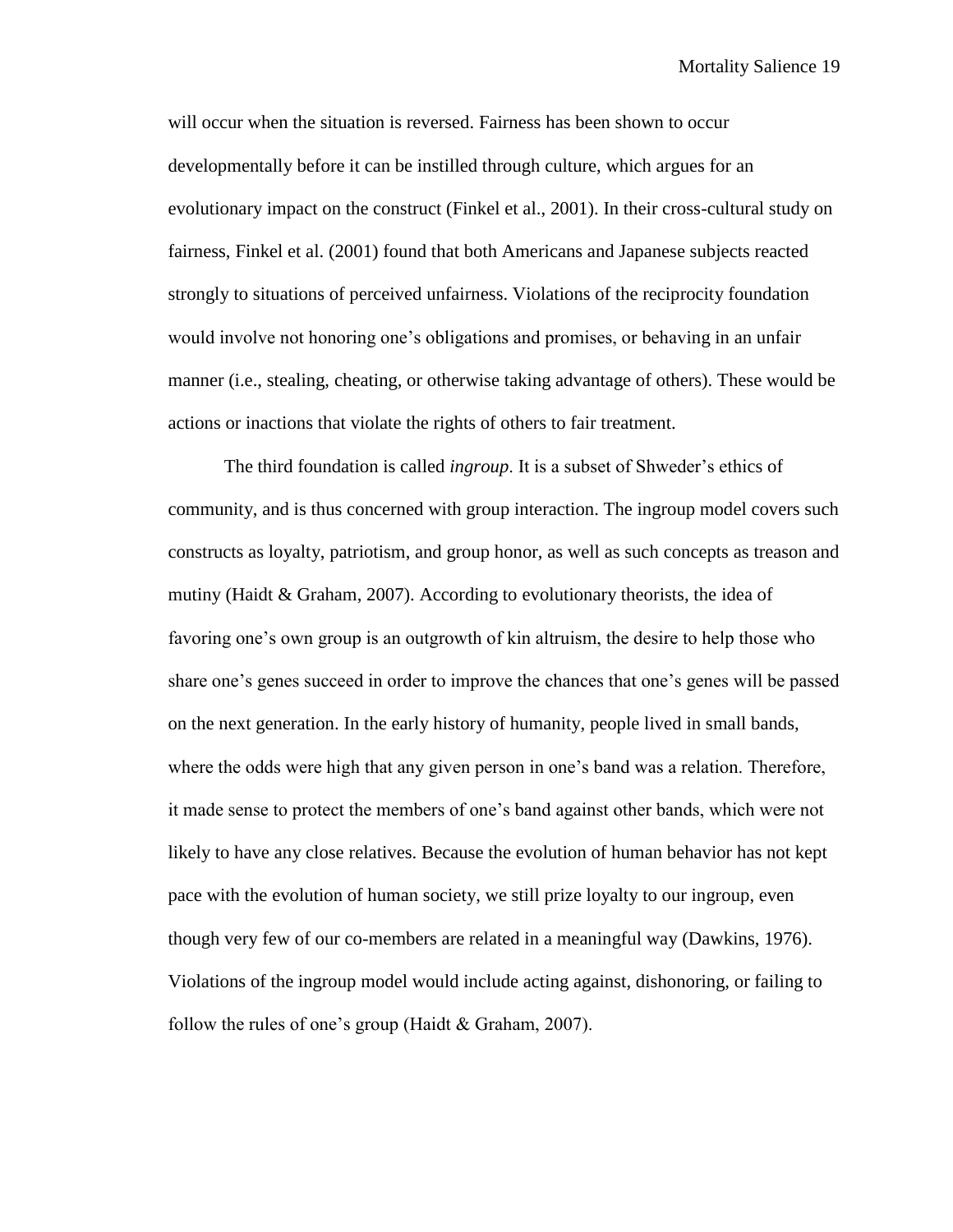The fourth foundation is known as *hierarchy*. It too is a subset of the ethics of community. The hierarchy foundation leads to concerns of tradition, respect, and obeying those of higher status than oneself. The concept of hierarchy predates humanity in evolutionary history, where many species of animal have clear status rankings within their groups. Groups have leaders who exert dominance, through power or prestige, as well as other respected members (Haidt & Graham, 2007). Often, there is a clear hierarchical system, such as a caste system, where rank is well defined and possibly immutable. Haidt and Baron (1994) examined the effects of social roles on moral judgment, and found that responsibility for omissions that cause harm (as opposed to acts that cause harm) were judged more relevant for those in high social roles, suggesting that they have a greater responsibility towards others than do people with low social roles. Violations of the hierarchy foundation include acting disrespectfully toward a person of higher status or disobeying a person of higher status.

The fifth and final foundation of moral intuition proposed by Haidt and Graham is *purity*. This foundation corresponds entirely to the ethics of divinity. Purity consists of the desire to be clean, both physically and metaphorically. It is also concerned with prevention of sin, protection from disease, and the regulation of bodily function. Actions that are prescribed by the morality of purity are often accompanied by the feeling of disgust, an emotion that may be unique to humans (Rozin et al., 1999). This presumably arose from a combination of our transition to eating meat (possibly through scavenging the bodies of dead animals) and the enlargement of our frontal cortex. Through the notion of sin, purity has become tied to most religions, which often have extensive rules concerning the proscriptions necessary to remain pure, as well as advice for regaining lost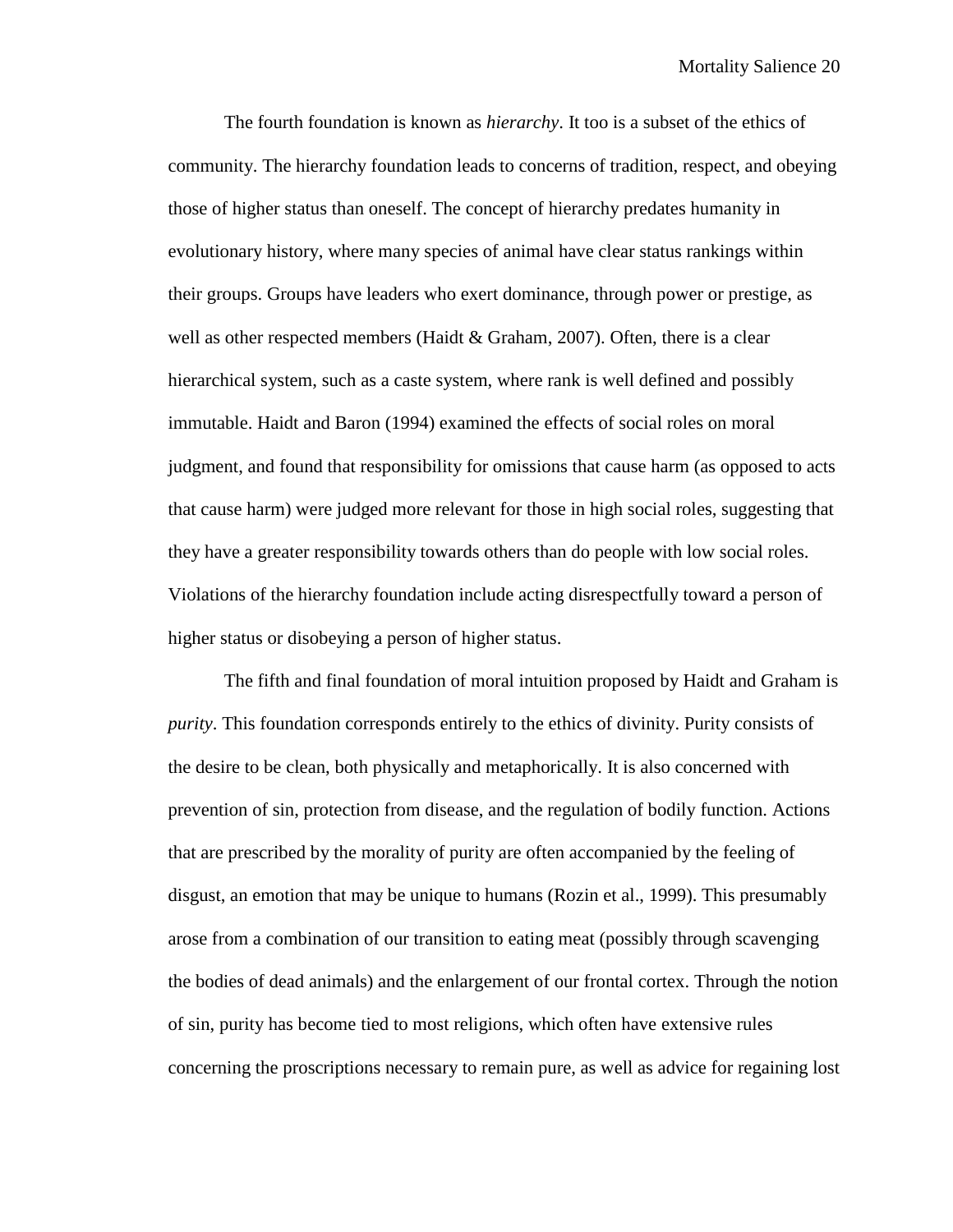purity. Violations of the purity foundation are varied and numerous, presumably because it represents the whole of the ethics of divinity, instead of being split into two groups, as were the ethics of autonomy and community, according to Haidt and Graham. The violations include eating food (especially meat) that is either diseased, unclean, or otherwise proscribed, behaving in a manner that goes against the (often extensive) regulations of sexual behavior, and improper use and disposal of waste (Haidt & Graham, 2007).

Studies using the moral foundations theory have found that liberals and conservatives show two different reactions to the moral foundations. Conservatives routinely value all five foundations equally, whereas liberals are shown to find the first two foundations, harm and reciprocity, more relevant to moral judgments than the other three (Haidt  $\&$  Hersch, 2001). Thus, political orientation has an important relationship with moral foundations. Perhaps morality is a determinant in choosing one's political orientation. There has not been much research yet into relationships between moral foundations theory and other concepts, including that of Terror Management Theory. *Terror Management Theory*

Terror Management Theory (TMT) arose from the works of Ernest Becker, a theologian who postulated that the development of human intelligence would inevitably lead to the potential for a high degree of terror, as people came to understand their own vulnerability in the larger world (Rosenblatt, Greenberg, Solomon, Pyszczynski, & Lyon, 1989). To combat that terror, cultural worldviews evolved as a way to protect the individual from the terror and anxiety of the world by reducing awareness of one's vulnerability and mortality. Despite variety in cultural worldviews, all worldviews share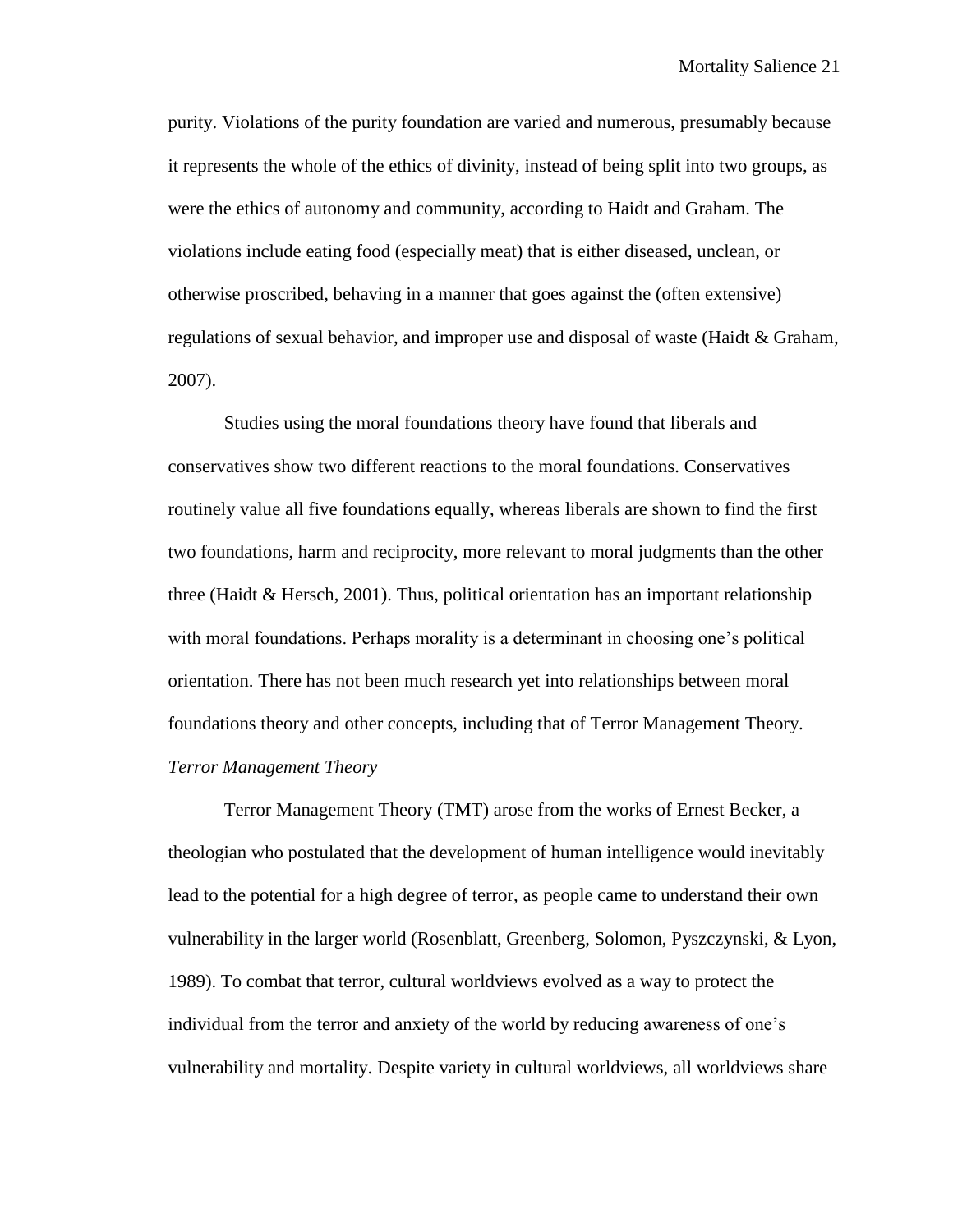a certain component: they provide the universe with meaning and value, and offer some form of continuation after death to those who follow the cultural worldview. Such cultural worldviews reduce anxiety by claiming, in accordance with the Just World Theory (Rosenblatt et al., 1989), that bad things do not happen to good people, and vice versa. In addition, cultures, especially those with a religious component, often promise the existence of a life after death, thus negating some of the terror arising from a fear of dying (Rosenblatt et al., 1989).

Becker thought that much of psychology since Freud had come into being to deal with the idea of the human urge for heroism, as well as the human tendency to narcissism and issues of self-worth. The concept of heroism is defined by our struggles for selfworth and self-importance in the world; it is the view that we are an object of value in the world. He suggested that society itself is a "codified hero system" that encourages individuals to believe in the concept of heroism, to believe that it applies to him or her (Becker, 1973, p.7). The idea of heroism is itself a way of reducing the terror of death by increasing self-esteem. The heroism concept is not perfect, however. Achieving the heroic ideal is not possible for all people, nor is it necessarily realistic. It also promotes individuation, which can isolate individuals, thus creating a different type of anxiety. By increasing one's self-esteem and self-worth in the eyes of one's society, the heroism ideal serves to reduce terror of death (Becker, 1973) .

Greenberg and his associates (1990) elaborated on this theory, reframed as Terror Management Theory (TMT), stating that the cultural worldviews we create serve to reduce the anxiety that stems from our awareness of our mortality. They found evidence that when the idea of mortality was made salient, individuals showed increased anxiety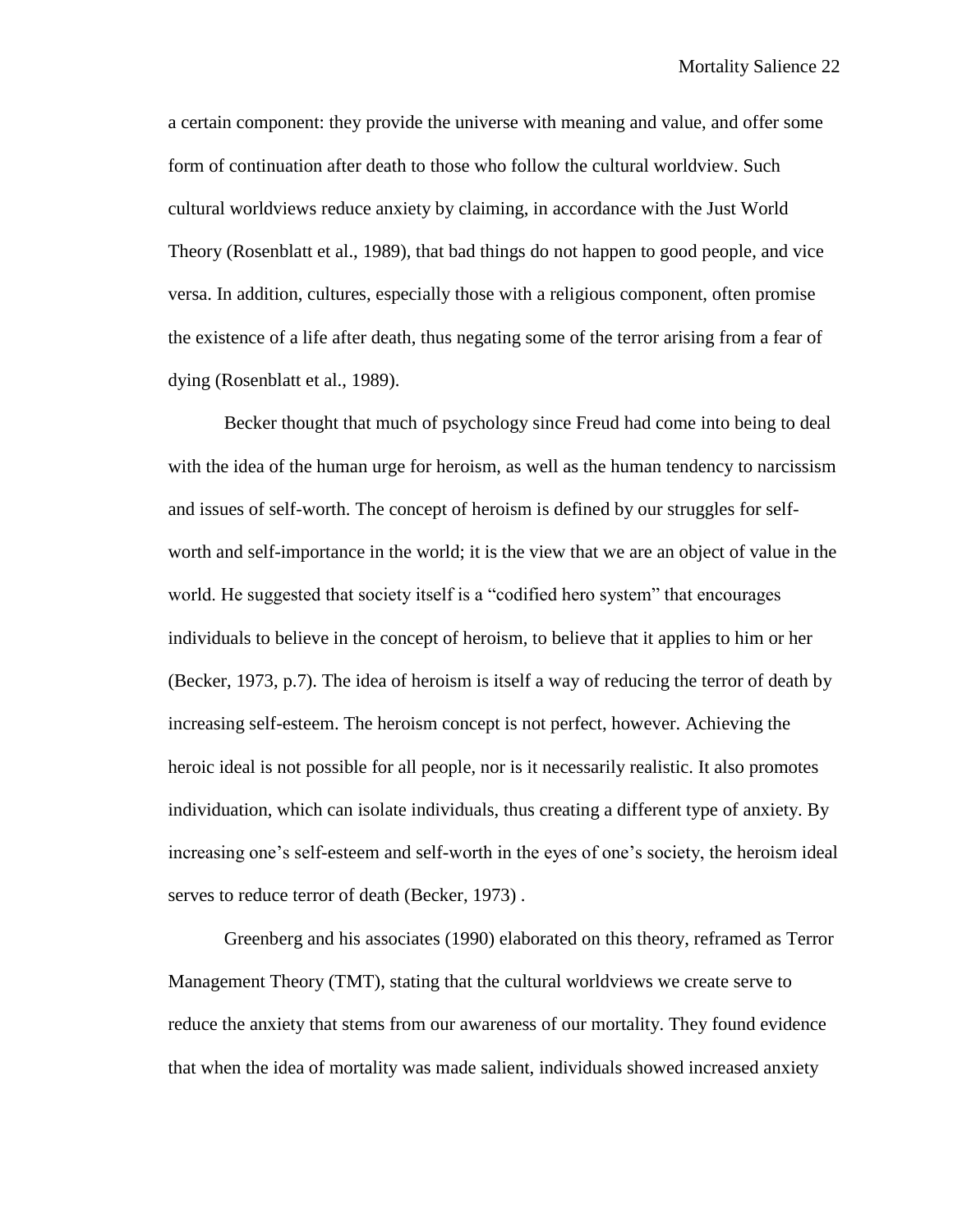Mortality Salience 23

and increased adherence to their cultural worldview. This adherence resulted in greater emphasis on the importance of morality, and caused individuals to more severely punish people who violated the tenets of the cultural worldview.

According to TMT, protection from anxiety about death can be found in selfesteem or self-value in a given cultural context. Those who follow the precepts of a given culture are rewarded by the culture with promises of security and of life after death, both of which can reduce anxiety. Therefore, one must not only believe in the concepts of the cultural worldview in order to be free of anxiety over death, but one must also meet the standards of the culture in order to be worthy of the anxiety reducing rewards promised. The individual then can think of himself or herself as a valuable member of society operating in a just world. In this just world, worthy individuals will be rewarded and do not need to feel anxiety about death because they are of value (Rosenblatt et al., 1989).

As mentioned earlier, the cultural worldviews that prevent terror of death are not perfect; they come with stringent requirements that cannot always be fulfilled and have some gaps in their coverage. Therefore, the prevention of death-terror is fragile, and can easily fail to protect the individual from anxiety. For this reason, the cultural worldview must be continually bolstered to ensure that its protection will continue to function for the individual. Additionally, events and thoughts that provoke death-anxiety are common in everyday life, and can cause death-anxiety despite the intervention of the cultural worldview. Also, a given individual comes into contact with many different worldviews in the course of his or her life, each of which can cast doubt about the validity of his or her worldview. Because of all these factors, people in need of death-anxiety protection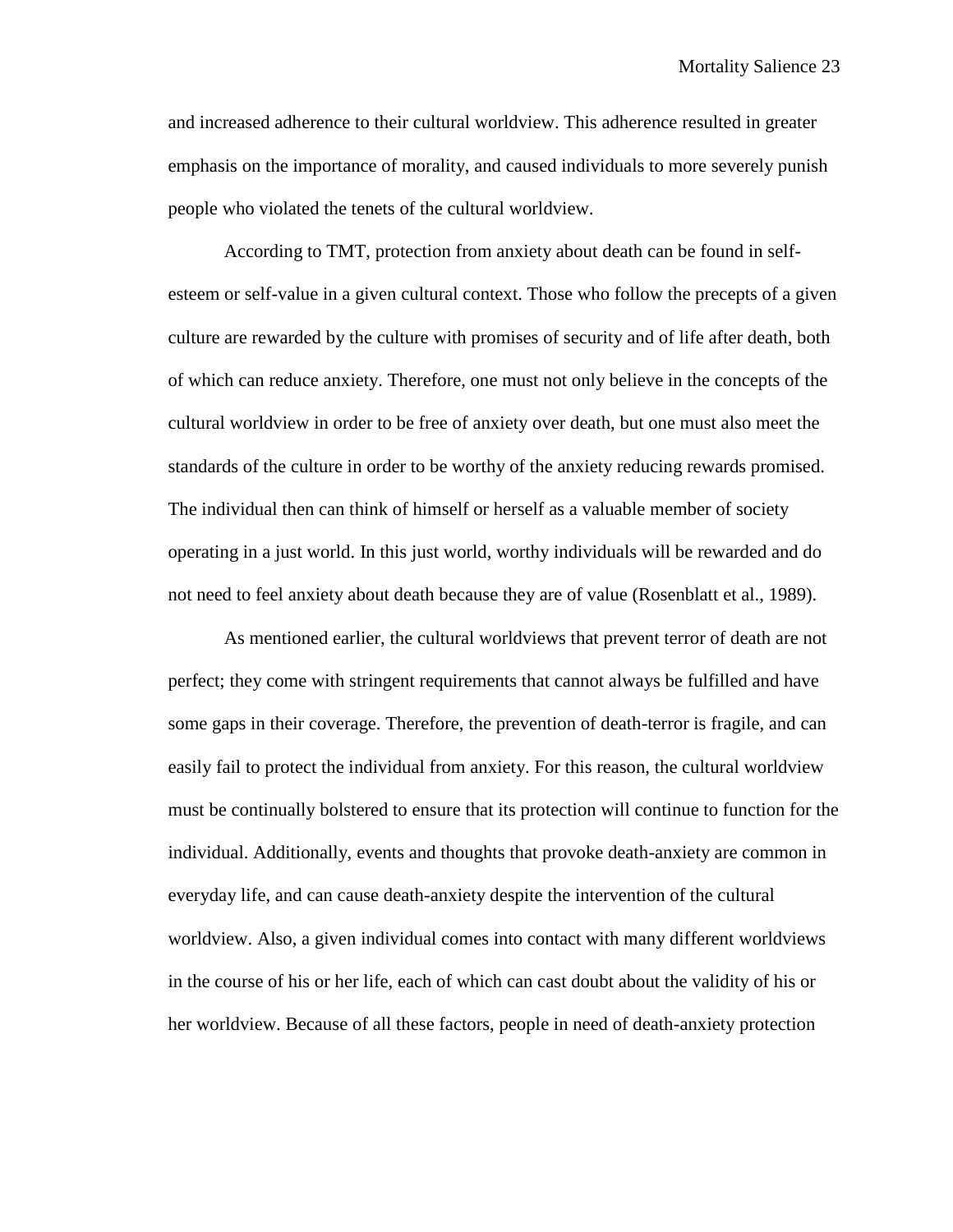must turn even more to their cultural worldview for support and reassurance (Greenberg et al., 1990).

Cultural worldviews are able to reuduce death-anxiety through the consensual validation of a worldview by the members of the shared culture. This can be achieved through shared rituals and other, more informal types of interactions with members of the culture. The shared culture increases confidence in the validity of the cultural worldview and thus maintains protection from fear of death. In the same way, interactions with those who disagree with a cultural worldview can decrease an individual's confidence in the worldview and erode protection from death anxiety. Anything that reduces consensus regarding worldview will reduce its ability to manage adherents (Greenberg et al., 1990, cf. Kelley, 1967).

Cultural worldviews have specific standards and values to which one must adhere in order to receive protection from anxiety over death. These values often come in the guise of moral precepts. A person who wishes to adhere to a cultural worldview must follow societal values in order to be considered a "good" person. Because the cultural worldview is shared and consensually validated, people are invested not only in adhering to the values and morals of the culture themselves, but also must make sure that the other members of the culture do the same. Studies have shown that people react negatively to those who violate cultural values and norms. These violations threaten the validity of the cultural worldview as well as its values and morals. Participants in studies who were primed with fear of death recommended harsher punishments for people who violated the values and norms of their cultural worldview than did participants who were not primed with a mortality-salience manipulation (Greenberg et al., 1990; Rosenblatt et al., 1989).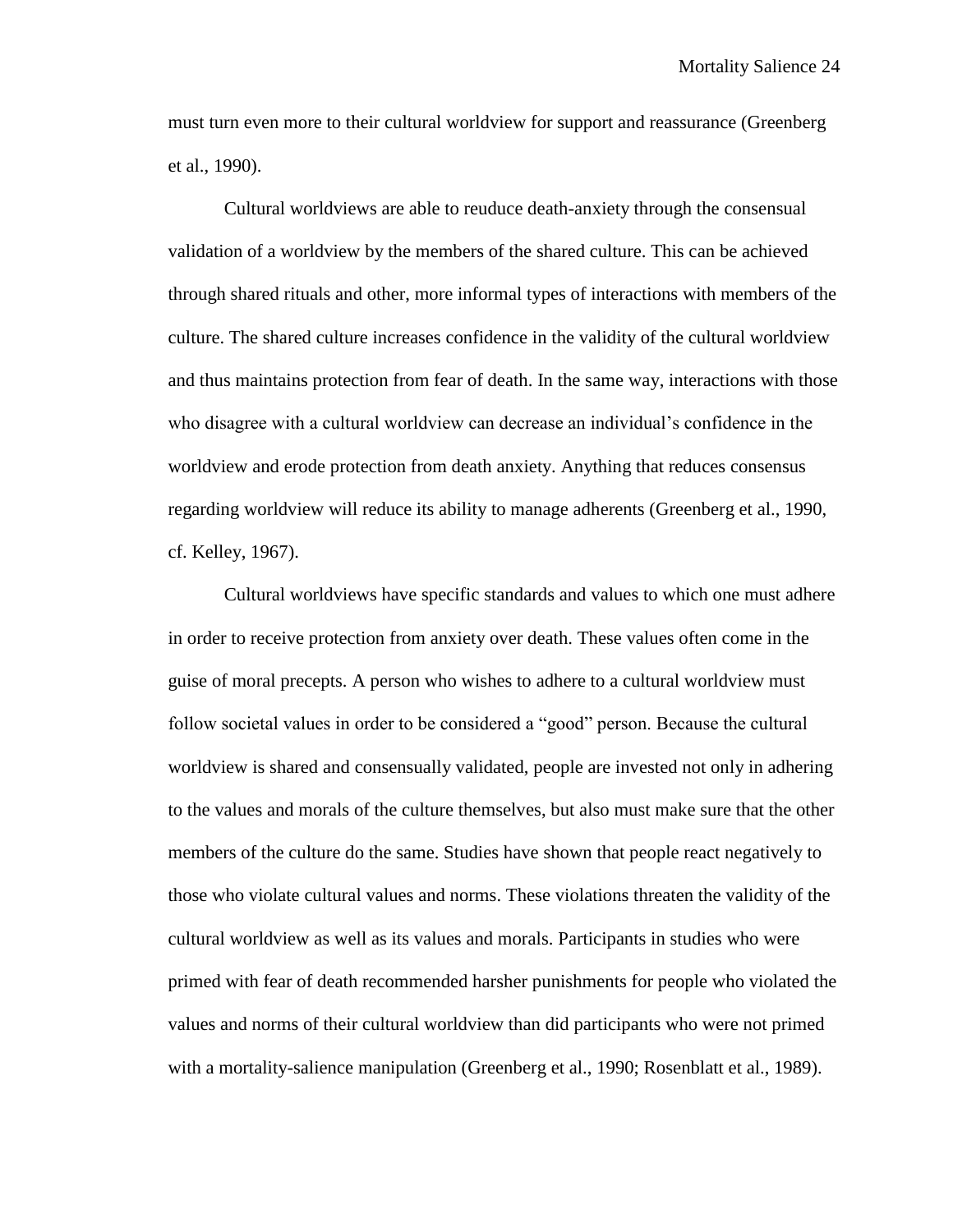Other studies showed that mortality salience affects many factors, both positive and negative, that relates to cultural worldviews. Mortality salience also leads to increases in judgments of equity between participants and hypothetical others, and to increases in prosocial behavior, both positive behaviors by individuals. Mortality salience is hypothesized to lead to increased procedural fairness in judgment, because individuals will be motivated to reward those who do not transgress against the cultural norms and will be motivated to judge unfair procedures as being in violation of the cultural values. Perceived procedural fairness positively affects people's subsequent reactions and satisfaction with the process. Research has found that participants are more likely to adhere to perceived standards of fairness when mortality is made salient (van den Bos  $\&$ Miederna, 2000). Prosocial behavior is seen as a way to reduce mortality salience by engaging in these behaviors, which are culturally-approved and lead to an increased likelihood that one will fulfill the standards of the cultural worldview. In order to be consistent with one's worldview, individuals may increase prosocial behaviors such as kindness and generosity, and they may increase their belief in a giving and fair system (Niesta, Fritsche, & Jonas, 2008).

On the other hand, mortality salience may lead to an increase in stereotypic thinking, and to decreased liking for members of the out-group. This phenomenon may occur as the result of decreasing the value of the out-group and thus increasing one's own value and the value of one's group. Stereotypes serve to maintain self-esteem, a vital component, as mentioned above, in preventing death-anxiety (Schimel et al., 1999). Mortality salience also leads to increased attributions of blame to innocent victims. This is due to the ambivalent reaction towards victims held by many and attributions of blame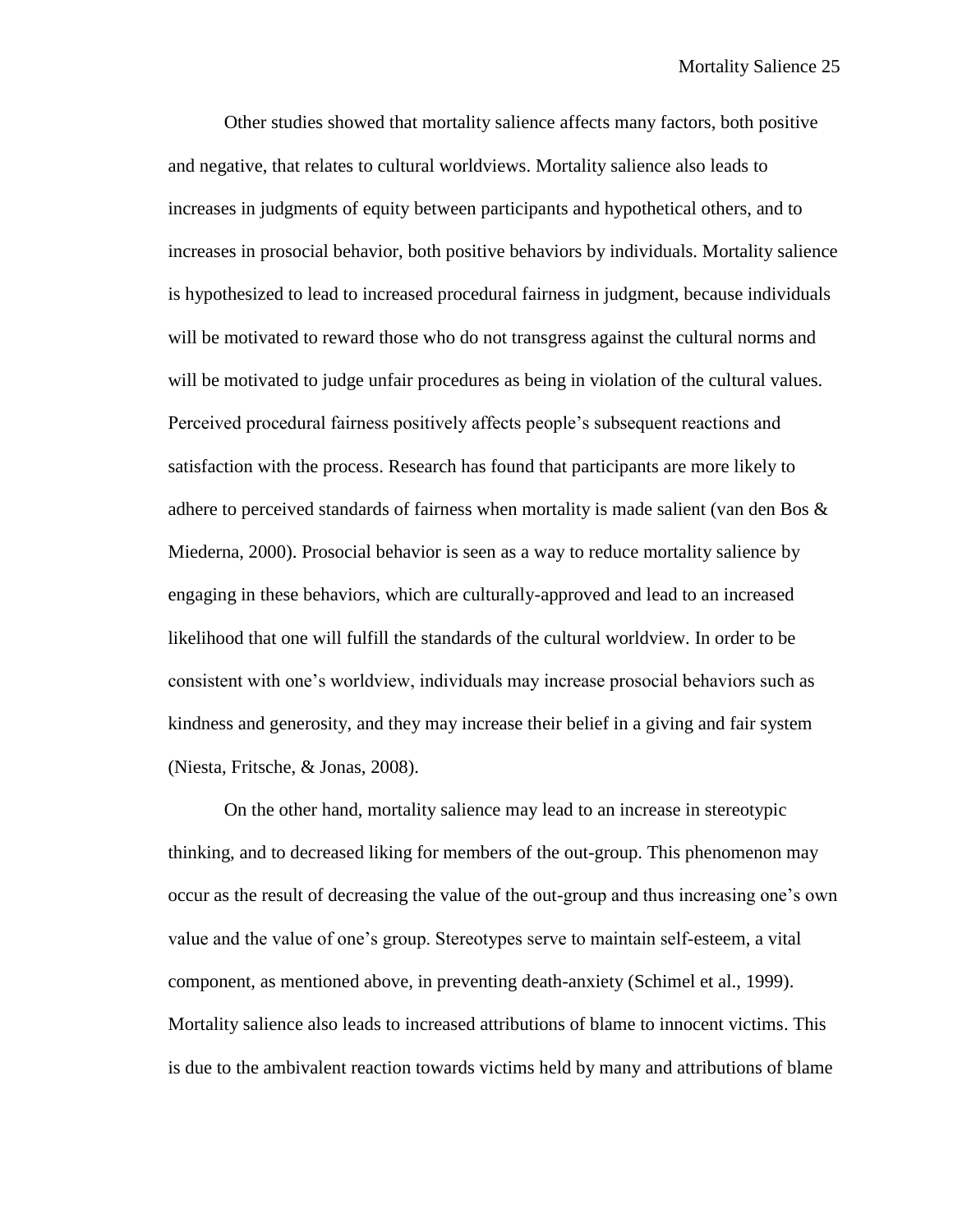made by observers. These attributions are affected by mortality salience because individuals are motivated to believe in a just world in order to prevent death-anxiety. Therefore, they are motivated to attribute some blame to the victim to protect themselves from mortality fears (Hirschberger, 2006).

Other factors related to cultural worldviews that are affected by mortality salience include concepts associated with sin: disgust, sex, and religion. Disgust is considered a response to offenses to the self, and is associated with the ethics of divinity (Rozin et al, 1999). We wish distance ourselves from our animal background in order to reduce deathanxiety, because association with animals leads to mortality salience. Thus we experience disgust over violations of the practices that distinguish us from animals, such as proper hygiene (Goldenberg et al., 2001). Sexual practice is another aspect that can increase death-anxiety due to increased association with animal nature. It has been found that mortality salience leads to decreases in the physical appeal of sexual behavior, though this is mitigated when sex is paired with the less animal-like concept of love (Goldenberg et al., 1999). Additionally, religion is also associated with not only the cultural worldview, but also with values, morality, and moral judgments (Jonas & Fischer, 2006).

Religion seems to play a part in both TMT and moral foundations theory. Religion is often the vehicle by which morality enters the cultural worldview. Some religions are also paramount to the terror-reducing idea of eternal life for the righteous. Intrinsic religion, using Allport's religious orientation theory, was found to reduce the need to adhere to the cultural worldview in the face of mortality salience (Jonas & Fischer, 2006). The moral foundation of purity, in particular, derives from ideas of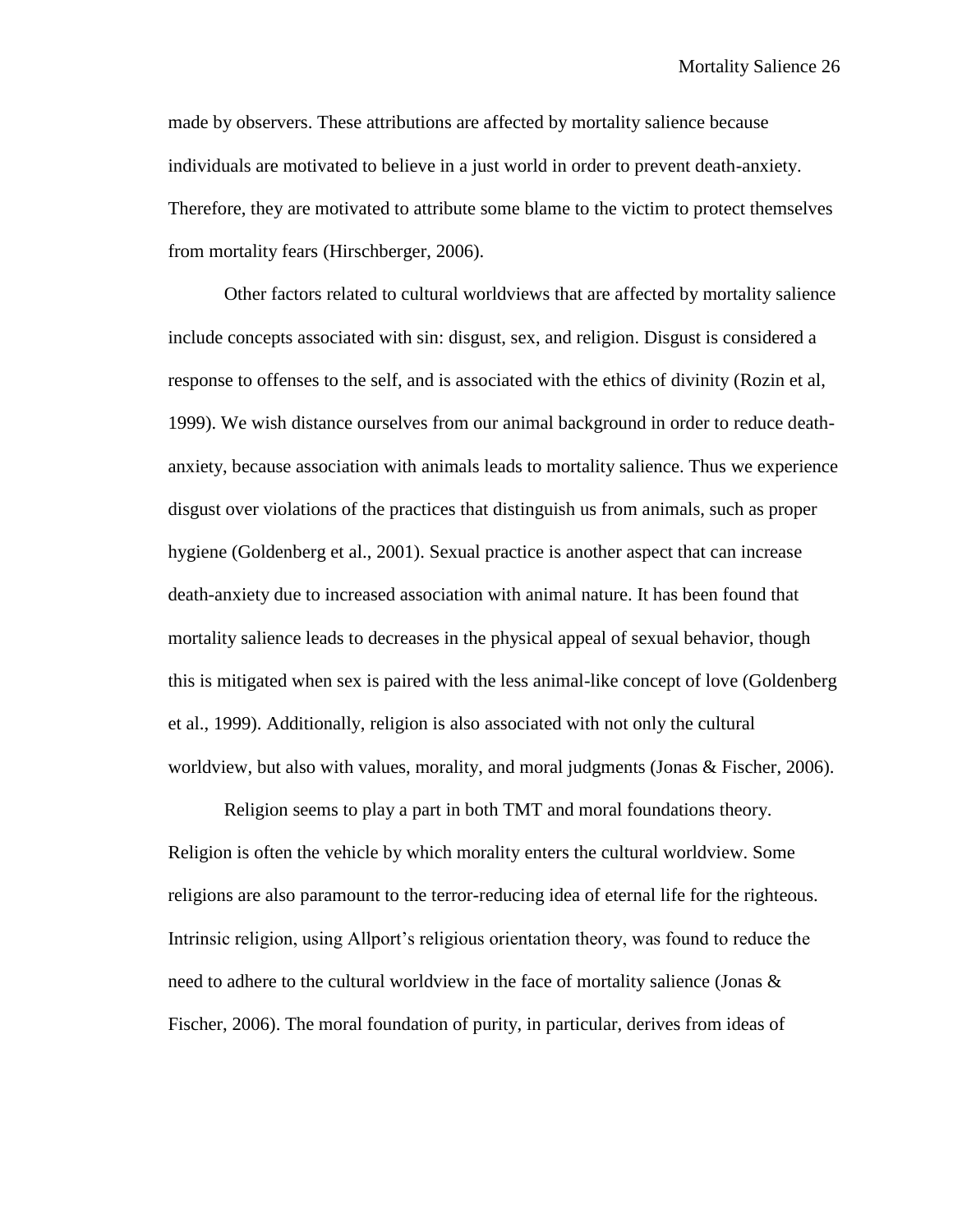sacredness and sin (Haidt  $&$  Graham, 2007). Thus, religion could play a significant part in the relationship between TMT and moral foundations theory.

#### *Hypotheses*

As stated previously, the purpose of this study is to examine the effect of mortality-salience (as described in terror management theory) and political orientation on moral judgments based on the five foundations of moral intuition. To do so, participants were divided into groups of conservatives and liberals, and were presented with an anxiety manipulation that was intended to either induce mortality salience, general anxiety, or no anxiety at all. Following the manipulation, moral judgment was assessed through a questionnaire. The first hypothesis is that the anxiety manipulation will affect moral judgments, making judgments of the moral violations more severe. Second, there will be an effect of political orientation on moral judgments, such that conservative participants will judge violations of the foundations of ingroup, hierarchy, and purity more harshly than will liberal participants, as evidenced by previous research (Haidt  $\&$ Graham, 2007). The third hypothesis is that there will be an interaction between anxiety manipulation and political orientation. In mortality-salient conditions, conservatives will judge all moral violations even more harshly than when mortality is not salient, whereas liberals will not be as affected. In non-mortality-salient conditions, this effect will not occur.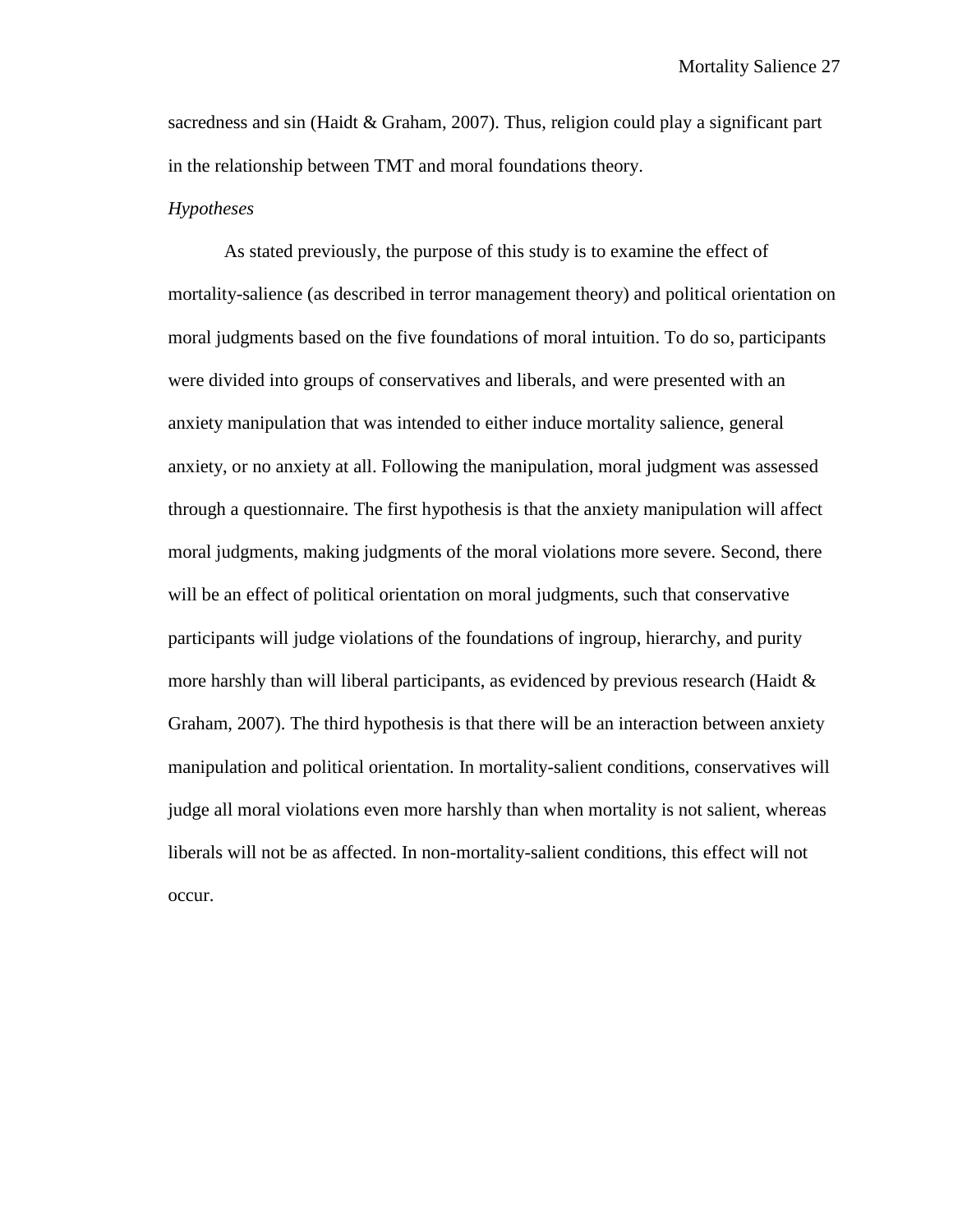#### Chapter 3 – Method

#### *Participants*

Participants for this study consisted of 60 Ball State University undergraduates, recruited through the Department of Counseling Psychology student pool. They consisted entirely of women, because insufficient men were available. Previous research has shown no gender effects for moral intuitionism or mortality-salience. Conservatives and liberals were distributed equally between the anxiety manipulation dimensions.

#### *Procedure*

Participants were assigned to either an experimental manipulation group, or one of two control groups. They were randomly assigned, except for assigning equal numbers of each political orientation to experimental conditions, making it a stratified random assignment. Participants first signed an informed consent form, stating that they were aware of the nature of the study and were willing to participate in it. They were also informed that their answers would be confidential, and that they were free to discontinue the study at any point, if they felt uncomfortable and not wish to continue. This did affect their participation credit. They then provided identifying data, which included age, gender, ethnicity, and political orientation (liberal or conservative). Due to a lack of available participants, the moderate political orientation was not included.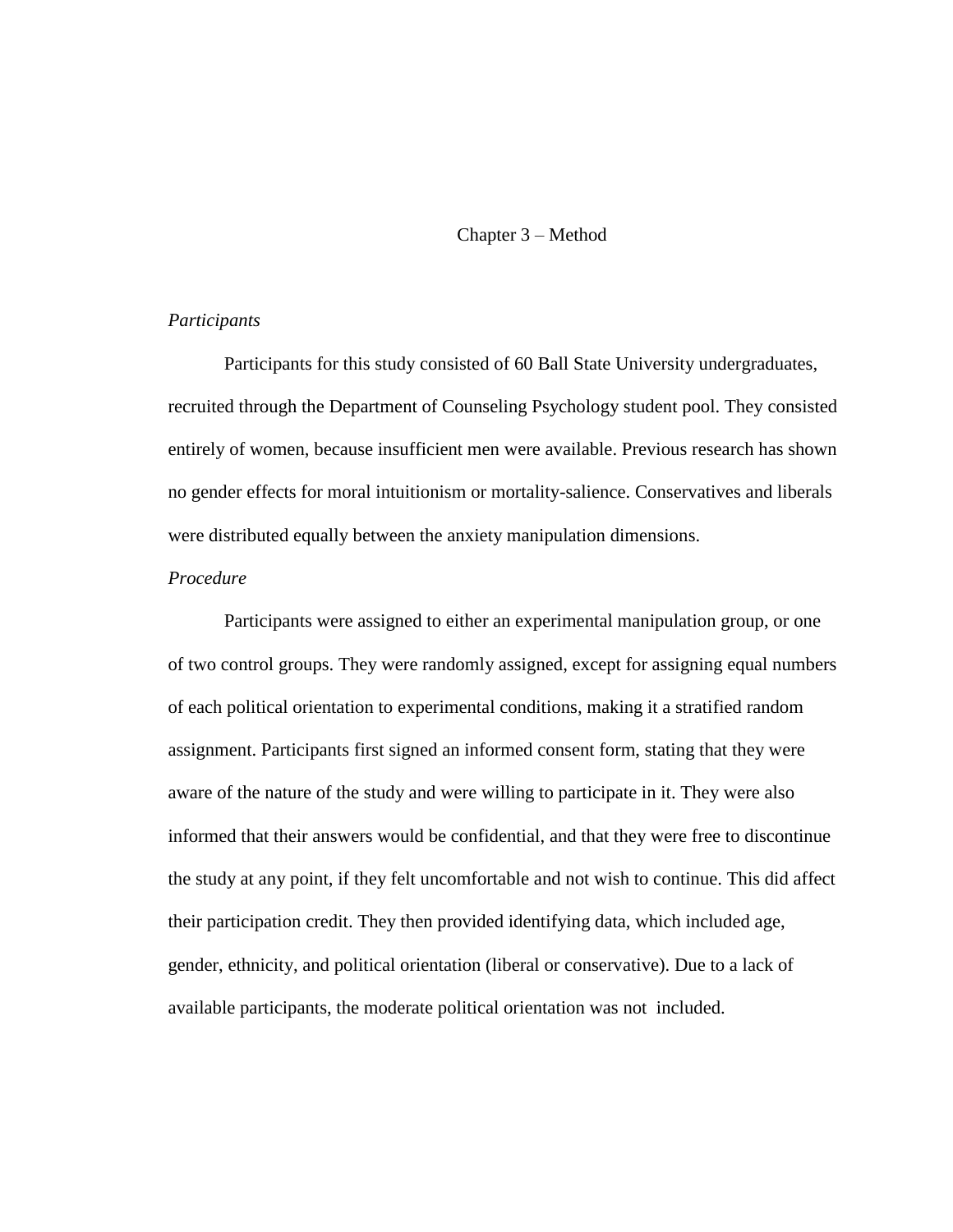Next, participants were exposed to the intended manipulation. In the experimental condition, participants viewed a mortality-salient video clip depicting a sudden and violent traffic accident in which two people in a car were hit by a semi truck. In the first control condition, the participants viewed an anxiety-provoking but non-mortality-salient video concerning a minor accident, where the person in the car did not have insurance. In the second control condition, participants viewed a video of driving a car around a track that was neither anxiety-provoking nor mortality-salient. These two control conditions ensured that the effect produced by the experimental condition was a result specifically of mortality-salient anxiety, not generalized anxiety.

Following the manipulation, participants made judgments about a series of moral violations presented in two questionnaires. Also, they completed a questionnaire that determined the success of the manipulation, and were debriefed. The administration of this study took approximately half an hour.

#### *Instruments*

Two instruments were used in this study: the Moral Foundations Questionnaire (MFQ), and the Positive and Negative Affect Scale (PANAS) (see Appendices for copies of these instruments). The Moral Foundations Questionnaire was developed by Graham, Haidt, and Nosek (Haidt et al., 2007). It produces scores for the three groups of Shweder's ethics (autonomy, community, and purity), which can then be subdivided into the five foundations foundations of moral intuitions (see Data Analysis for further information on the dependent variables). Due to the relative newness of the MFQ, empirical support of its reliability and validity has yet to be published.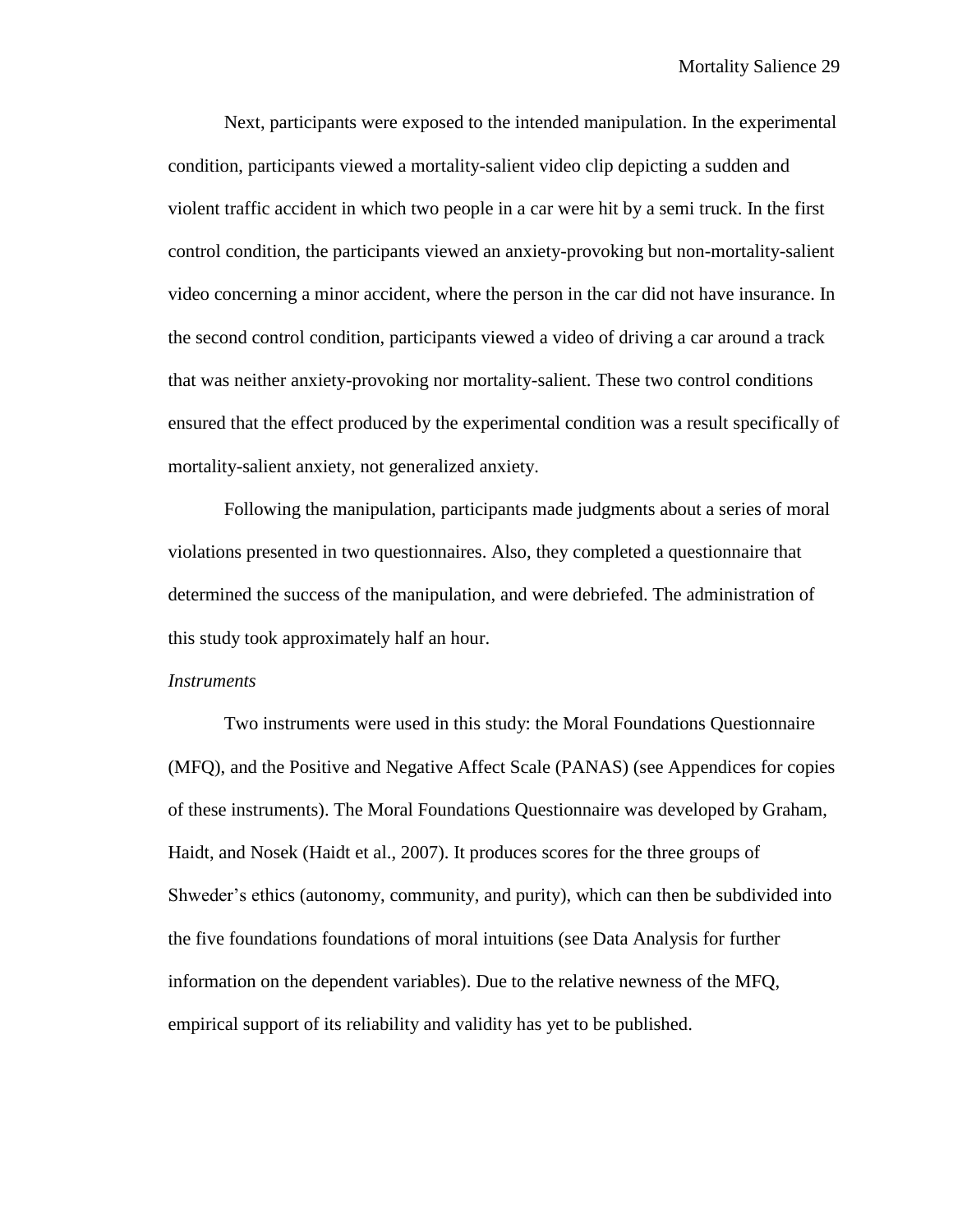The PANAS was developed by Watson, Clark, and Tellegen (1988). It consists of a 20-item mood measure with two subscales of positive and negative affect. The negative affect subscale was used to assess the possible alternate explanation that negative affect mediates the effects of the manipulation on the dependent measure. This scale has been empirically tested and found to have high levels of stability and internal consistency, as well as evidence of convergent and discriminant validity (Watson, Clark, & Tellegen, 1988).

#### *Data Analyses*

The hypotheses of this study are as follows: (1) that the anxiety manipulation will affect moral judgments, making the judgments of the moral violations more severe, (2) that there will be an effect of political orientation on moral judgments, such that conservatives will judge the violations of the foundations of ingroup, hierarchy, and purity more harshly than will liberals, and (3) that there will be an interaction between the anxiety manipulation and political orientation such that while each will judge autonomy violations more harshly, conservatives in the mortality salient conditions will judge ingroup, hierarchy, and purity violations more harshly and liberals will judge them less harshly.

The independent variables in these hypotheses are the two levels of political orientation (liberal and conservative) and the three levels of the video manipulation: mortalitysalient, anxiety-provoking but not mortality-salient, and non-anxiety-provoking. The dependent measures will be the scores on the moral scenarios questionnaire and the moral foundations questionnaire, which will consist of three total scores based on Shweder's ethics of autonomy, community, and purity (Shweder, 1993). (which can then be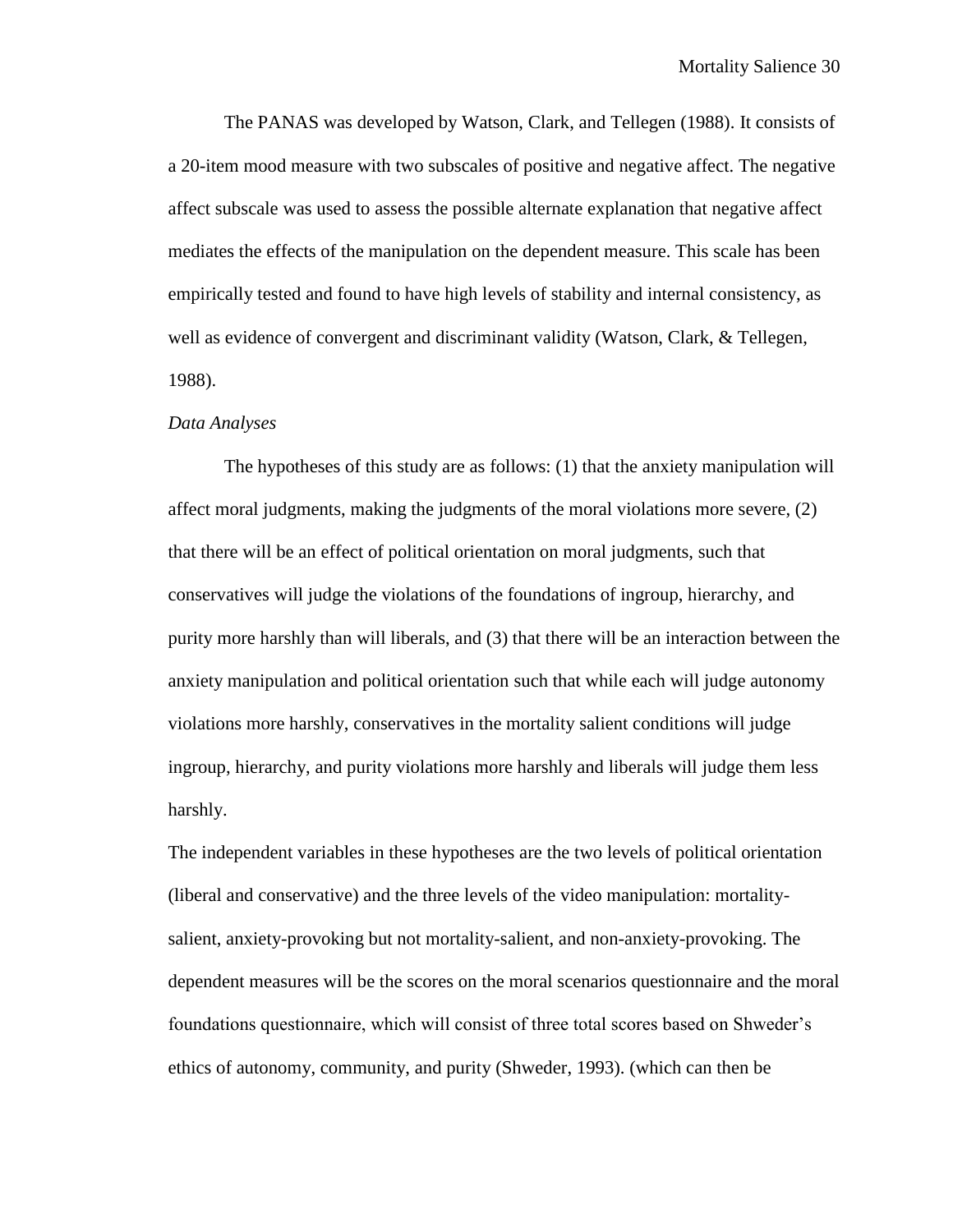subdivided into the five foundations of harm and reciprocity [autonomy], ingroup and hierarchy [community] and purity) (Haidt & Graham, 2007). The variables will be tested using a 2x3 multivariate analysis of variance.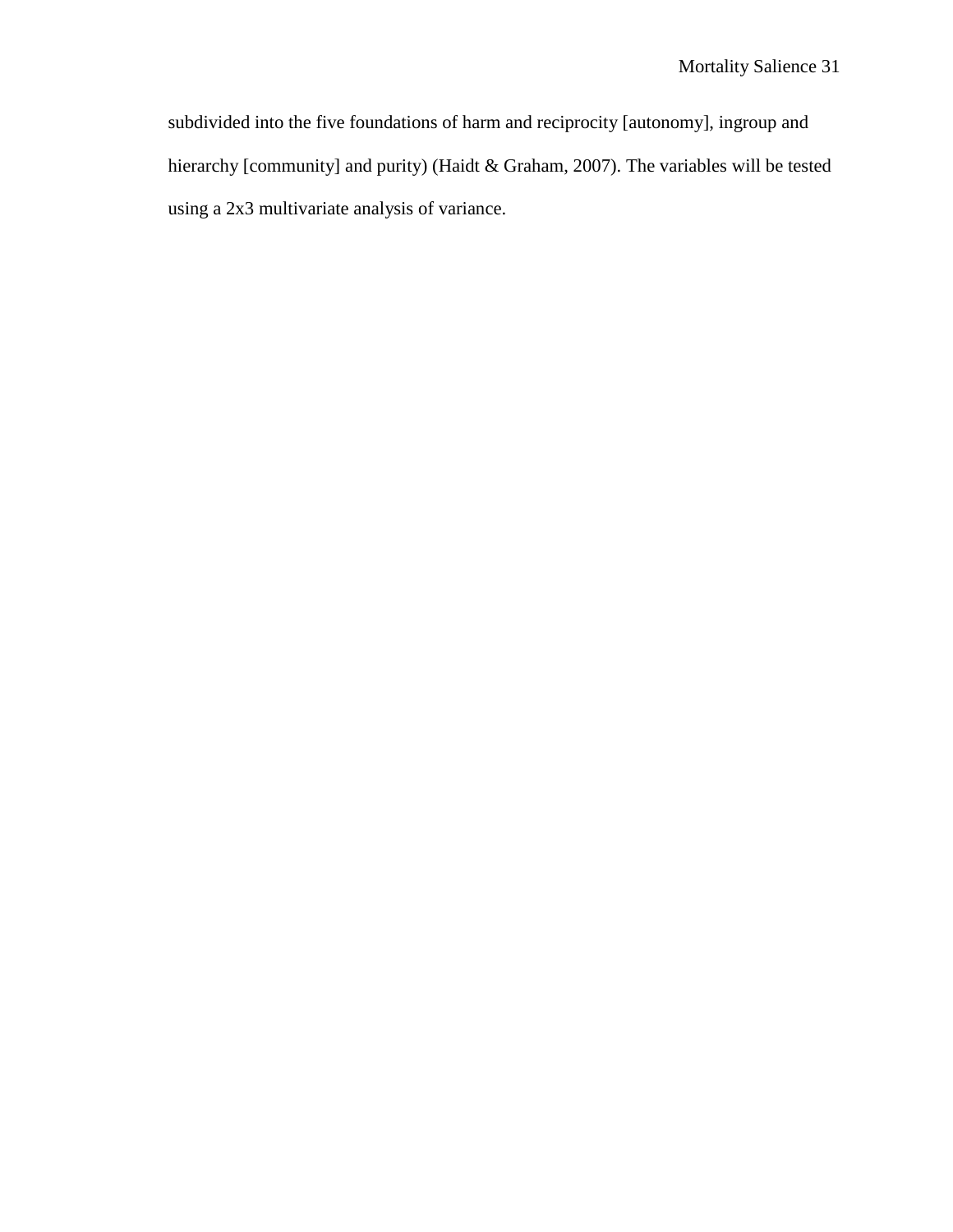#### Chapter 4 – Results

The hypotheses of this study are as follows: (1) that the mortality salience manipulation will affect moral judgments, making the judgments of the moral violations more severe, (2) that there will be an effect of political orientation on moral judgments, in that conservatives will judge the violations of the foundations of community (ingroup and hierarchy), and the foundation of purity more harshly than will liberals, and (3) that there will be an interaction between the anxiety manipulation and political orientation, such that while each will judge autonomy violations more harshly, conservatives in the mortality salient conditions will judge community and purity violations more harshly and liberals will judge them less harshly.

The independent variables in these hypotheses are the two levels of political orientation (liberal and conservative) and the three levels of the video manipulation: mortality-salient, anxiety-provoking but not mortality-salient, and non-anxietyprovoking. The dependent measures are the scores on the moral scenarios questionnaire and the moral foundations questionnaire, which consist of three total scores: autonomy scores, community scores and purity scores, which will serve as the three dependent variables. In order to reflect the five foundations of the moral foundations theory, the autonomy scores can be further split into the foundations of justice and reciprocity, the community scores can be further split into the ingroup and hierarchy foundations, and the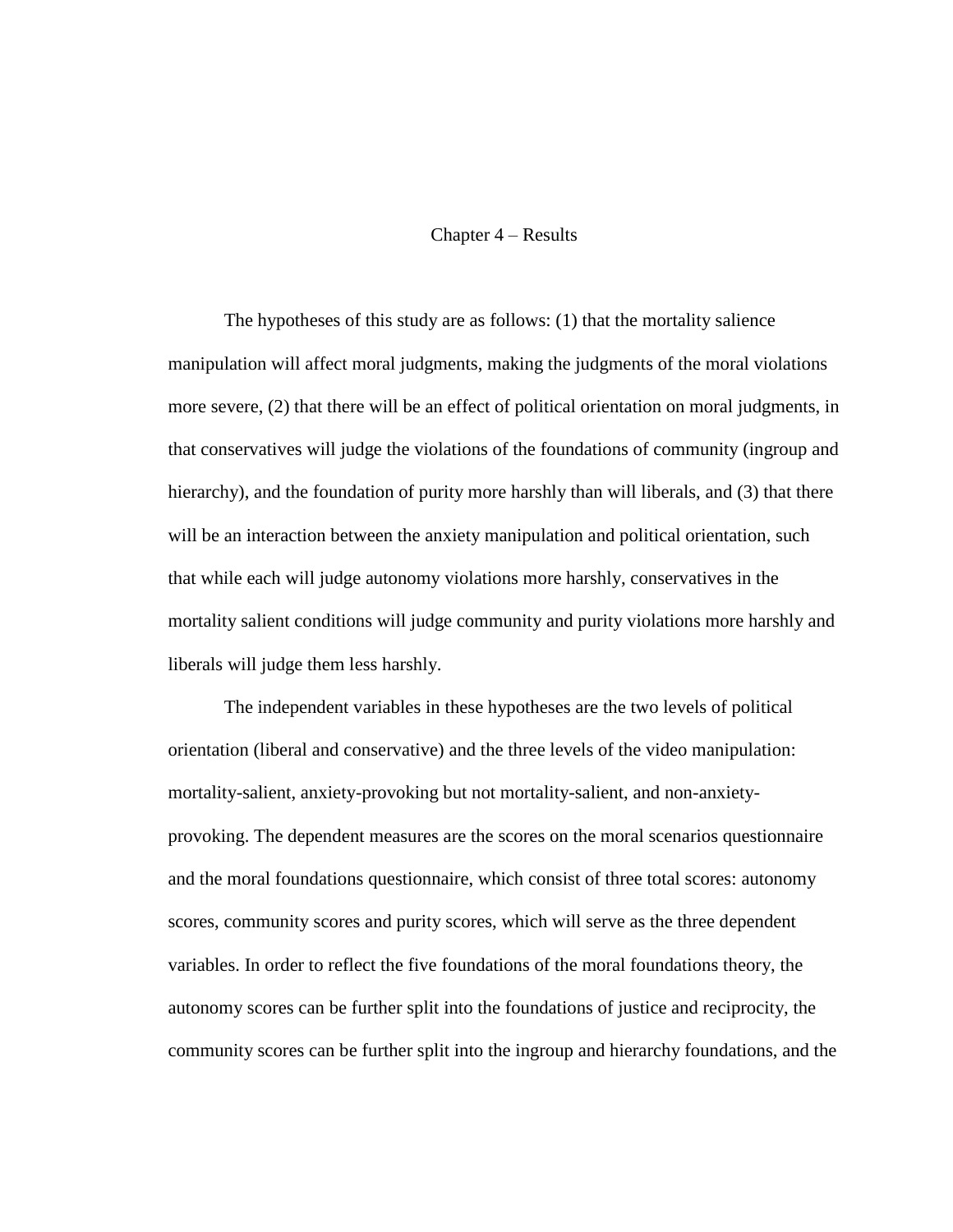purity scores do correspond with the purity foundation.

#### *Manipulation Check*

To determine whether the mortality salience manipulation was effective, the Positive and Negative Affect Scale (PANAS) (Watson, Clark, & Tellegen, 1988) was administered to participants. The negative affect portion of the scale was then examined to determine if there was a significant difference in reported negative affect across the three groups. The analysis was conducted using an Analysis of Variance (ANOVA).

The experimental hypothesis was that there would be a significant difference between the reported negative affect of the control group and that of the anxiety and mortality-salient groups, with the latter two experiencing a higher degree of negative affect. The data were analyzed and the hypothesis was not supported. The results indicated that there was a significant difference between the groups,  $F(2, 57) = 3.21$ ,  $p <$ .05 (Table 2). Post hoc analyses indicated a significant difference between control ( $M =$ 2.27,  $SD = .78$ ) and anxiety ( $M = 1.73$ ,  $SD = .64$ ), and no other significant differences. Because the mean negative affect of the control group was higher than that of the anxiety group and also that of the mortality salient group ( $M = 2.09$ ,  $SD = .60$ ) (Table 1), this measure clearly showed no evidence that the experimental manipulation was successful.

|                           |    | Mean |     |
|---------------------------|----|------|-----|
| <b>Mortality Salience</b> | 20 | 2.09 | .60 |
| Anxiety                   |    | 1.73 | .65 |
| Control                   |    | າ າາ | .78 |

Table 1: Descriptive Statistics (PANAS)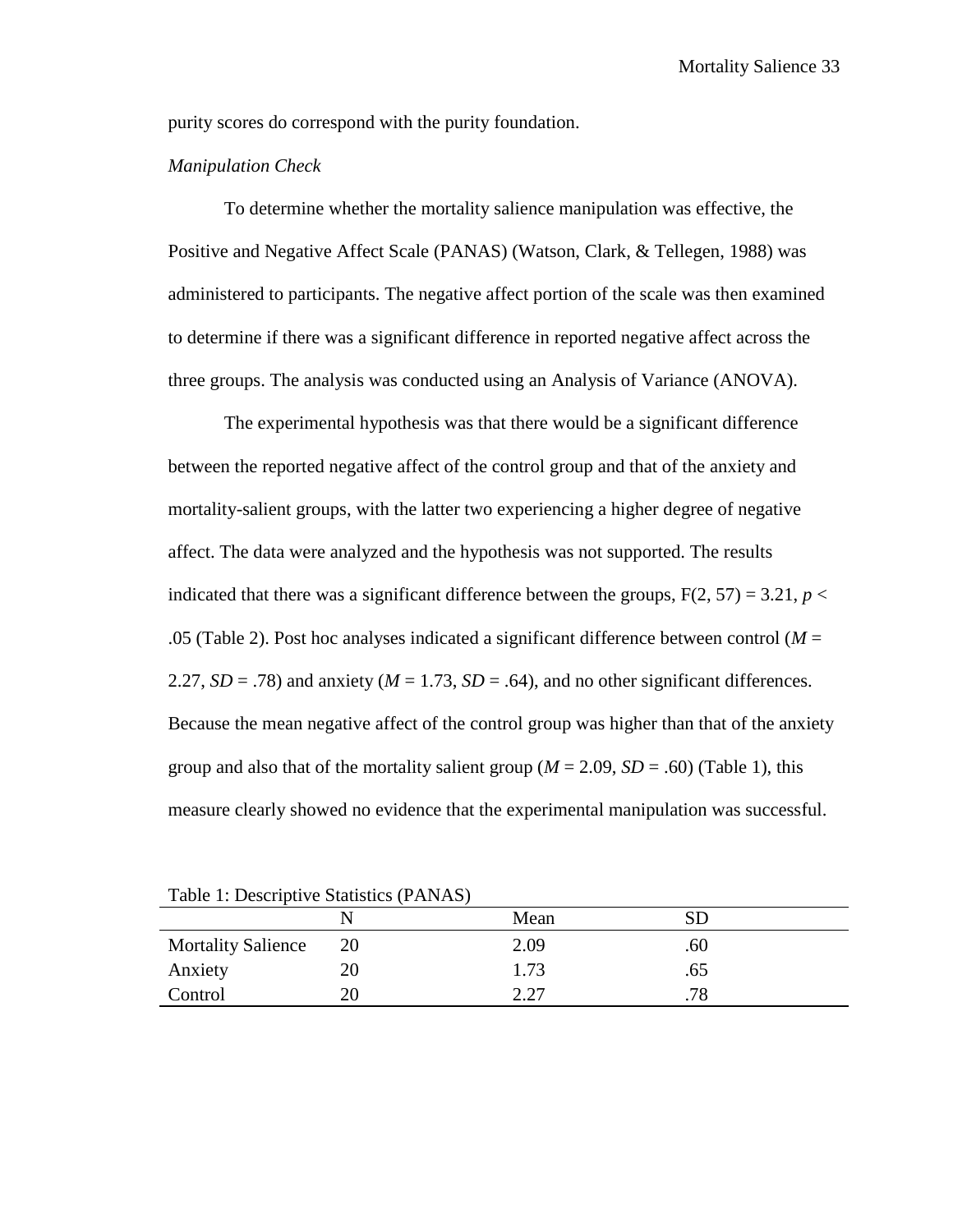| Significance<br>F<br>Square |
|-----------------------------|
|                             |
|                             |
| 1.49<br>3.21<br>.048        |
| .46                         |
|                             |
|                             |

Table 2: ANOVA (PANAS)

### *Hypothesis Testing*

The hypotheses listed above were tested even though the mortality salience manipulations appeared to fail. Participants were first split into six groups (a mortality salient group, anxiety group, and control group for both conservative participants and liberal participants). The responses to moral judgment scenarios were obtained using the combined scores moral scenarios questionnaire and the Moral Foundations Questionnaire (Haidt et al., 2007). This resulted in three sets of scores for the dependent variables of autonomy, community, and purity. It was hypothesized that there would be a main effect for political orientation such that liberal participants would score lower on community and purity, and that there would be a main effect for mortality salience such that those in the mortality salient condition would have significantly different scores from those in the other two experimental groups. It was also hypothesized that there would be an interaction effect between the two conditions, such that conservatives in the mortality salient condition would score higher on all three dependent measures than conservatives in the other conditions, and that liberals in the mortality salient condition would score higher on the autonomy variable, but lower on the community and purity variables than liberals in the other conditions.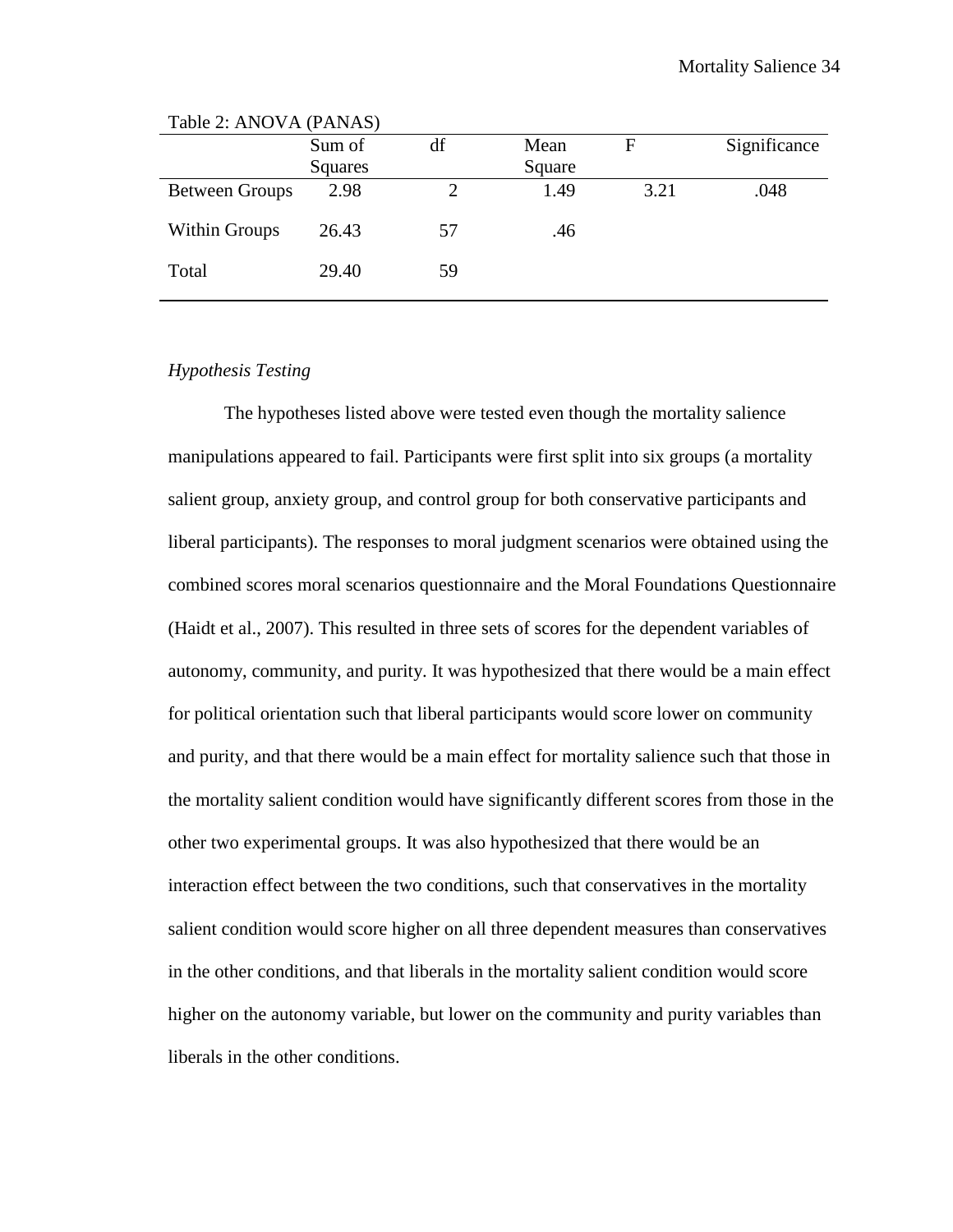The data were analyzed using a 2 X 3 (political orientation x mortality salience) multivariate analysis of variance (MANOVA). Assumptions of normality and linearity were met; the assumption of homogeneity of the variance-covariance matrices was also met. Box's test of equality of covariance matrices was not significant, F(30, 6590) = 1.18, *p* > .05. Using Pillai's Trace criteria, no interaction effect between political orientation and mortality salience was found,  $F(15, 162) = 1.21$ ,  $p > .05$ . Therefore, a discriminant function analysis was not performed.

| Table 5. Descriptive Statistics        |       |           |    |
|----------------------------------------|-------|-----------|----|
| Grouping                               | Mean  | <b>SD</b> | N  |
| Autonomy                               |       |           |    |
| <b>Liberal Mortality Salience</b>      | 9.93  | .77       | 10 |
| <b>Liberal Anxiety</b>                 | 10.01 | .92       | 10 |
| <b>Liberal Control</b>                 | 9.99  | .63       | 10 |
| <b>Conservative Mortality Salience</b> | 9.69  | 1.29      | 10 |
| <b>Conservative Anxiety</b>            | 10.14 | .72       | 10 |
| <b>Conservative Control</b>            | 10.17 | .82       | 10 |
| Community                              |       |           |    |
| <b>Liberal Mortality Salience</b>      | 7.86  | 1.09      | 10 |
| <b>Liberal Anxiety</b>                 | 7.93  | 1.67      | 10 |
| <b>Liberal Control</b>                 | 8.25  | 1.32      | 10 |
| <b>Conservative Mortality Salience</b> | 8.91  | 1.32      | 10 |
| <b>Conservative Anxiety</b>            | 9.13  | .96       | 10 |
| <b>Conservative Control</b>            | 9.35  | 1.22      | 10 |
| <i>Purity</i>                          |       |           |    |
| <b>Liberal Mortality Salience</b>      | 9.13  | 1.47      | 10 |
| <b>Liberal Anxiety</b>                 | 8.23  | 1.95      | 10 |
| <b>Liberal Control</b>                 | 9.45  | 2.38      | 10 |
| <b>Conservative Mortality Salience</b> | 9.60  | 2.00      | 10 |
| <b>Conservative Anxiety</b>            | 9.35  | 1.61      | 10 |
| <b>Conservative Control</b>            | 9.92  | 1.50      | 10 |

Table 3: Descriptive Statistics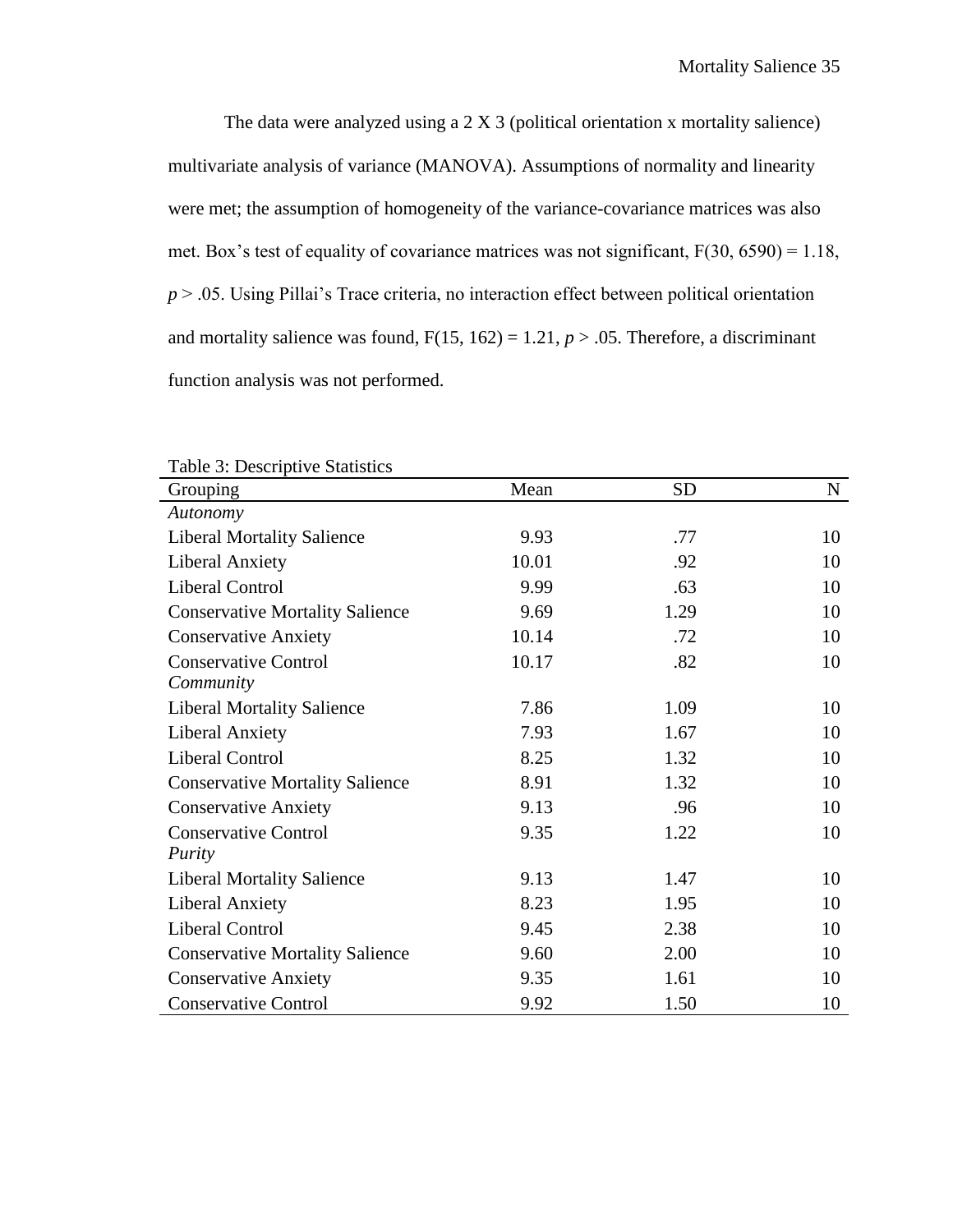A main effect was found for political orientation. The test for between subjects effects showed a significant effect for the community dependent variable,  $F(5, 54) = 4.13$ , *p* < .05, with a small effect size of .19 (Table 4). There was no significant effect for either of the other two dependent variables.

| <b>DV</b> | Sum of Sq.       | Df           | Mean    | $\mathbf{F}$ | Sig    | Partial $E^2$ |
|-----------|------------------|--------------|---------|--------------|--------|---------------|
|           |                  |              | Sq.     |              |        |               |
|           | Corrected        |              |         |              |        |               |
|           | Model            |              |         |              |        |               |
| Autonomy  | 1.47             | 5            | .29     | .37          | .86    | .03           |
| Community | 20.65            | 5            | 4.13    | 2.50         | $.04*$ | .19           |
| Purity    | 16.59            | 5            | 3.32    | .97          | .44    | .08           |
|           | <i>Intercept</i> |              |         |              |        |               |
| Autonomy  | 5986.67          | 1            | 5986.67 | 7632.04      | .00    | .99           |
| Community | 4407.55          | $\mathbf{1}$ | 4407.55 | 2670.93      | .00    | .98           |
| Purity    | 5167.72          | 1            | 5167.72 | 1517.10      | .00    | .97           |
|           | Grouping         |              |         |              |        |               |
| Autonomy  | 1.47             | 5            | .29     | .37          | .86    | .03           |
| Community | 20.65            | 5            | 4.13    | 2.50         | $.04*$ | .19           |
| Purity    | 16.59            | 5            | 3.31    | .97          | .44    | .08           |

Table 4: Tests of Between-Subjects Effects

 $*$  p<.05

Post hoc tests of the MANOVA using Tukey's HSD showed no significant differences between the six conditions. Post hoc tests using the LSD (Table 5) showed significant differences ( $p < .05$ ) for the community variable between the liberal mortality salient group ( $M = 7.85$ ,  $SD = 1.09$ ) and the conservative anxiety group ( $M = 9.13$ ,  $SD =$ .96), between the liberal mortality salient group and the conservative control group ( $M =$ 9.35,  $SD = 1.22$ ), between the liberal anxiety group ( $M = 7.93$ ,  $SD = 1.67$ ) and the conservative anxiety group, and between the liberal anxiety group and the conservative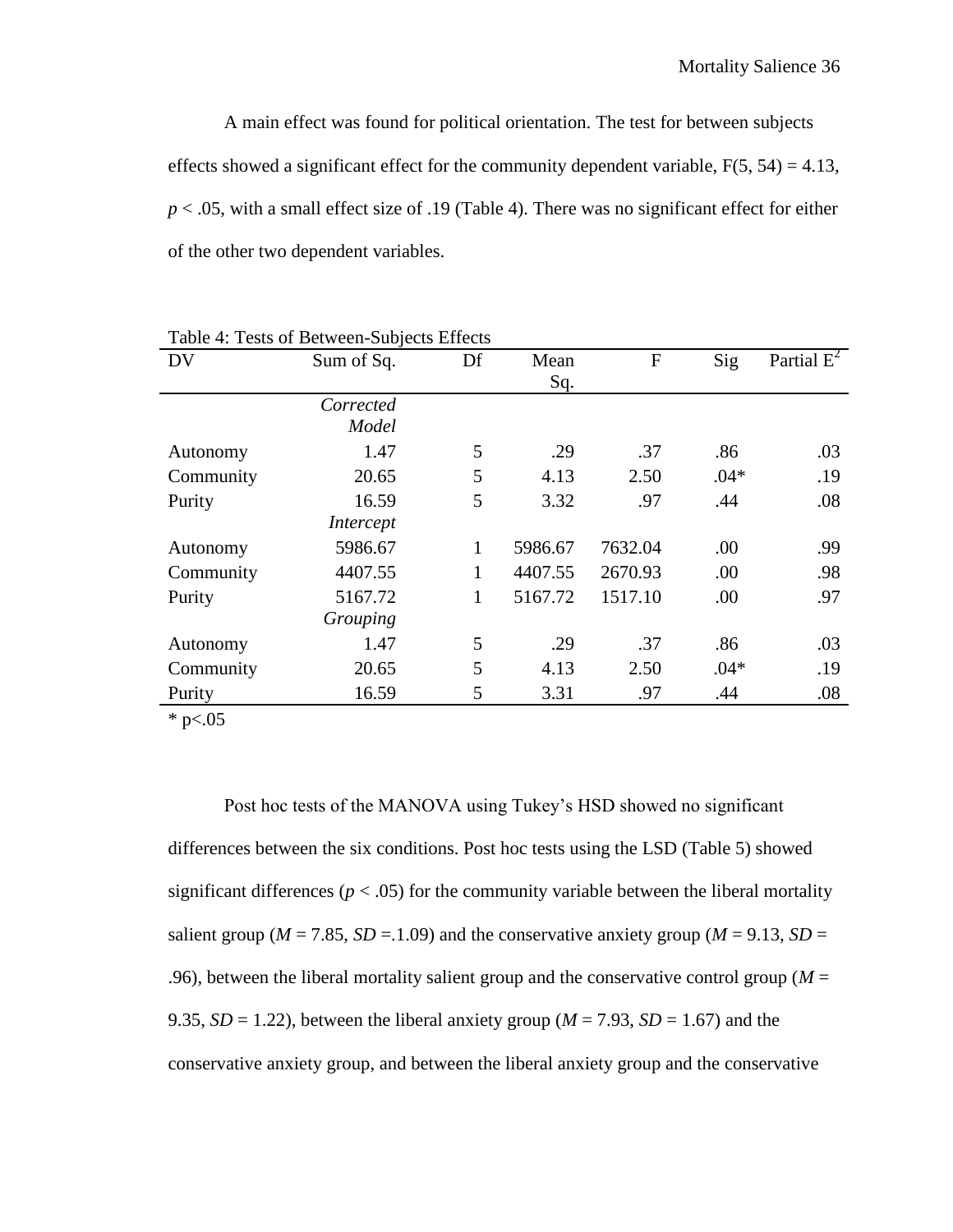control group. There was also a significant difference for the purity variable between the liberal anxiety group ( $M = 8.23$ ,  $SD = 1.94$ ) and the conservative control group ( $M =$ 9.91,  $SD = 1.50$ ).

| Grouping (I)                           | Grouping (J)                              | Mean<br>Diff | St. Error | Sig    |
|----------------------------------------|-------------------------------------------|--------------|-----------|--------|
| Autonomy                               |                                           |              |           |        |
| <b>Liberal Mortality Salience</b>      | <b>Liberal Anxiety</b>                    | $-.08$       | .40       | .85    |
|                                        | <b>Liberal Control</b>                    | $-.06$       | .40       | .88    |
|                                        | <b>Conservative Mortality</b>             | .24          | .40       | .54    |
|                                        | Salience                                  |              |           |        |
|                                        | <b>Conservative Anxiety</b>               | $-.21$       | .40       | .60    |
|                                        | <b>Conservative Control</b>               | $-.23$       | .40       | .56    |
| <b>Liberal Anxiety</b>                 | <b>Liberal Control</b>                    | .02          | .40       | .97    |
|                                        | <b>Conservative Mortality</b><br>Salience | .32          | .40       | .43    |
|                                        | <b>Conservative Anxiety</b>               | $-.13$       | .40       | .74    |
|                                        | <b>Conservative Control</b>               | $-.16$       | .40       | .69    |
| Liberal Control                        | <b>Conservative Mortality</b>             |              |           |        |
|                                        | Salience                                  | .30          | .40       | .45    |
|                                        | <b>Conservative Anxiety</b>               | $-.15$       | .40       | .71    |
|                                        | <b>Conservative Control</b>               | $-.18$       | .40       | .66    |
| <b>Conservative Mortality Salience</b> | <b>Conservative Anxiety</b>               | $-.45$       | .40       | .26    |
|                                        | <b>Conservative Control</b>               | $-.48$       | .40       | .24    |
| <b>Conservative Anxiety</b>            | <b>Conservative Control</b>               | $-.02$       | .40       | .95    |
| Community                              |                                           |              |           |        |
| Liberal Mortality Salience             | <b>Liberal Anxiety</b>                    | $-.06$       | .57       | .91    |
|                                        | <b>Liberal Control</b>                    | $-.39$       | .57       | .50    |
|                                        | <b>Conservative Mortality</b><br>Salience | $-1.05$      | .57       | .07    |
|                                        | <b>Conservative Anxiety</b>               | $-1.28$      | .57       | $.03*$ |
|                                        | <b>Conservative Control</b>               | $-1.49$      | .57       | .01:   |
| Liberal Anxiety                        | <b>Liberal Control</b>                    | $-.33$       | .57       | .57    |
|                                        | <b>Conservative Mortality</b>             |              |           |        |
|                                        | Salience                                  | $-.98$       | .57       | .09    |
|                                        | <b>Conservative Anxiety</b>               | $-1.21$      | .57       | $.04*$ |

Table 5: Multiple Comparisons (LSD)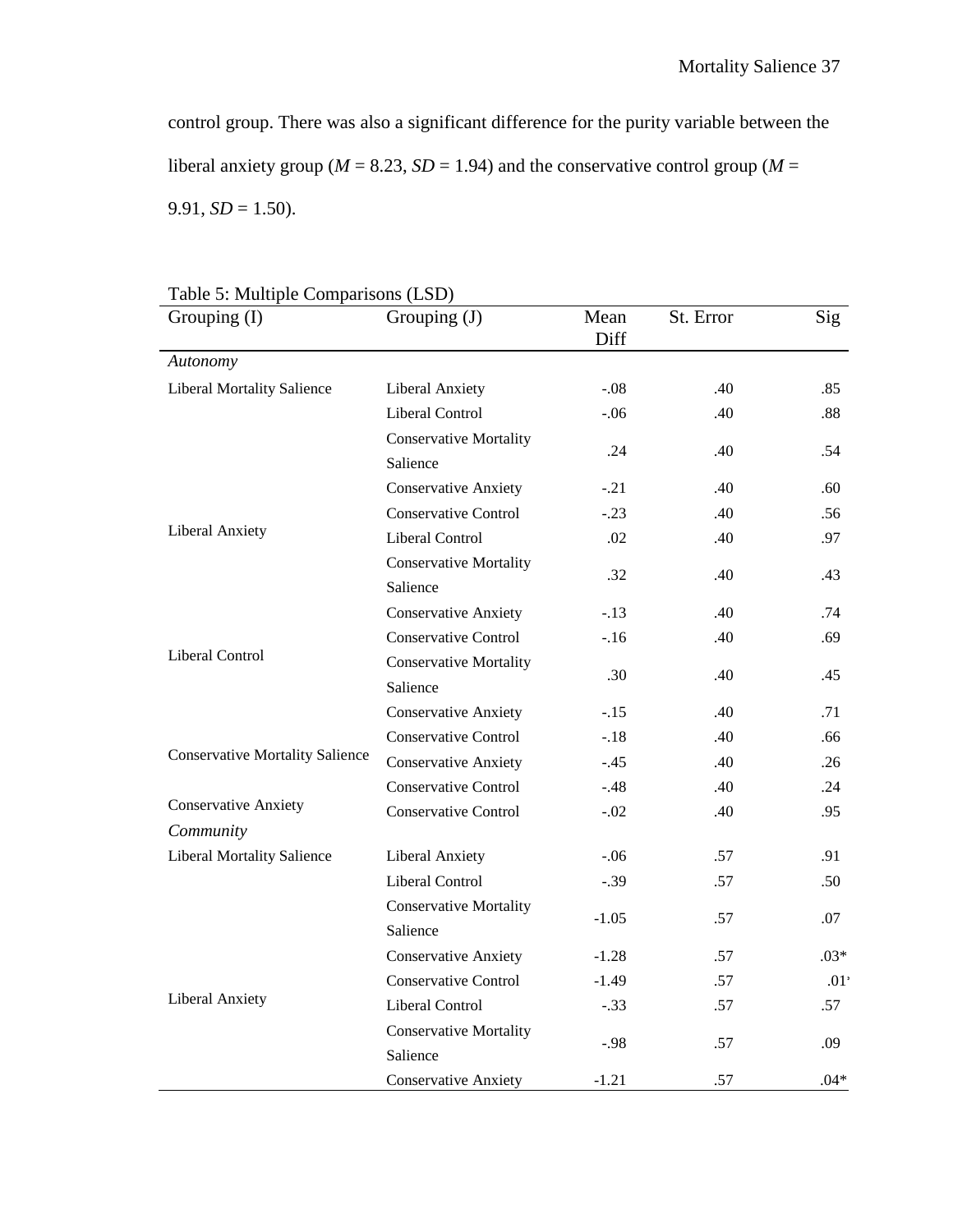|                                        | <b>Conservative Control</b>   | $-1.42$ | .57 | $.02*$ |
|----------------------------------------|-------------------------------|---------|-----|--------|
| Liberal Control                        | <b>Conservative Mortality</b> |         |     |        |
|                                        | Salience                      | $-.66$  | .57 | .25    |
|                                        | <b>Conservative Anxiety</b>   | $-.88$  | .57 | .13    |
|                                        | <b>Conservative Control</b>   | $-1.10$ | .57 | .06    |
| <b>Conservative Mortality Salience</b> | <b>Conservative Anxiety</b>   | $-.23$  | .57 | .70    |
|                                        | <b>Conservative Control</b>   | $-.44$  | .57 | .44    |
| <b>Conservative Anxiety</b>            | <b>Conservative Control</b>   | $-.22$  | .57 | .71    |
| Purity                                 |                               |         |     |        |
| <b>Liberal Mortality Salience</b>      | <b>Liberal Anxiety</b>        | .90     | .83 | .28    |
|                                        | <b>Liberal Control</b>        | $-.32$  | .83 | .70    |
|                                        | <b>Conservative Mortality</b> | $-.47$  | .83 | .57    |
|                                        | Salience                      |         |     |        |
|                                        | <b>Conservative Anxiety</b>   | $-.22$  | .83 | .79    |
|                                        | <b>Conservative Control</b>   | $-.78$  | .83 | .35    |
| <b>Liberal Anxiety</b>                 | Liberal Control               | $-1.22$ | .83 | .15    |
|                                        | <b>Conservative Mortality</b> |         |     |        |
|                                        | Salience                      | $-1.37$ | .83 | .10    |
|                                        | <b>Conservative Anxiety</b>   | $-1.12$ | .83 | .18    |
|                                        | <b>Conservative Control</b>   | $-1.68$ | .83 | $.05*$ |
| <b>Liberal Control</b>                 | <b>Conservative Mortality</b> |         |     |        |
|                                        | Salience                      | $-.15$  | .83 | .86    |
|                                        | <b>Conservative Anxiety</b>   | .10     | .83 | .90    |
|                                        | <b>Conservative Control</b>   | $-.47$  | .83 | .57    |
| <b>Conservative Mortality Salience</b> | <b>Conservative Anxiety</b>   | .25     | .83 | .76    |
|                                        | <b>Conservative Control</b>   | $-.32$  | .83 | .70    |
| <b>Conservative Anxiety</b>            | <b>Conservative Control</b>   | $-.57$  | .83 | .50    |

 $*$  p $< 05$ 

## *Effect of Mortality Salience*

The results of the analysis indicated that there was no main effect for mortality salience, which confirmed the findings from the PANAS manipulation check. Because there was no significant main effect for mortality salience, there was also no interaction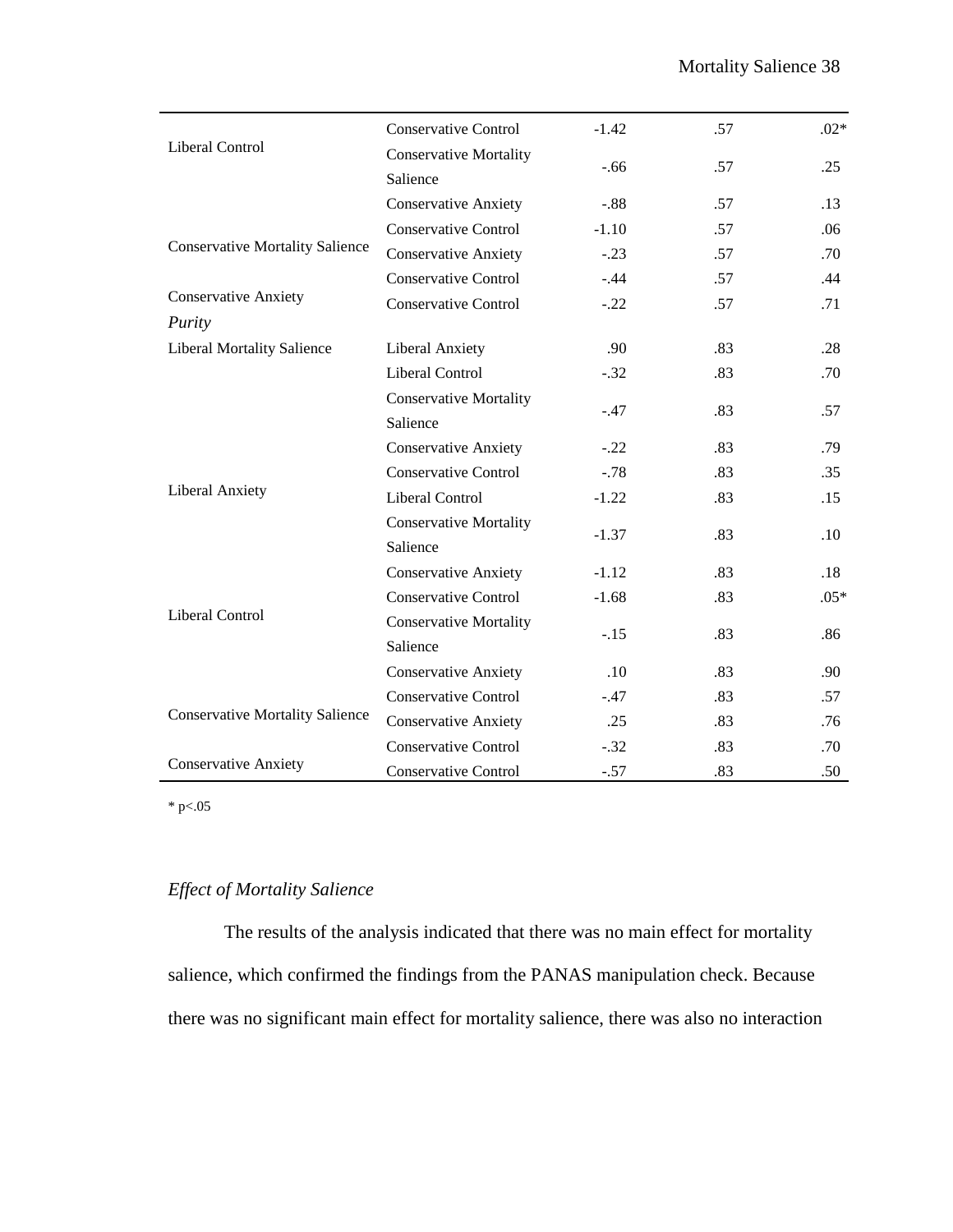effect between the two conditions. Therefore, the third hypothesis, which proposed an interaction between the two variables, was also not supported by the data.

#### *Effect of Political Orientation*

The results of the MANOVA indicated a main effect for political orientation for the community dependent variable,  $F(5, 54) = 4.13$ ,  $p < .05$ . This partially supported the hypothesis, which stated that liberal participants would score significantly lower on the community and purity variables than would conservative participants. There was also one significant difference in the post hoc tests between two of the conditions (liberal anxiety group and conservative control group) for the purity variable. Because there was a significant main effect found for the community variable, it was further expanded into its component parts (ingroup and hierarchy foundations) and examined further (Table 6). The results of this examination showed a significant main effect for the ingroup foundation,  $F(5, 54) = 3.24$ ,  $p < .05$ , but a nonsignificant effect for the hierarchy foundation,  $F(5, 54) = 1.22, p > .05$ .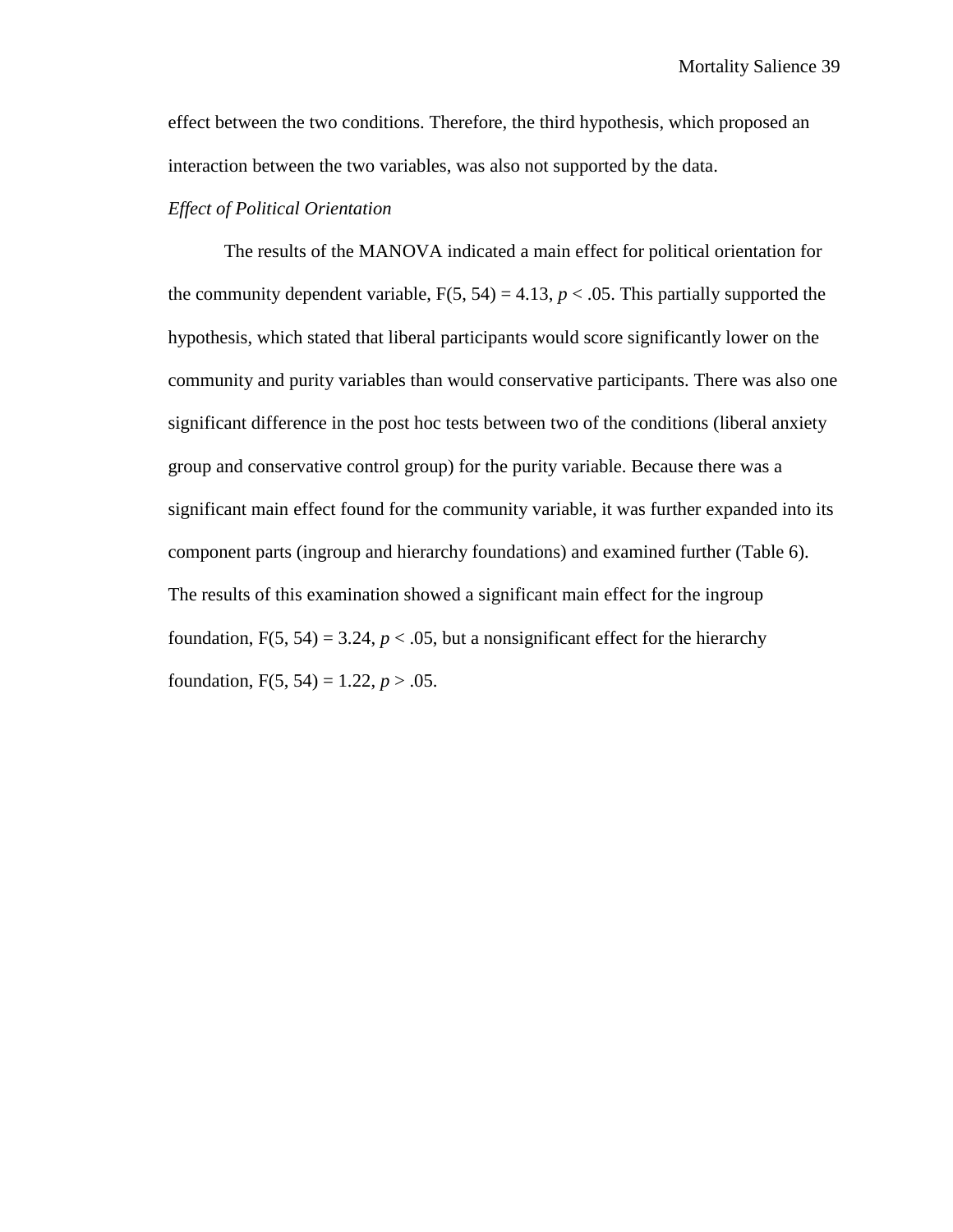| DV          | Sum of Sq. | df           | Mean    | $\mathbf{F}$ | Sig    | Partial $E^2$ |
|-------------|------------|--------------|---------|--------------|--------|---------------|
|             |            |              | Sq.     |              |        |               |
|             | Corrected  |              |         |              |        |               |
|             | Model      |              |         |              |        |               |
| Justice     | 3.84       | 5            | .77     | .64          | .67    | .06           |
| Reciprocity | 3.53       | 5            | .71     | .72          | .61    | .06           |
| Ingroup     | 35.27      | 5            | 7.06    | 3.24         | $.01*$ | .23           |
| Hierarchy   | 12.33      | 5            | 2.47    | 1.22         | .31    | .10           |
| Purity      | 16.59      | 5            | 3.31    | .97          | .44    | .08           |
|             | Intercept  |              |         |              |        |               |
| Justice     | 6050.10    | $\mathbf{1}$ | 6050.10 | 4994.86      | .00    | .99           |
| Reciprocity | 5923.58    | $\mathbf{1}$ | 5923.58 | 6031.86      | .00    | .99           |
| Ingroup     | 4366.22    | $\mathbf{1}$ | 4366.22 | 2006.08      | .00    | .98           |
| Hierarchy   | 4449.07    | $\mathbf{1}$ | 4449.07 | 2194.39      | .00    | .98           |
| Purity      | 5167.72    | $\mathbf{1}$ | 5167.72 | 1517.09      | .00    | .97           |
|             | Grouping   |              |         |              |        |               |
| Justice     | 3.85       | 5            | .77     | .63          | .67    | .06           |
| Reciprocity | 3.53       | 5            | .71     | .72          | .61    | .06           |
| Ingroup     | 35.28      | 5            | 7.06    | 3.24         | $.01*$ | .23           |
| Hierarchy   | 12.33      | 5            | 2.47    | 1.22         | .31    | .10           |
| Purity      | 16.59      | 5            | 3.31    | .97          | .44    | .08           |

Table 6: Tests of Between-Subjects Effects (Political Orientation)

 $*$  p $< 05$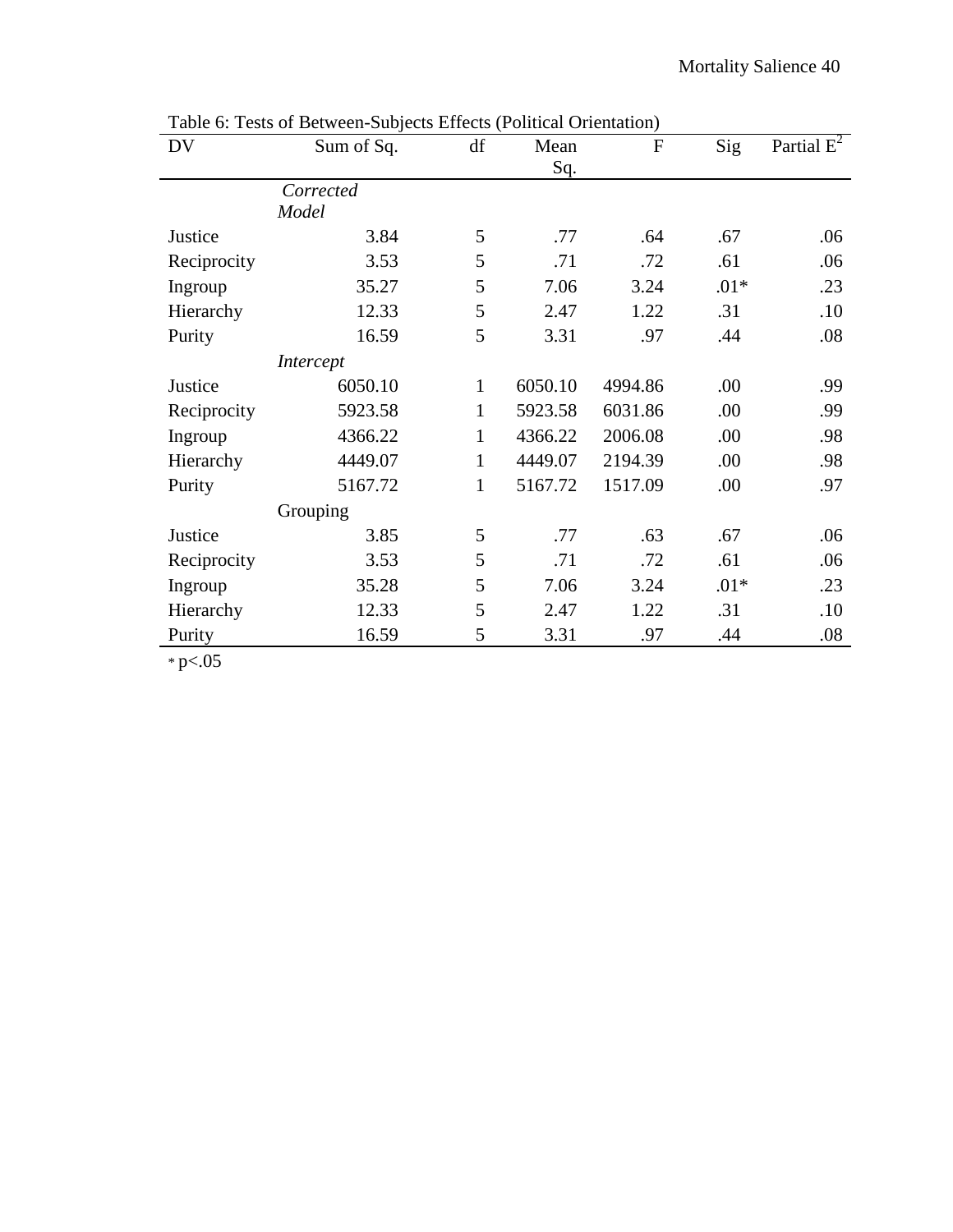#### Chapter 5 – Discussion

The predictions of this study were as follows: (1) that the mortality salience manipulation would affect moral judgments, making the judgments of the moral violations more severe, (2) that there would be an effect of political orientation on moral judgments, in that conservatives would judge the violations of the foundations of community (ingroup and hierarchy), and the foundation of purity more harshly than would the liberals, and (3) that there would be an interaction between the anxiety manipulation and political orientation such that while each will judge autonomy violations more harshly, conservatives in the mortality salient conditions will judge community and purity violations more harshly and liberals will judge them less harshly.

The first prediction, that the mortality salience manipulation would affect moral judgments, was not supported by this study. Both the results of the manipulation check using the PANAS and the results of the hypothesis testing using the MANOVA found no evidence of any change in attitude by the participants in the mortality salient condition. The PANAS showed that there was no significant difference in negative affect between the participants in the mortality salient conditions and those in the control conditions. (There was a difference between those in the anxiety condition and those in the control condition. Because the participants in the anxiety condition reported less negative affect,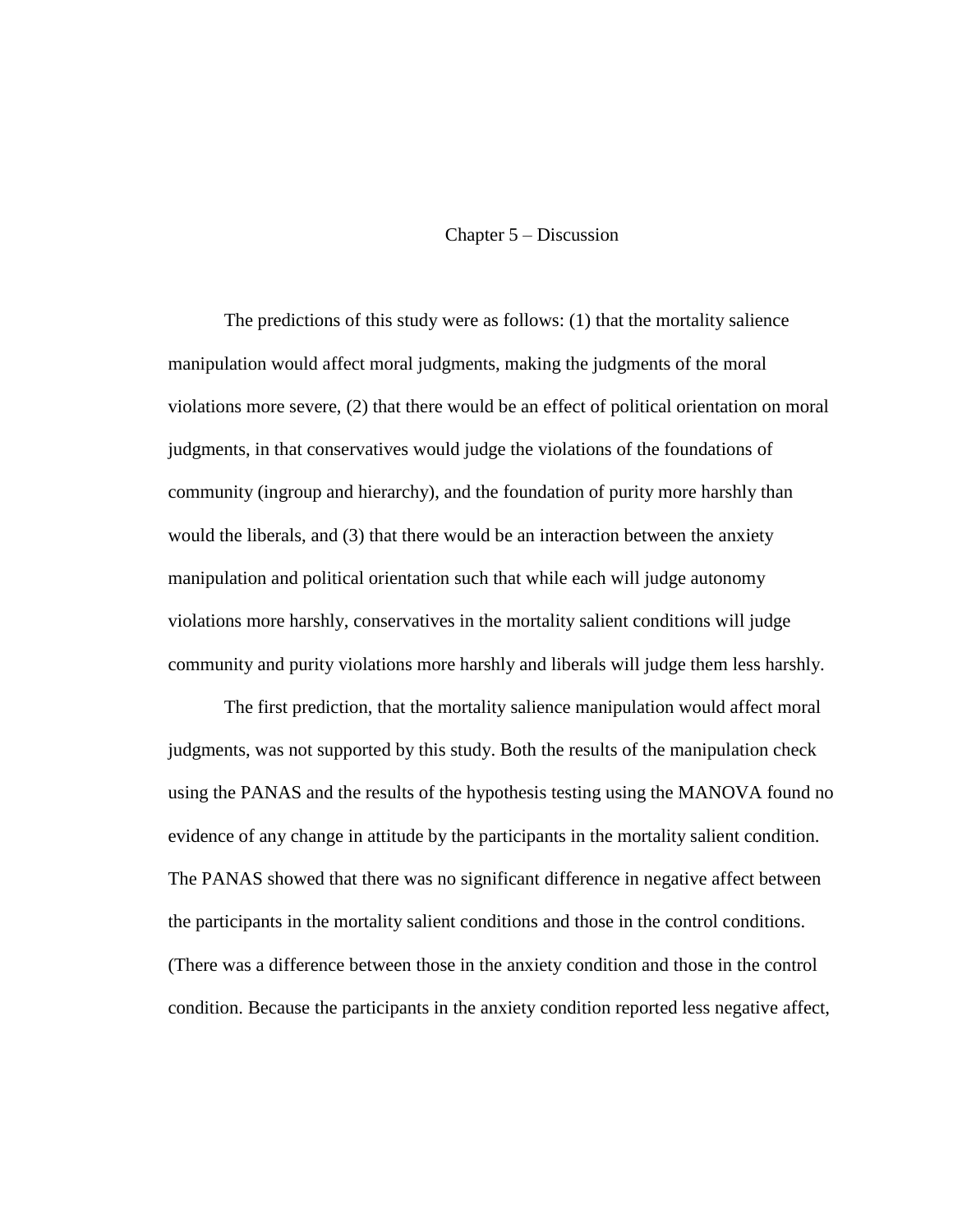this was not indicative of the success of the anxiety manipulation.) The results of the hypothesis testing also showed that there was no significant difference in moral judgments between the three levels of the mortality salience manipulation. Therefore, the evidence would suggest that the mortality salience manipulation was not effective in manipulating mortality salience to a degree that would cause change in either affect or in attitudes towards moral issues.

The second prediction, that liberals and conservatives would make different moral judgments in the areas of community (ingroup and hierarchy) and purity, was partially supported. As expected, there were no significant differences between liberal and conservative participants on the autonomy foundations. This supports previous research, which indicates that liberals and conservatives do make similar moral judgments in these areas. There was a significant difference between liberal participants and conservative participants in their attitudes towards the violations of the community foundations, especially that of the ingroup foundation. This suggests that there was in fact a difference in moral judgments by conservative and liberal participants on the community foundations.

There was no systematic difference between liberal participants and conservative participants towards violations of the purity foundation, though there was a significant difference in attitudes between one of the conservative conditions and one of the liberal conditions. The result of the purity variable suggests that there was not much of a difference between liberal and conservative participants in their responses to the purityrelated moral judgments. This finding does not support the hypothesis, nor does it conform to previous research about the purity foundation, which had shown evidence that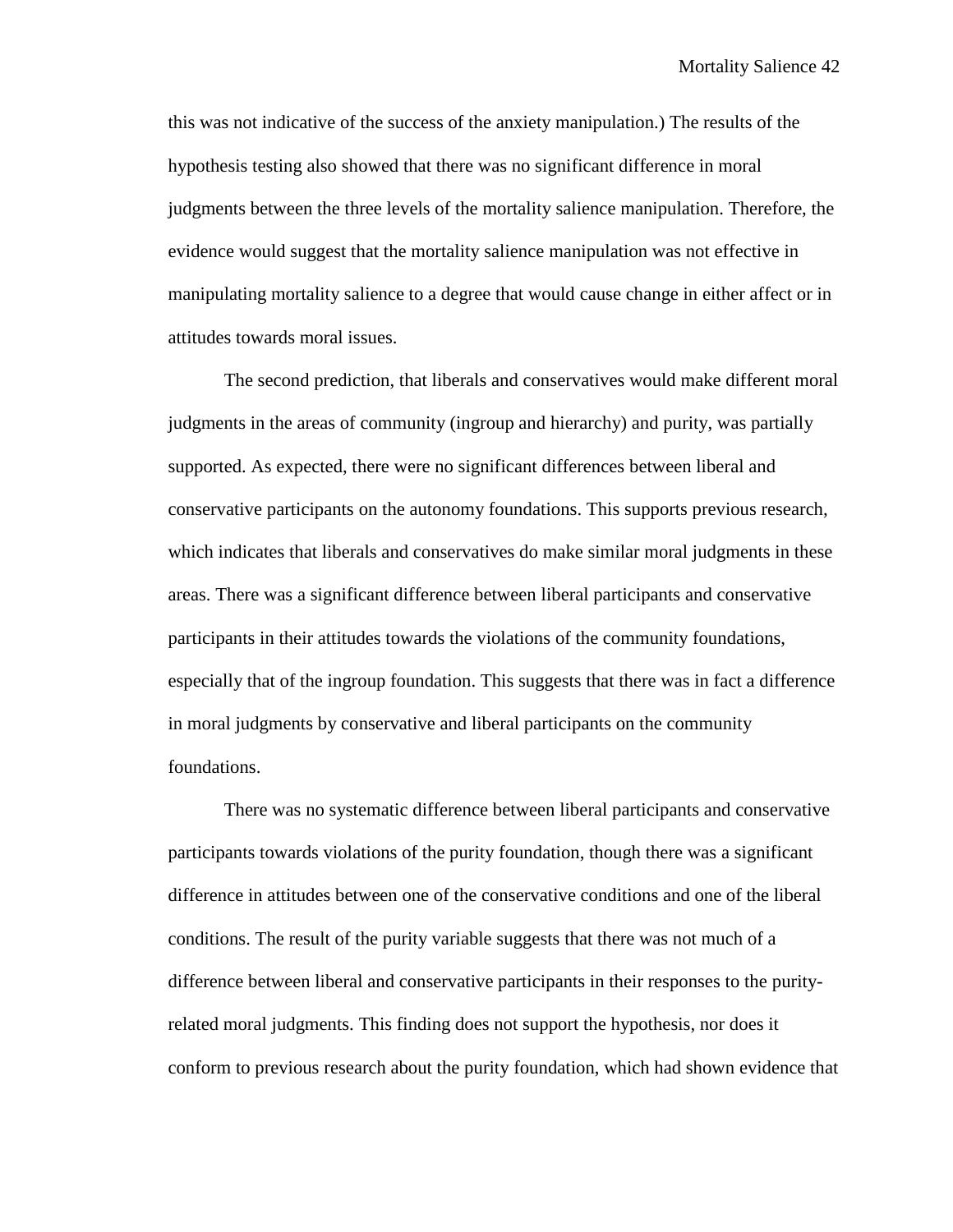a significant difference between liberal and conservative moral judgments of the purity foundation did exist. Potential reasons for the lack of significance of the differences in purity-related moral judgments among liberal and conservative participants in this study will be discussed further in the limitations section.

The third prediction, that there would be an interaction between the mortality salience condition and political orientation, was not supported by the data. Because the mortality salience manipulation was not significant, there could be no interaction between it and the effect of political orientation. Yet because the interaction could not be observed, due to the lack of an effect for the manipulation, the lack of support for the interaction of mortality salience and moral judgment does not provide evidence against the interaction either. Instead, no conclusions can be drawn from this aspect of the study.

There are several reasons that could account for the lack of significance in the results and the failure to uphold the hypotheses. First, the sample size of the study could be a factor in the lack of significance. The participants were drawn from the subject pool of the Ball State University Department of Counseling and Guidance Services, which is not as large as many of the psychology departmental subject pools, so there were a limited number of people who had the option of participating in the study. From that pool, it was also difficult to get participants to sign up for the study in a timely manner. Additionally, many of the participants who signed up for the study did not show up to participate. Due to these constraints, the study had to be completed with only 60 participants, which was less than was desirable. The lack of participants reduced the power of the experiment, and made it more likely that the variance or lack thereof could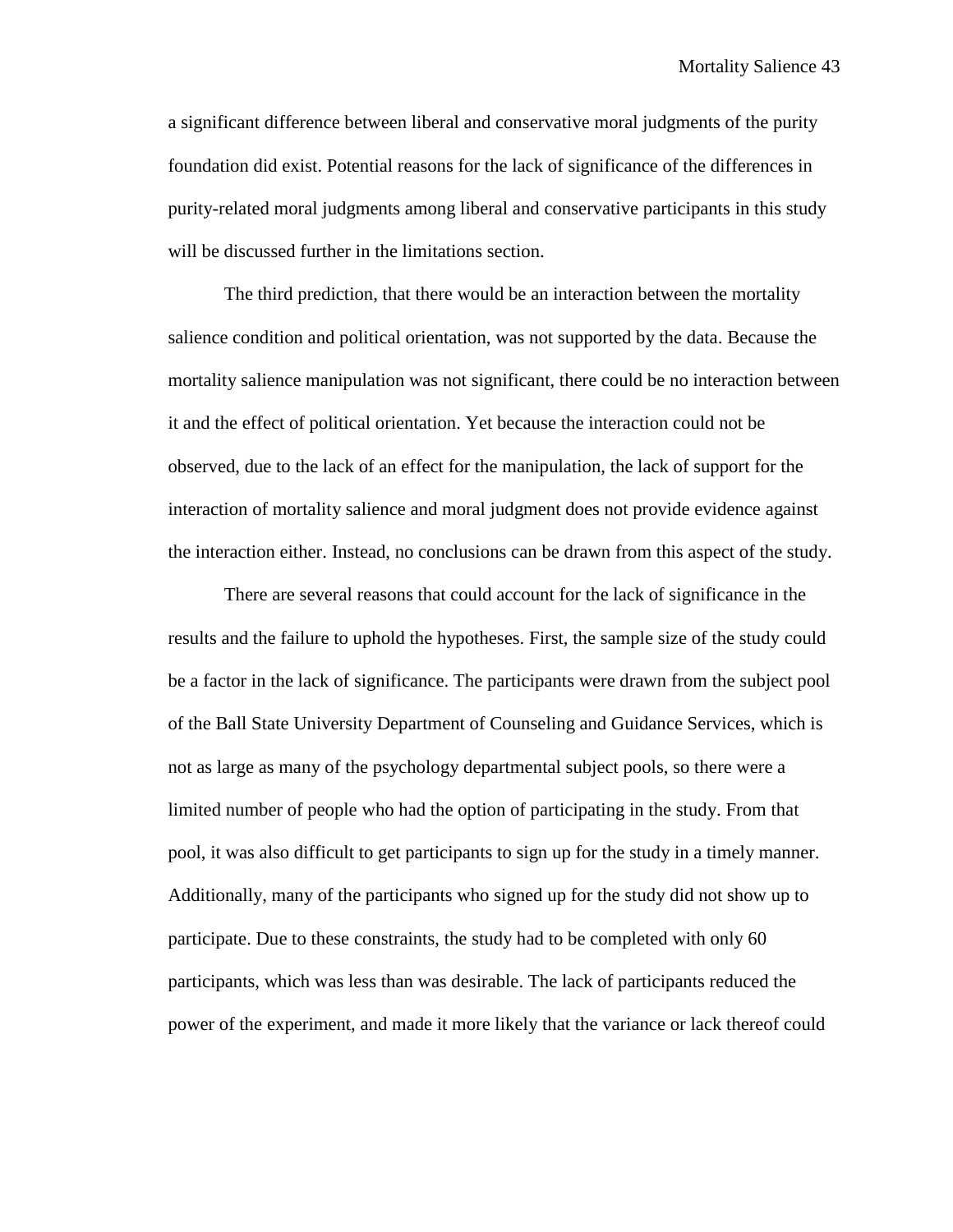be due more to individual differences than to the conditions of the study, meaning there were fewer participants in each cell.

Further, the lack of available participants meant that they did not all fall on the extremes of political orientation, but instead consisted of some participants who were more moderate in their political orientation. This made it possible that there were participants of either political orientation who would not display a strong liberal or conservative viewpoint, which might lead them to make moral judgments that would not align with the liberal or conservative tendencies, as previously defined by the research.

Second, the impact of the manipulation was, according to the results, not significant enough to change moral judgment. This was most likely caused by the design of the study, though the study followed past research that had manipulated mortality salience in similar fashions. It could be that the video manipulation was not sufficiently mortality-salient, or that the writing prompt did not cause the participants to reflect on their death to a degree sufficient to provoke a change in affect or attitude. Perhaps the participants focused more on the car crash itself, and did not think about their own possible death. Because the anxiety condition also did not raise the level of negative affect among the participants, it does seem likely that the manipulations were not intense enough to cause the level of anxiety necessary to make an attitude change in moral judgment.

The lack of effect of the mortality salience manipulation might also have been due to some other factor, such as the participants not taking the study seriously, or trying to rush through the study materials as quickly as possible. Because the participants were recruited from introductory counseling classes and were required to participate in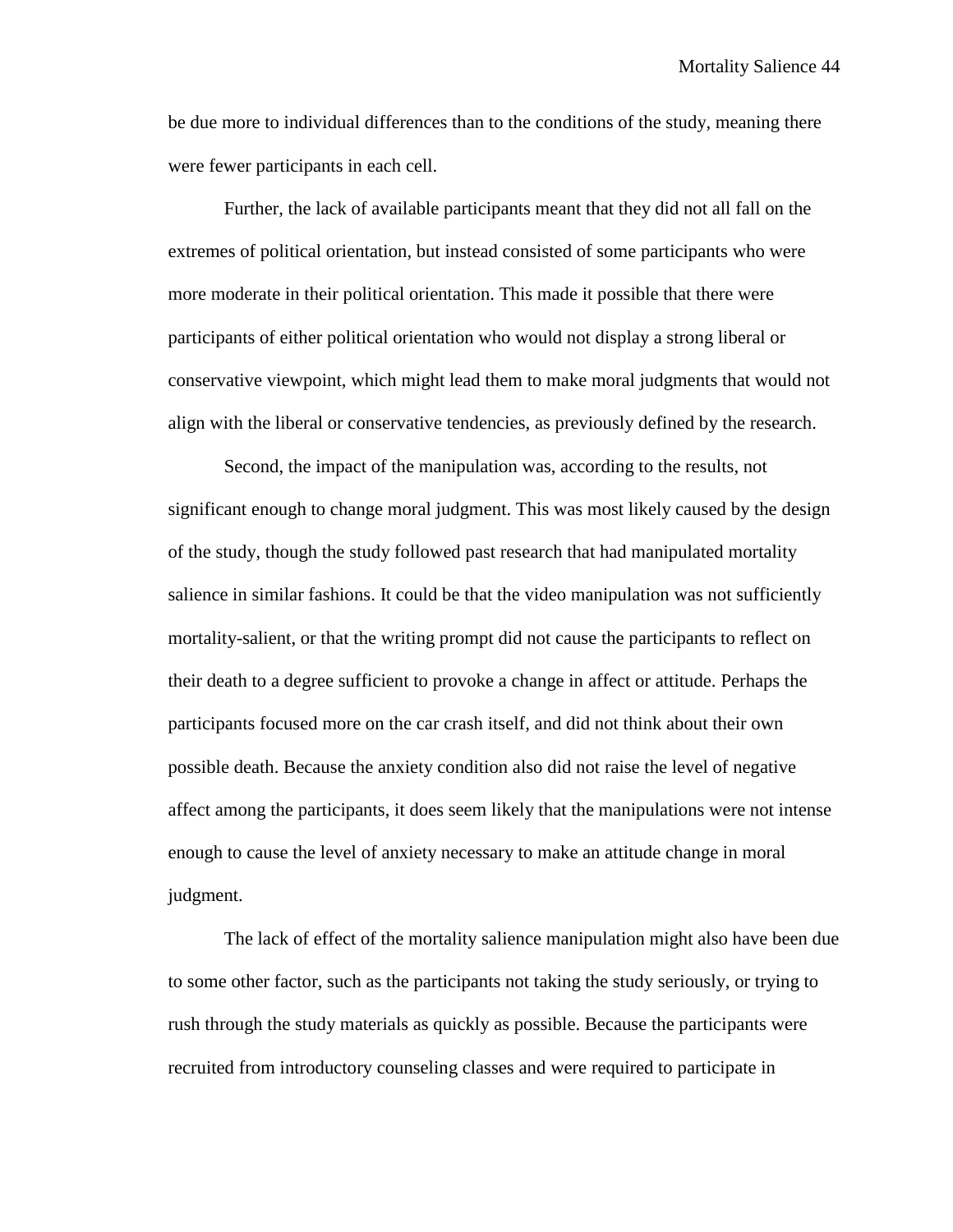research studies for credit, they may have been indifferent to the study. They may have not paid sufficient attention to the manipulation so that mortality was made salient for them.

Alternately, if the PANAS was not accurate as a manipulation check, it could be that there was anxiety raised about death in the participants, but that it did not cause them to change their attitudes in ways that would support previous research. The PANAS has been used in previous research on Terror Management Theory (TMT) as a manipulation check for mortality salience conditions (Goldenberg et al., 1999), so this is unlikely.

If it were the case that the mortality salience manipulation was indeed successful, then it may be that mortality salience does not affect this particular type of moral judgment. While TMT has often been examined with regard to morality, it has not been previously tested using moral judgment scenarios that derive from theories of moral intuitionism. It could be possible that this type of moral judgment is not affected by mortality salience manipulations, though research would indicate otherwise, as mentioned in previous chapters.

In addition, the results of the hypothesis testing also require further discussion. The effects of political orientation on moral judgment only showed partial support of the hypothesis. The autonomy foundations of moral judgment (harm and justice) did not show significant difference between liberal participants and conservative participants, which was expected. The community foundations of ingroup and hierarchy did show a significant difference between liberals and conservatives, which was also supported by previous research, which showed that conservatives rated moral violations of these foundation much more strongly than did liberal participants. This provides evidence for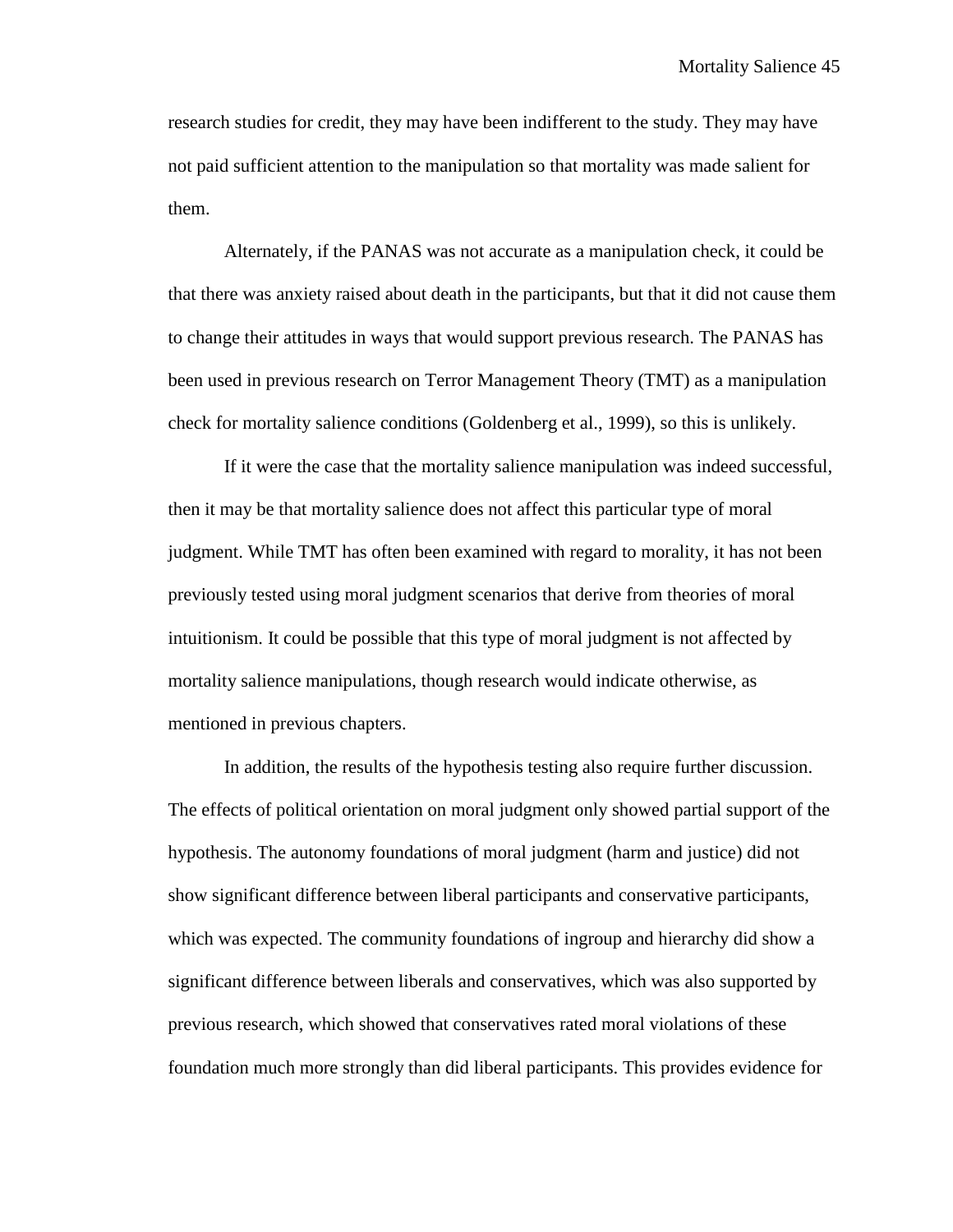the theory that liberals and conservatives approach the community foundations differently, and make different decisions about issues that relate to these moral foundations.

The purity foundation did not show the expected change between liberal participants and conservative participants. In fact, both groups tended to rate violations of this foundation as very morally wrong. One possible explanation for this lack of change is that there may have been a ceiling effect for the variable. Many participants rated the purity-related moral judgments as very morally wrong (the highest response available). It could be that, had the scale been altered to include a wider variety of responses, conservative participants would have rated the purity violations as even more morally objectionable. This in turn could have lead to a significant difference between the two political orientations that would support the previous research. Previous research had indicated that, like with the community foundations, liberals and conservatives have different views on purity-related issues, with conservatives reacting more strongly to violations of issues that concern this moral foundation than do liberals.

Another possible explanation is that all the participants were more conservative in general with toward the purity foundation, so much so that there was a ceiling effect for that variable. This would contradict previous research, which has shown that liberals tend to react less strongly to purity-related moral violations, but could be the case in this study. The reason for this is that, as mentioned previously, the small sample size used and the necessity of using participants who were not at the extremes of political orientation could lead to the "liberal" participants' responses being less liberal and more moderate than in other studies.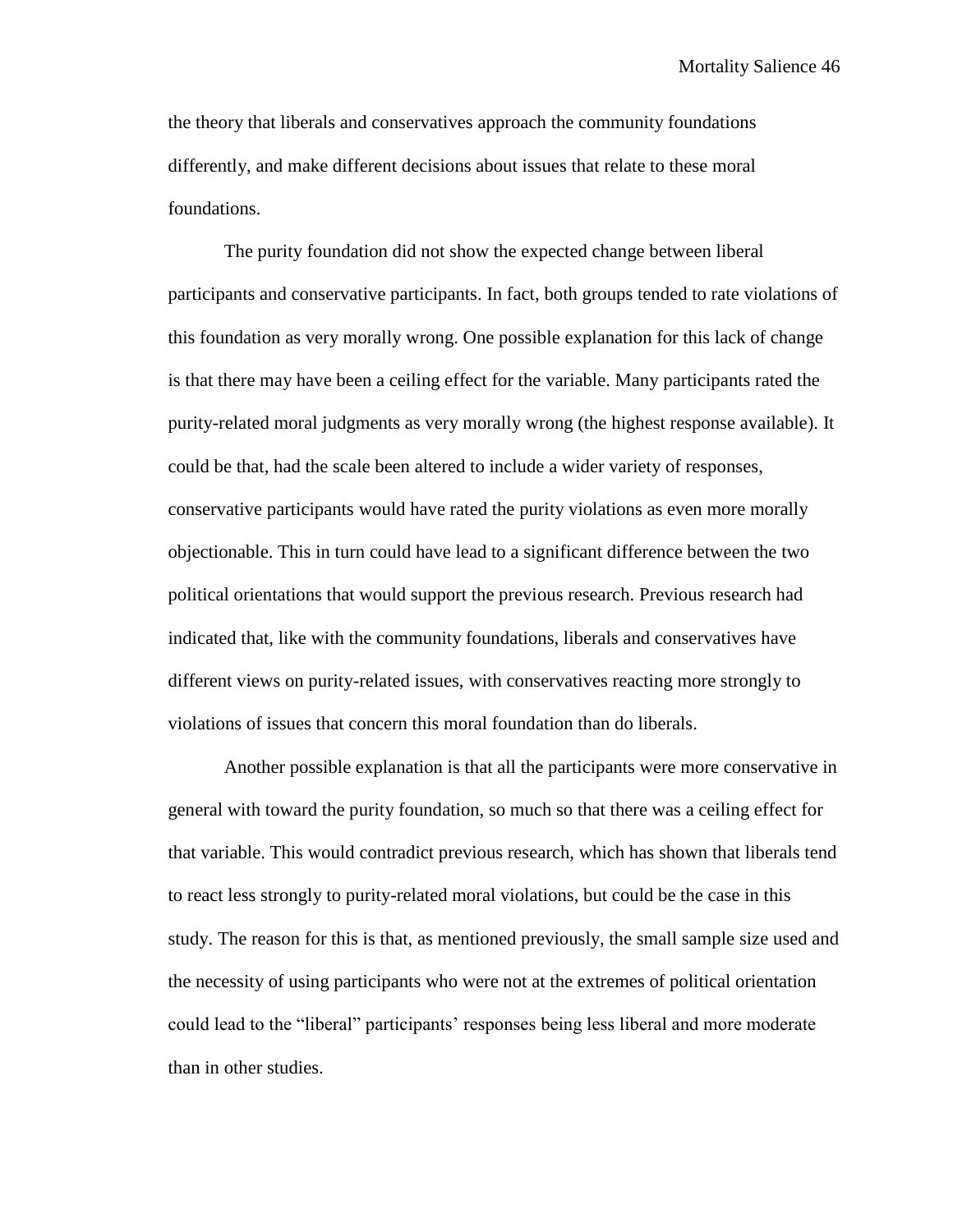#### *Implications*

There are several implications that arise from these results. Despite the fact that the hypotheses of the study were not supported, there are still things that can be learned from this study, both in terms of Terror Management Theory and of moral judgment. This study shows how the mortality salience manipulation needs to be strengthened, so that we can better determine its effects, and how political orientation might affect the way that people make decisions and view the decisions that are made by others.

There are several implications for the findings of the study with regard to mortality salience. The mortality salience manipulation in the study was not effective in causing attitude change in the participants, either by increasing negative affect or by increasing adherence to the moral values that made up the cultural worldviews of the participants. There could be several possible reasons why this result was not significant.

One implication of the study is that it might not be as easy as assumed to manipulate mortality salience. The mortality salience manipulation used in this study, which consisted of a video clip depicting a serious car accident and a writing prompt that encouraged the participants to write about their thoughts and feelings about death, did not provoke adequate mortality salience in the participants. This in turn implies that it is important to create a strong manipulation, as a weaker one might not be enough to be effective. There is no evidence for this effect, however, due to the small sample size in this study.

Another implication of this study is that mortality salience does not have an effect on this particular type of morality testing, and might therefore not be worth examining further through the use of moral intuitionism theories. The evidence from this study is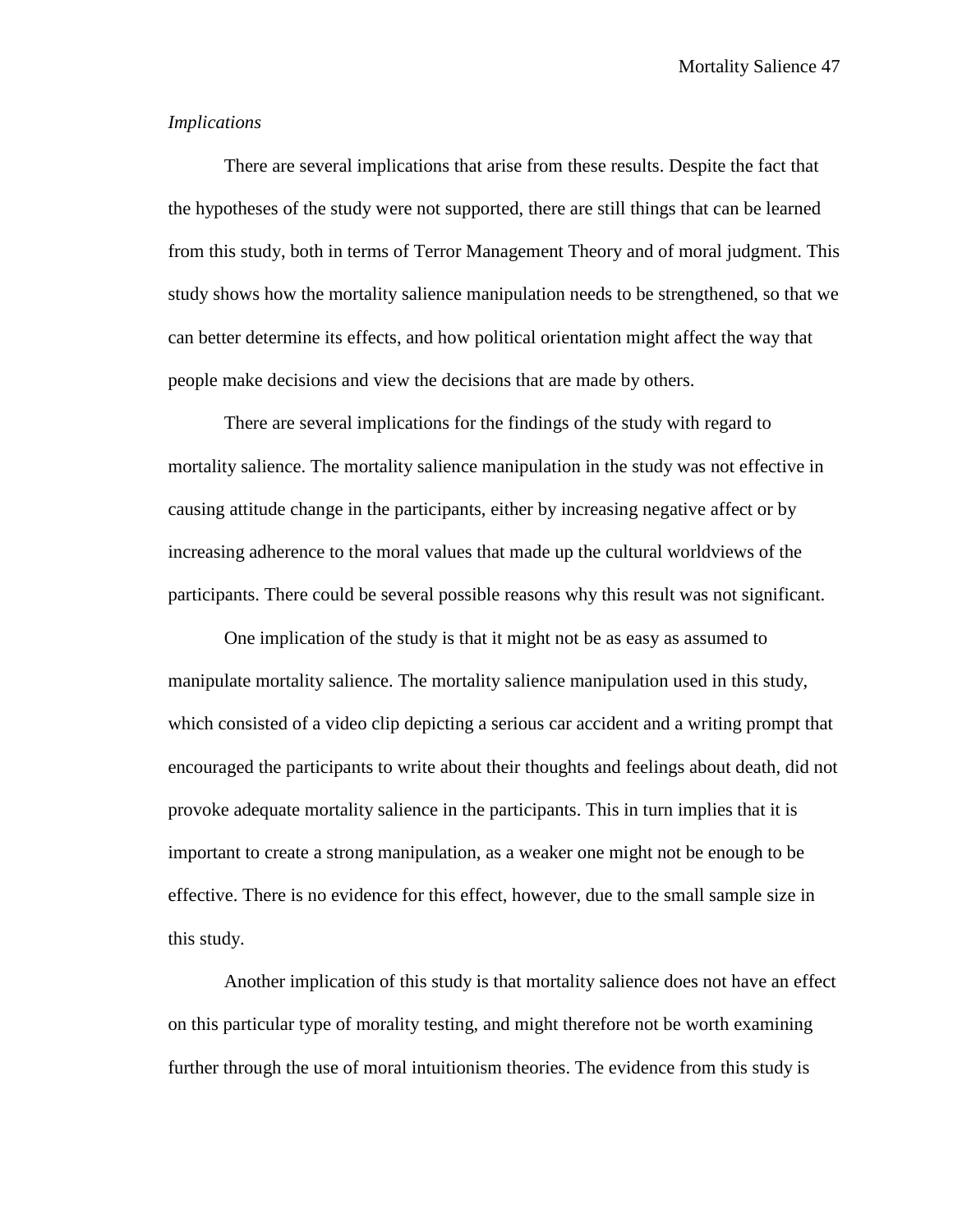inconclusive, however. Further research would be necessary to determine whether mortality salience does indeed show a lack of effect on responses to questions of morality based on the moral foundations theory.

There are also implications that arise from the effects that are made by political orientation on moral judgment. The implications for the effects of political orientation on the community foundations of ingroup and hierarchy are also important, particularly that of the ingroup foundation. The moral foundation of ingroup depicts the relationship of a person towards their own group, and towards groups to which they do not belong. Those who adhere highly to this foundation tend to value their own group above other groups, and take great pride in their group. They may also view other groups as inferior, and be prejudiced against and support actions taken against members of other groups.

The significant difference found for the community variable does support past research on the moral foundations theory. It adds to the evidence that those with a liberal political orientation are less concerned with valuing their group over other groups, and less concerned with appreciating the works of their group, and vice versa for conservatively oriented people. This corresponds with previous research which shows that liberals view the issues of status, authority, and tradition as of less importance than conservatives view them. The community foundations are present in many issues of patriotism and national pride that are important today, as well as issues involving respect for tradition and authority. This has been hypothesized to explain the differences in attitudes of conservatives and liberals toward policies that utilize these factors, such as disputes with foreign countries and policies regarding gender roles.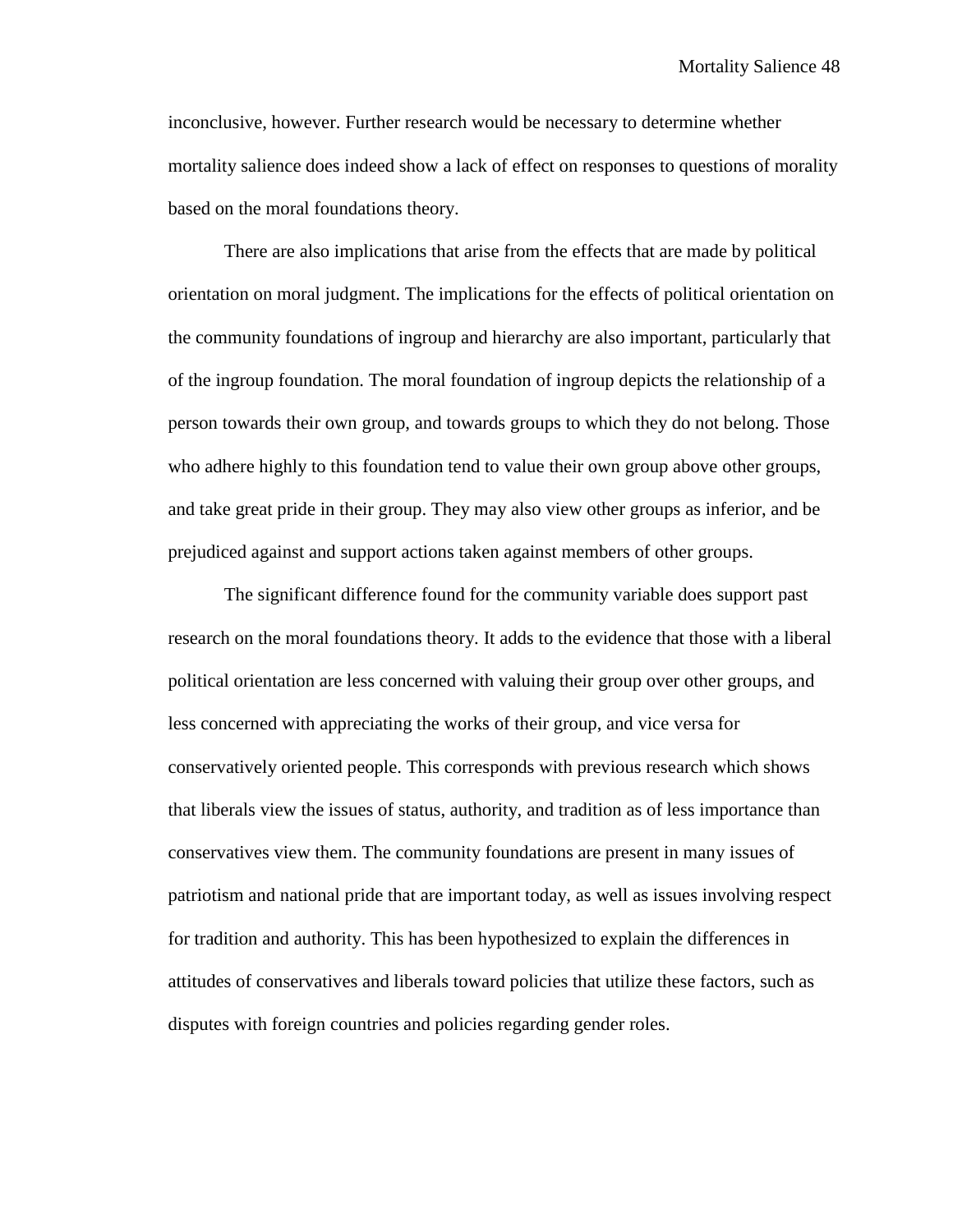There may also be implications to be found in the small difference noted in the groups towards the purity foundation. The purity foundation deals with issues of cleanliness and sin, especially as it regards sexuality. A difference in the degree to which one values the purity foundation has impact for several of the controversial political issues that deal with social justice and social norms. Issues of sex education, gay marriage, and similar are based on the purity moral foundation.

Because of the failure of the mortality salience manipulation and the subsequent lack of interaction between mortality salience and moral judgment, this study provided no evidence to support a possible interaction between the two. This hypothesized interaction had not been examined in past research. Therefore, it is difficult to draw any implications from the study for this interaction.

#### *Limitations*

There were several limitations to this study. The first limitation, as mentioned previously, was the sample size of the participants. It is possible that the study would have been more effective, and that more areas of significance would have been observed, had there been a larger sample size of participants. This limitation could be corrected simply by ensuring that future studies aim for larger sample sizes.

The second potential limitation of the study is the type of manipulation used to convey mortality salience to the participants. While the manipulation used in the study was similar to those used in past research, it was apparently not sufficient to induce mortality salience among the participants. This manipulation obviously limited the study by its ineffectiveness and inability to induce mortality salience. Because of this, it was unable to be determined if the lack of significant results was due to a failure of mortality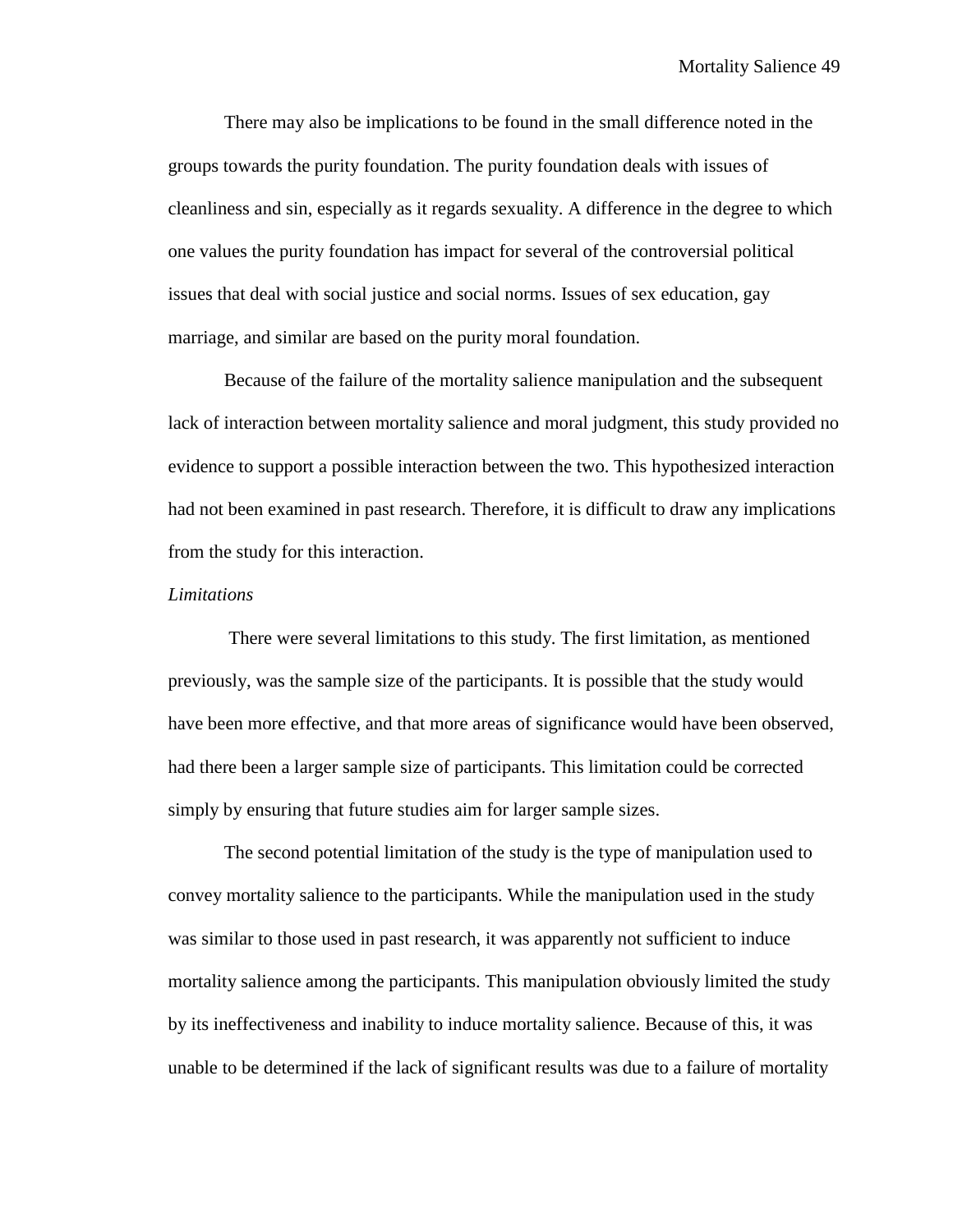salience to affect moral judgment, or if it was simply that there was no mortality salience present in the study.

The third potential limitation is the self report of political views, especially in light of recent election. By self-reporting political views, it is possible that some of the participants chose to identify with a certain political orientation, but they may not identify with it to a degree such that they also identify with the cultural worldview that is espoused by that political orientation, which in turn may lead them to make moral judgments that are different from those that their fellow liberals or conservatives may make. The recent elections have brought something of an upheaval in terms of party loyalty and beliefs, and that change has yet to be examined for its impact on the way people view their political identity.

Another potential limitation to the study is the self report of the moral judgments that were used to determine attitudes towards moral issues. Due to the nature of moral judgment, would be difficult to run a study that involved actual moral decision-making in real-world situations without causing potential harm to the well-being of the participants. Therefore, we can only ask what the participants think that they might do in a given situation, or how they feel about a hypothetical moral scenario. Because of this, the report we receive about how the participants view a particular moral scenario may not be indicative of how they would actually act, if they were to find themselves in a similar position.

#### *Conclusions and Future Directions*

Results did not support the hypotheses. In the future, there are several ways that this study could be improved, which might lead to the support for similar hypotheses.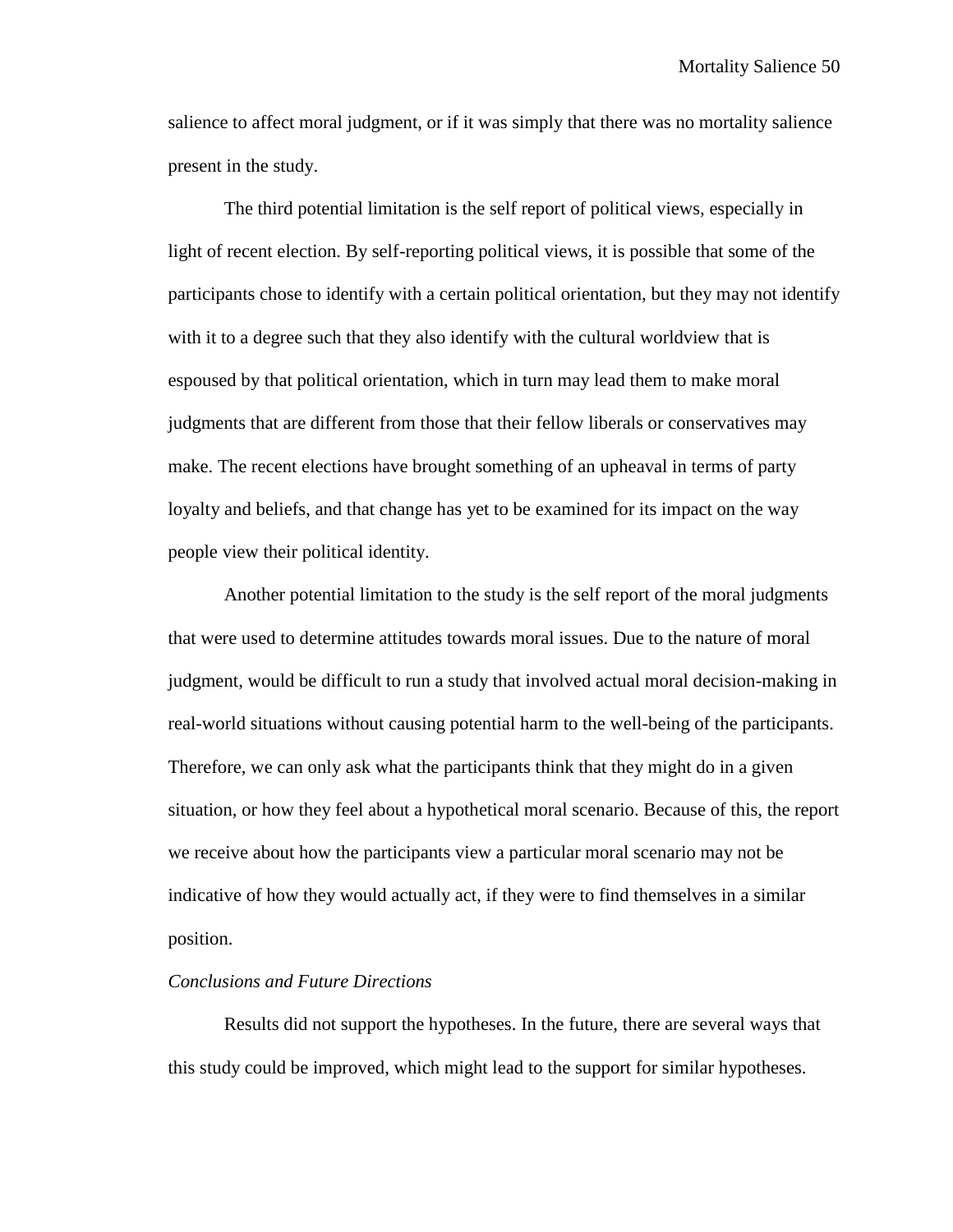Despite the lack of significant findings for this particular study, the subjects of TMT and moral foundations theory still have important roles to play in decision-making, and should still be studied. There are several ways that research into these areas could be improved upon from this study, and future research could add to the existing knowledge in these areas.

For future research, the mortality salience manipulations should be reexamined and changed to better produce feelings of anxiety about death. This could be done by selecting videos that better demonstrate the possibility of death, or perhaps using a different medium entirely to make the participants aware of the possibility of death. Pretesting the manipulation to ensure its effectiveness would also be a good idea.

Additionally, the research could be conducted with a larger group of participants, to add greater power to the study. This would also reduce the risk of individual variation making a large impact on the results. This study would have benefited from access to a wider pool of subjects than was available through the counseling department, or a longer time period by which to run the subjects, or even a method to ensure that the people who signed up to participate in the study did in fact participate.

Also, another method to improve future research would be to only use participants that fell further along the extremes of the political spectrum. This would reduce the possibility that participants might be included who claim affiliation with one political orientation, but do not truly accept the cultural worldview that goes along with that orientation. Participants who fall towards either end of the political spectrum would be more likely to embrace all aspects of their political orientation, and not get any of their beliefs about politically-disagreed upon issues from the other side of the political divide.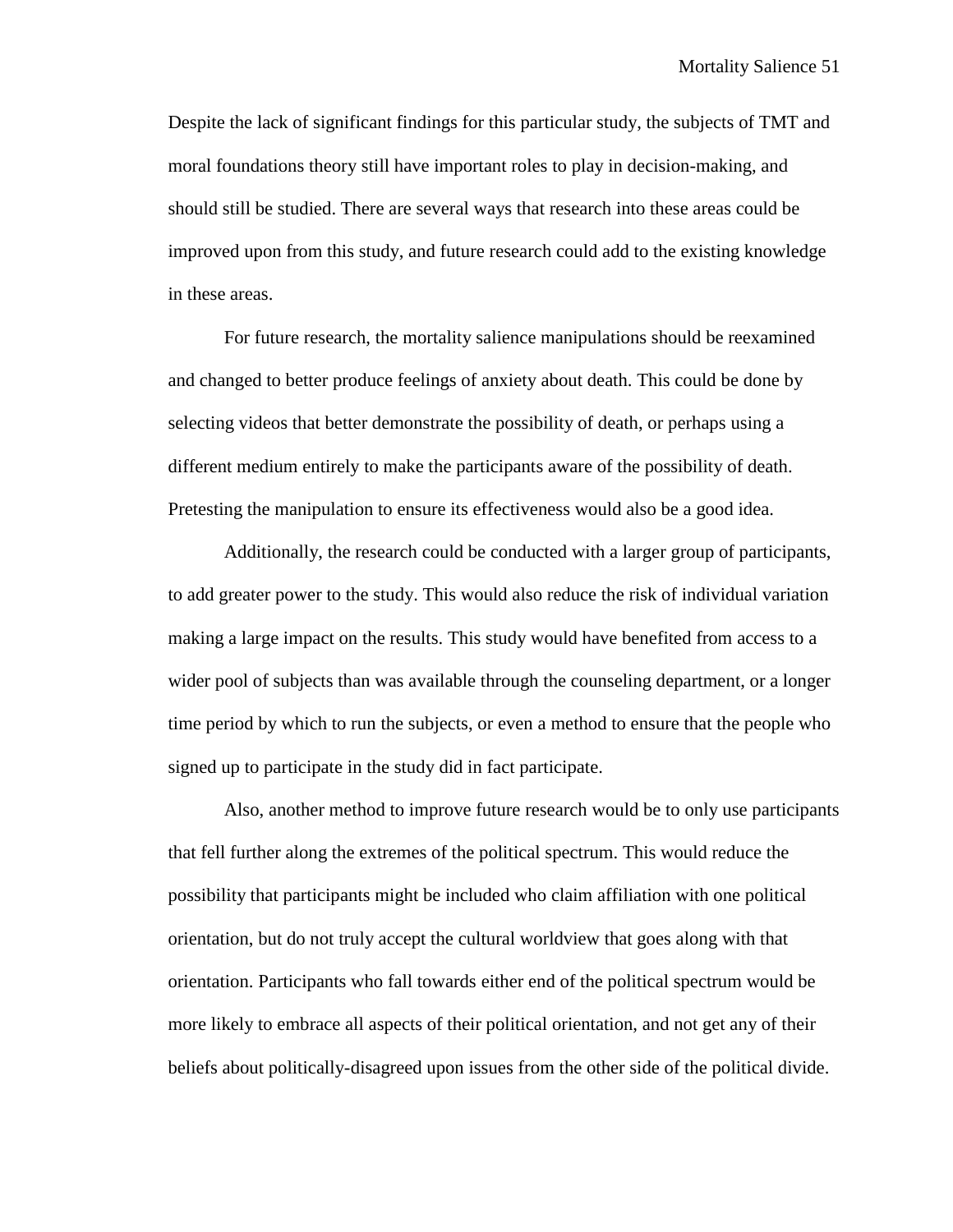While this particular study did not lead to significant findings, research in the areas of TMT and moral intuitionism is still important. TMT and mortality salience remain important concepts to study and research. TMT has many practical implications, and it is worth looking at the way that it intersects with morality. This research has the potential to lead to greater understanding of the means by which anxiety about death, and anxiety provoked by other means, can impact the way we view morality and moral decision-making. There are many opportunities for us to become aware of death in everyday life: through news of murder, war, and terrorism, or through more everyday means of witnessing the death of a friend or member of the family, being involved in a car accident, or other means.

In the same way, we are also constantly dealing with moral issues, and making decisions based on morality. The theory of moral intuitionism holds that because there are so many moral decisions to be made, and because of the time constraints under which we operate, we make many of those decisions quickly, without spending much thought on them, and in doing, so allow peripheral and implicit cues to influence those decisions. Therefore, it is possible that mortality salience might be one such factor that influences the moral decision-making process. Past research has already shown that mortality salience can influence decision-making about issues in the cultural worldview that are related to morality (Greenberg et al., 1990)

As was shown in this study and previous research, there are differences in the ways that people make moral judgments, and that difference is at least partly moderated by political orientation. This result is worth looking into further, especially in order to understand the practical applications of this difference. There are many real-world issues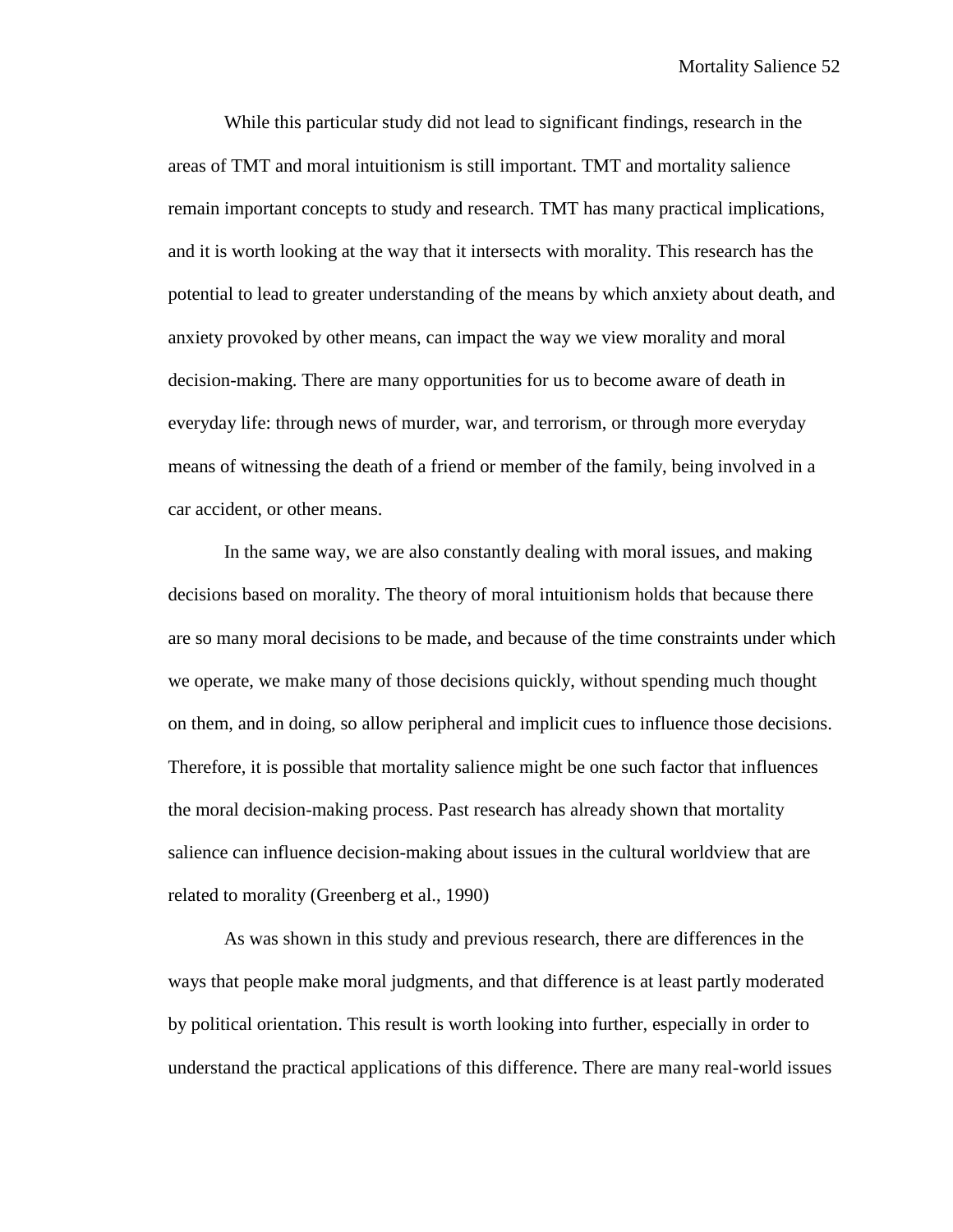that depend on moral judgment, and that are debated upon between those of differing political orientation. Any further light that could be shed on those issues, or on how political orientation affects the decision-making process for those issues, would be very useful.

In conclusion, while this study was not successful in providing evidence to support or refute the hypothesis that mortality salience might cause an interaction effect with political orientation on moral judgment; it did provide some insight into the subject. In the future, a study with a better mortality salience manipulation might be used to find evidence of such an interaction. Both mortality salience and moral judgment are important concepts that have major real-world applications. There is much benefit that could be derived from continuing to examine their interaction.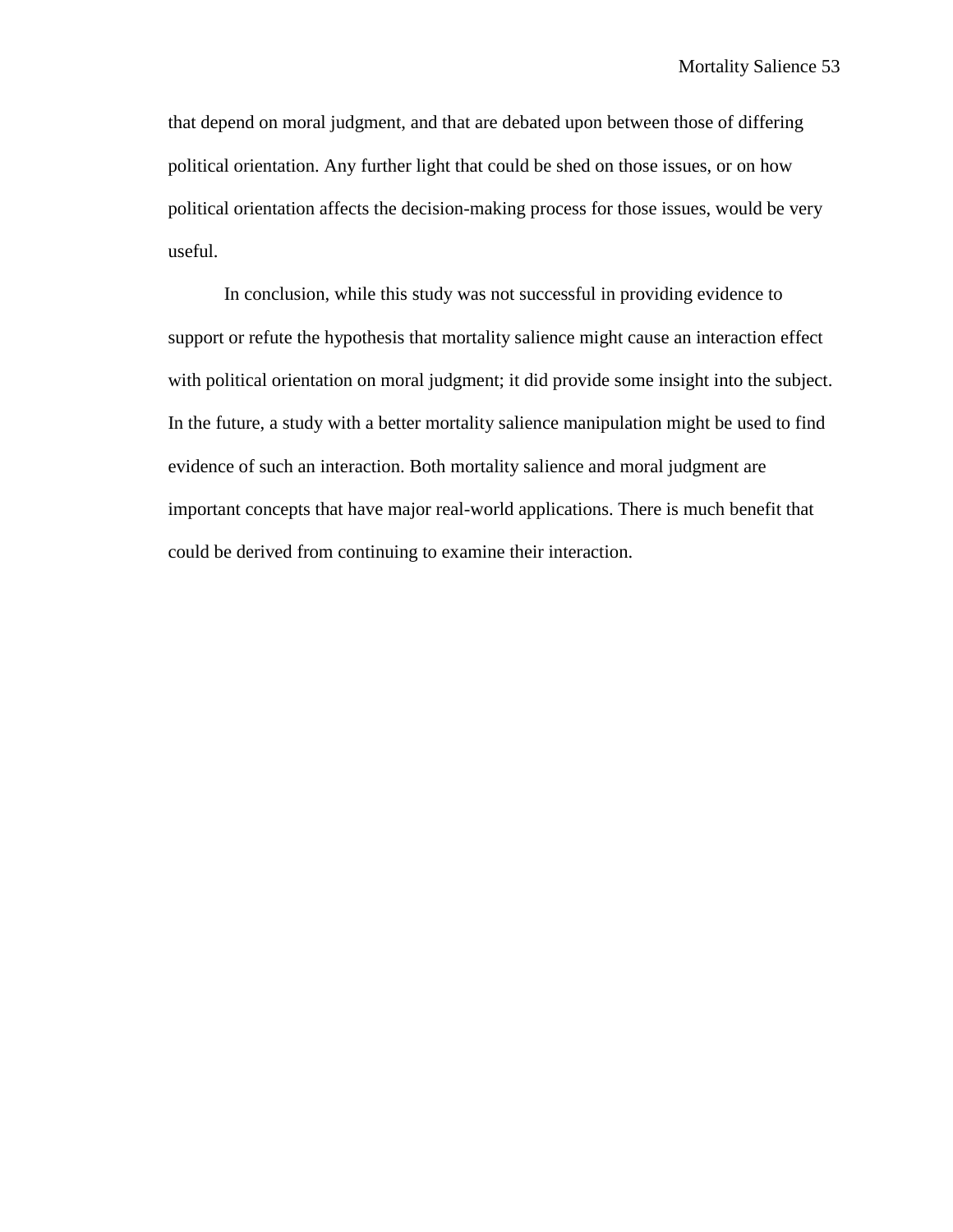#### References

Becker, E. (1973). *The Denial of Death.* New York: Free Press Paperbacks.

Blum, L.A. (1988). Gilligan and Kohlberg: Implications for moral theory. *Ethics, 98,*  472-491.

Dawkins, R. (1976). *The Selfish Gene.* Oxford: Oxford University Press.

- Finkel, N.J., Crystal, D.S., & Watanabe, H. (2001). Commonsense notions of unfairness in Japan and the United States. *Psychology, Public Policy, and Law, 7,* 345-380.
- Gert, B. (1998). *Morality: Its Nature and Justification*. New York: Oxford University Press.
- Goldenberg, J.L., Pyszczynski, T., Greenberg, J., Solomon, S., Kluck, B., & Cornwell, R. (2001). I am *not* an animal: Mortality salience, disgust, and the denial of human creatureliness. *Journal of Experimental Psychology: General, 130,* 427-435.
- Goldenberg, J.L., Pyszczynski, T., McCoy, S.K., Greenberg, J., & Solomon, S. (1999). Death, sex, love, and neuroticism: Why is sex such a problem? *Journal of Personality and Social Psychology, 77,* 1173-1187.
- Greenberg, J., et al. (1990). Evidence for terror management theory II: The effects of mortality salience on reactions to those who threaten or bolster the cultural worldview. *Journal of Personality and Social Psychology, 58,* 308-318.
- Haidt, J. (2001). The emotional dog and its rational tail: A social intuitionist approach to moral judgment. *Psychological Review, 108,* 814-834.
- Haidt, J., & Baron, J. (1994). Social roles and the moral judgment of acts and omissions. *European Journal of Social Psychology, 26,* 201-218.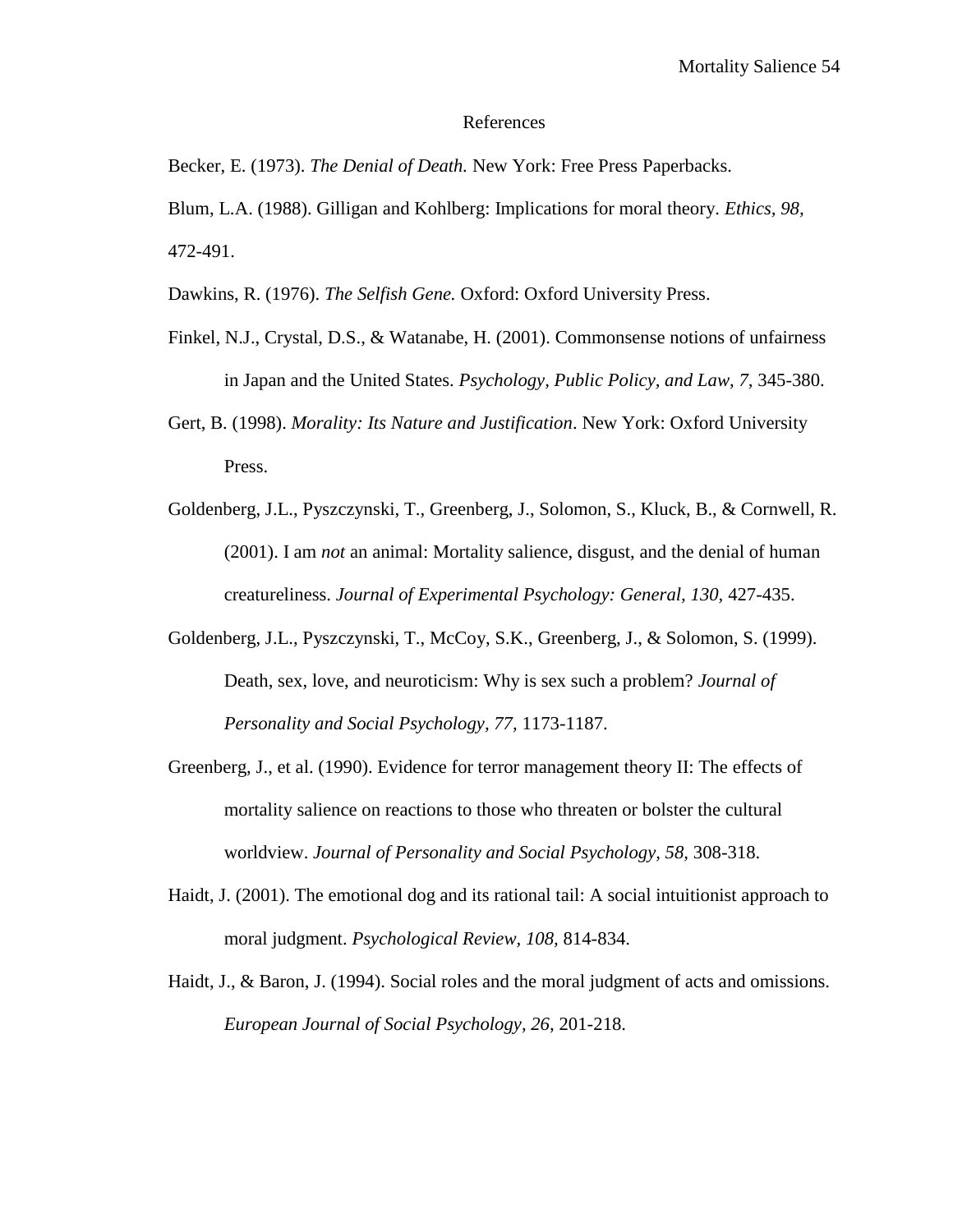- Haidt, J., & Graham, J. (2007). When morality opposes justice: Conservatives have moral intuitions that liberals may not recognize. *Social Justice Research, 20,* 98-116.
- Haidt, J., Graham, J., Nosek, B., Joseph, C., Ditto, P., Iyer, R., et al. (2007). *Moral Foundations Questionnaire Homepage.* Retrieved October 15, 2007, from <http://faculty.virginia.edu/haidtlab/mf.html>
- Haidt, J., & Hersh, M.A. (2001). Sexual morality: The cultures and emotions of conservatives and liberals. *Journal of Applied Social Psychology, 31,* 191-221.
- Haidt, J., & Joseph, C. (2004). Intuitive ethics: How innately prepared intuitions generate culturally variable virtues. *Daedalus, 33,* 55-66.
- Haidt, J., Koller, S.H., & Dias, M.G. (1993). Affect, culture, and morality, or is it wrong to eat your dog? *Journal of Personality and Social Psychology, 65,* 613-628.
- Hauser, M.D. (2006). *Moral Minds: How nature designed our universal sense of right and wrong.* New York: Harper Collins Publishers.
- Hauser, M., Cushman, F., Young, L., Jin, K., & Mikhail, J. (2007). A dissociation between moral judgments and justifications. *Mind and Language, 22,* 1-21.
- Hirschberger, G. (2006). Terror management and attributions of blame to innocent victims: Reconciling compassionate and defensive responses. *Journal of Personality and Social Psychology, 91,* 832-844.
- Jonas, E., & Fischer, P. (2006). Terror management and religion: Evidence that intrinsic religiousness mitigates worldview defense following mortality salience. *Journal of Personality and Social Psychology, 91,* 553-567.
- Kohlberg, L., & Hersh, R.H. (1977). Moral development: A review of the theory. *Theory Into Practice, 16,* 53-59.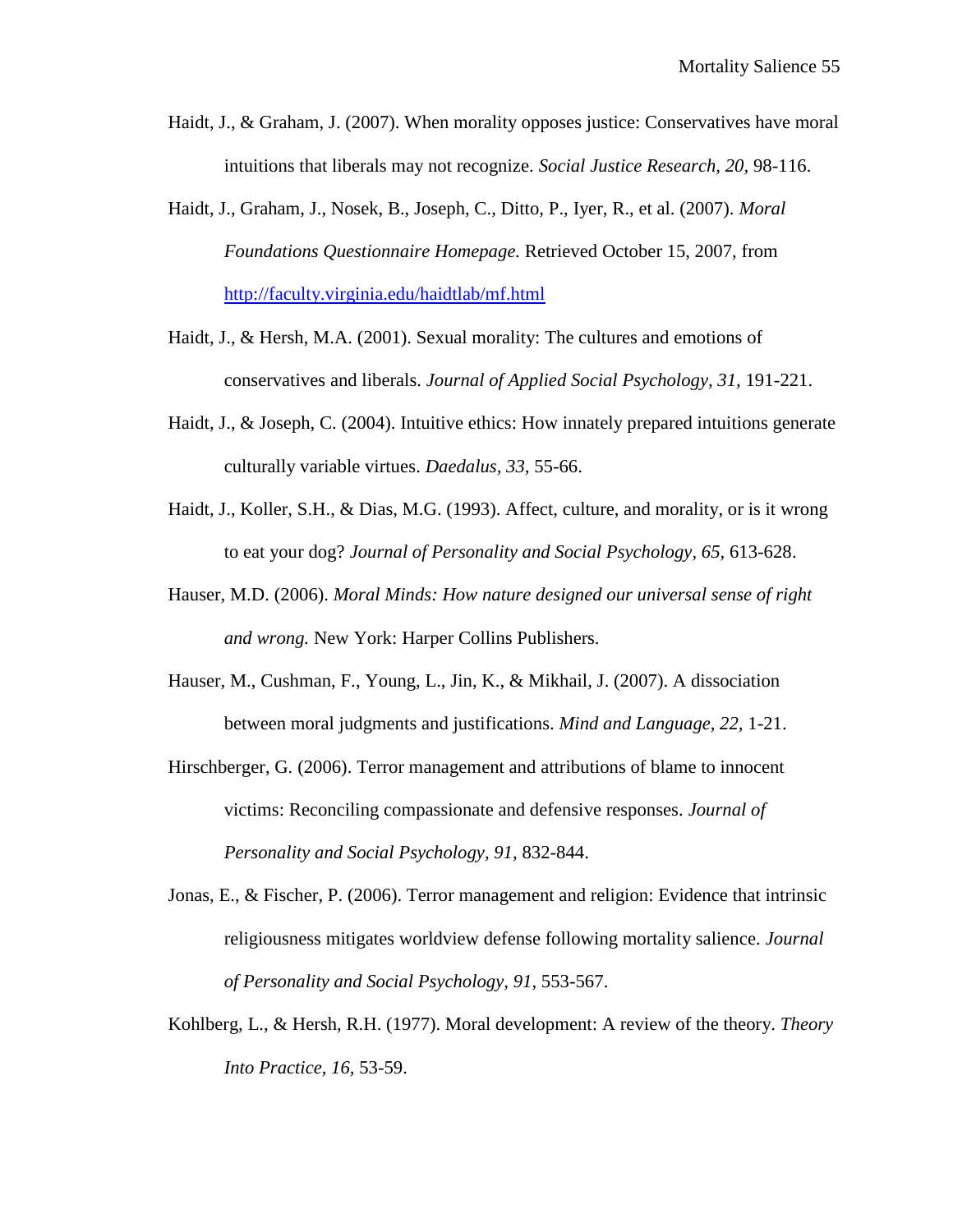- Mikhail, J. (2007). Universal moral grammar: Theory, evidence and the future. *Trends in cognitive sciences, 11,* 143-152.
- Niesta, D., Fritsche, I., & Jonas, E. (2008). Mortality salience and its effects on peace processes: A review. *Social Psychology, 39,* 48-58.
- Petrinovich, L., O'Neill, P., & Jorgenson, M. (1993). An empirical study of moral intuitions: Towards an evolutionary ethics. *Journal of Personality and Social Psychology, 64,* 467-478.
- Rosenblatt, A., Greenberg, J., Solomon, S., Pyszczynski, T., & Lyon, D. (1989). Evidence for terror management theory: I. The effects of mortality salience on reactions to those who violate or uphold cultural values. *Journal of Personality and Social Psychology, 57,* 681-690.
- Rozin, P., Lowery, L., Imada, S., & Haidt, J. (1999). The CAD Triad Hypothesis: A mapping between three moral emotions (contempt, anger, disgust) and three moral codes (community, autonomy, divinity). *Journal of Personality and Social Psychology, 76,* 574-586.
- Shweder, R.A., & Haidt, J. (1993) The future of moral psychology: Truth, intuition, and the pluralist way. *Psychological Science, 4,* 360-365.
- Schimel, J., et al. (1999). Stereotypes and terror management: Evidence that mortality salience enhances stereotypic thinking and preferences. *Journal of Personality and Social Psychology, 77,* 905-926.
- Van den Bos, K., & Miederna, J. (2000). Toward understanding why fairness matters: The influence of mortality salience on reactions to procedural fairness. *Journal of Personality and Social Psychology, 79,* 355-366.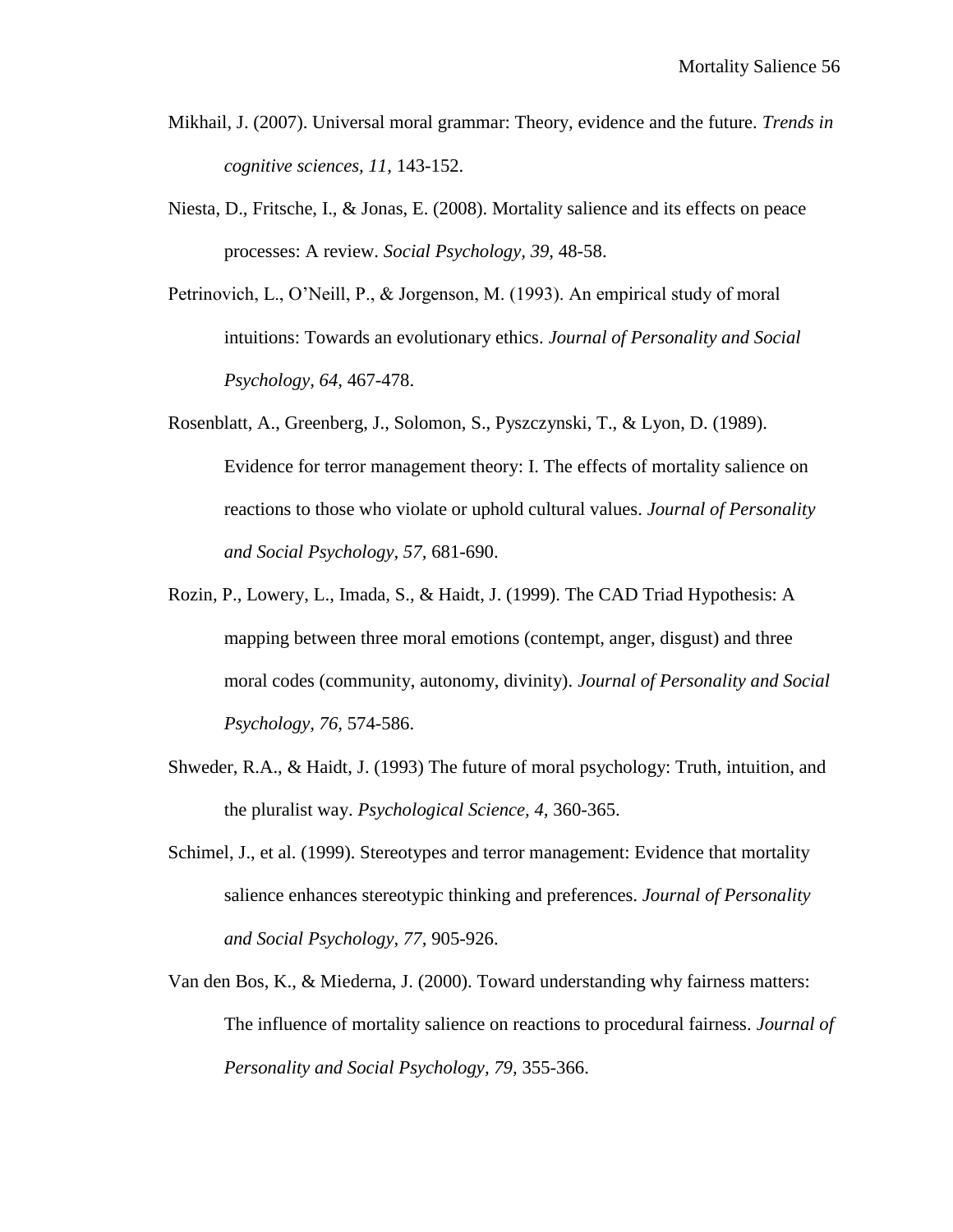Watson, D., Clark, L.A., & Tellegen, A. (1988). Development and Validation of Brief Measures of Positive and Negative Affect: The PANAS scales. *Journal of Personality and Social Psychology, 54,* 1063-1070.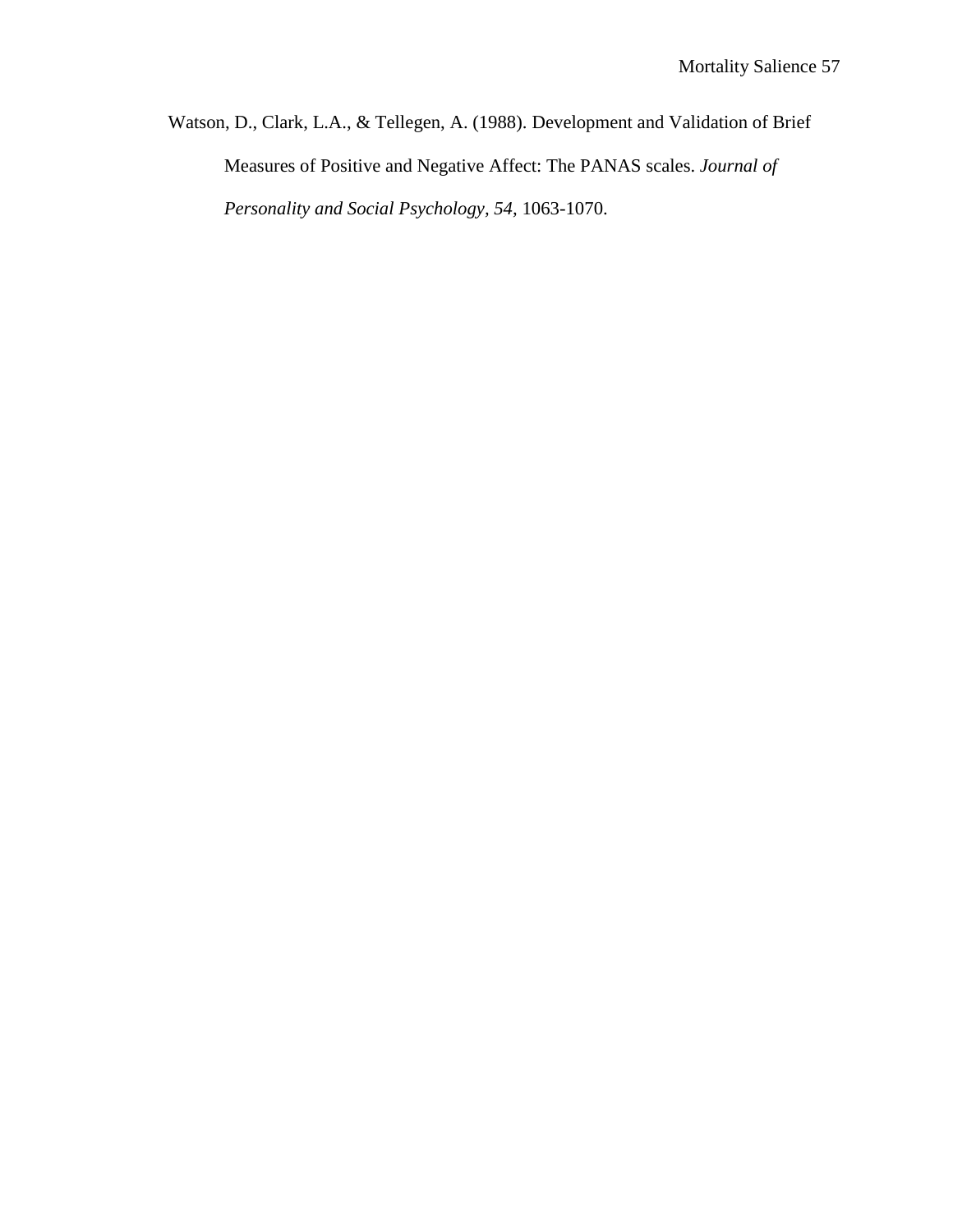## Appendices

## **Moral Foundations Questionnaire**

Part 1. When you decide whether something is right or wrong, to what extent are the following considerations relevant to your thinking? Please write a number from 0-5 next to each statement using this scale:

 $[0]$  = not at all relevant (This consideration has nothing to do with my judgments of right and wrong)

- $[1]$  = not very relevant
- $[2]$  = slightly relevant

 $[3]$  = somewhat relevant

- $[4]$  = very relevant
- $[5]$  = extremely relevant (This is one of the most important factors when I judge right and wrong)
- \_\_\_\_\_\_Whether or not someone was harmed
- \_\_\_\_\_\_Whether or not someone believed in astrology
- \_\_\_\_\_\_Whether or not someone was denied his or her rights
- \_\_\_\_\_\_Whether or not someone showed a lack of loyalty
- \_\_\_\_\_\_Whether or not someone failed to fulfill the duties of his or her role
- \_\_\_\_\_\_Whether or not someone did something disgusting
- Whether or not someone suffered emotionally
- \_\_\_\_\_\_Whether or not someone acted unfairly
- \_\_\_\_\_\_Whether or not someone did something to betray his or her group
- \_\_\_\_\_\_Whether or not someone conformed to the traditions of society
- \_\_\_\_\_\_Whether or not someone violated standards of purity and decency
- \_\_\_\_\_\_Whether or not someone cared for someone weak or vulnerable
- \_\_\_\_\_\_Whether or not some people were treated differently than others
- \_\_\_\_\_\_Whether or not the action affected your group
- \_\_\_\_\_\_Whether or not someone showed a lack of respect for authority
- \_\_\_\_\_\_Whether or not someone was able to control his or her desires
- \_\_\_\_\_\_Whether or not someone was cruel
- \_\_\_\_\_\_Whether or not someone tried to control or dominate someone else
- Whether or not someone's action showed love for his or her country
- \_\_\_\_\_\_Whether or not an action caused chaos or disorder
- \_\_\_\_\_\_Whether or not someone acted in a way that God would approve of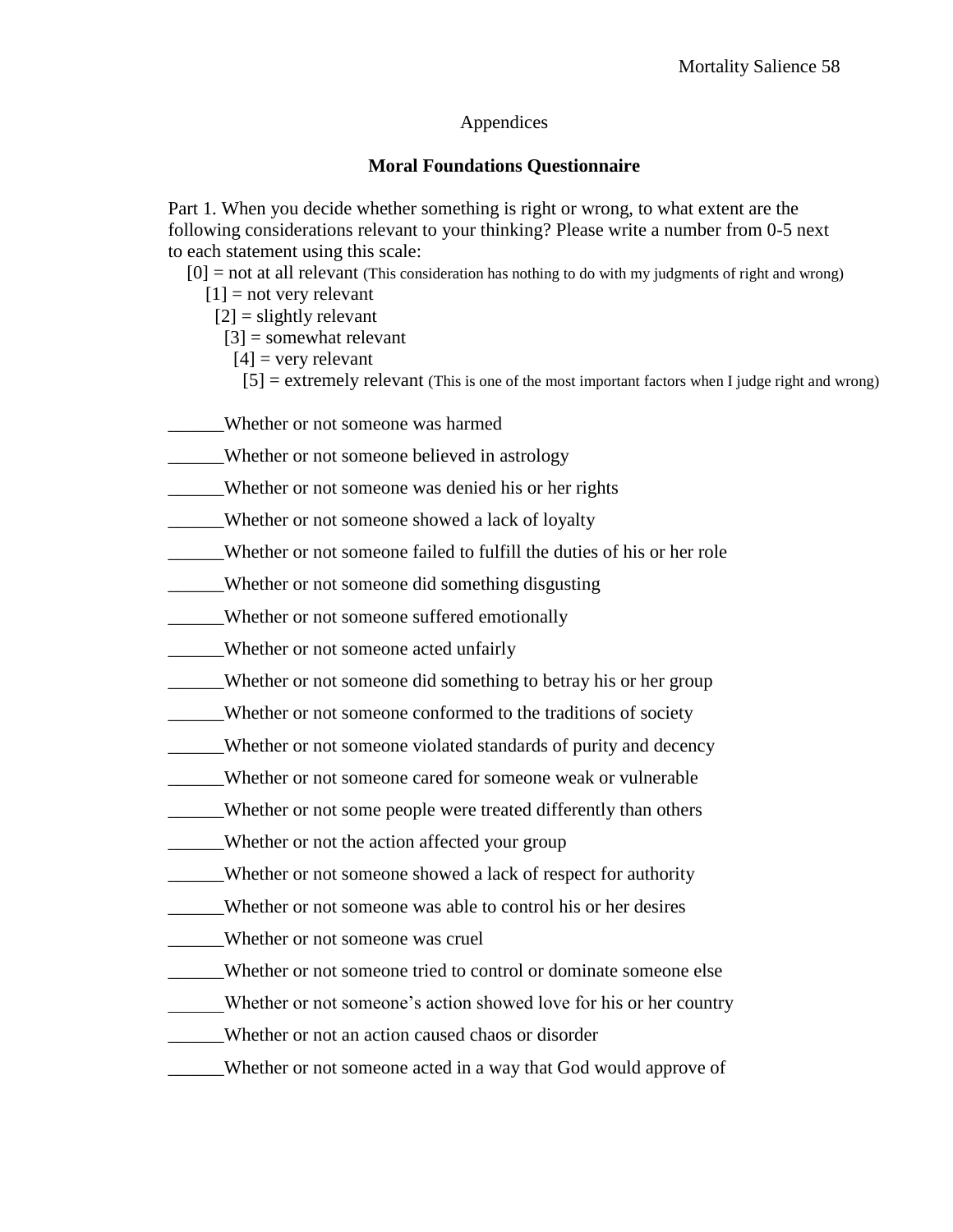Part 2. Please read the following sentences and indicate your agreement or disagreement:

 $[0]$   $[1]$   $[2]$   $[3]$   $[4]$   $[5]$  Strongly Moderately Slightly Slightly Moderately Strongly disagree disagree disagree agree agree agree \_\_\_\_\_\_One of the worst things a person could do is hurt a defenseless animal.

- If we are to fight crime effectively, some people's rights will have to be violated.
- \_\_\_\_\_\_It is more important to be a team player than to express oneself.
- \_\_\_\_\_\_Men and women each have different roles to play in society.
- \_\_\_\_\_\_People should not do things that are disgusting, even if no one is harmed.
- \_\_\_\_\_\_It can never be right to kill a human being.
- \_\_\_\_\_\_Justice, fairness and equality are the most important requirements for a society.
- I am proud of my country's history.
- If I were a soldier and disagreed with my commanding officer's orders, I would obey anyway because that is my duty.
- \_\_\_\_\_\_I would call some acts wrong on the grounds that they are unnatural.
- \_\_\_\_\_\_Compassion for those who are suffering is the most crucial virtue.
- \_\_\_\_\_\_When the government makes laws, the number one principle should be ensuring that everyone is treated fairly.
	- People should be loyal to their family members, even when they have done something wrong.
- \_\_\_\_\_\_Respect for authority is something all children need to learn.
- \_\_\_\_\_\_Chastity is an important and valuable virtue.
- \_\_\_\_\_\_Our laws should first and foremost aim to reduce harm to victims.
- I think it's morally wrong that rich children inherit a lot of money while poor children inherit nothing.
- \_\_\_\_\_\_When I hear someone speak out against my country or government, I wish they would shut up.
- If a book is described as "subversive," that makes me more likely to want to read it.
- \_\_\_\_\_\_People should treat their bodies as temples, not defile them with impure substances.

The Moral Foundations Questionnaire (41 item version, March 2007) by Jesse Graham, Jonathan Haidt, and Brian Nosek. For more information about moral foundations theory and scoring this form, see: <http://faculty.virginia.edu/haidtlab/mf.html>